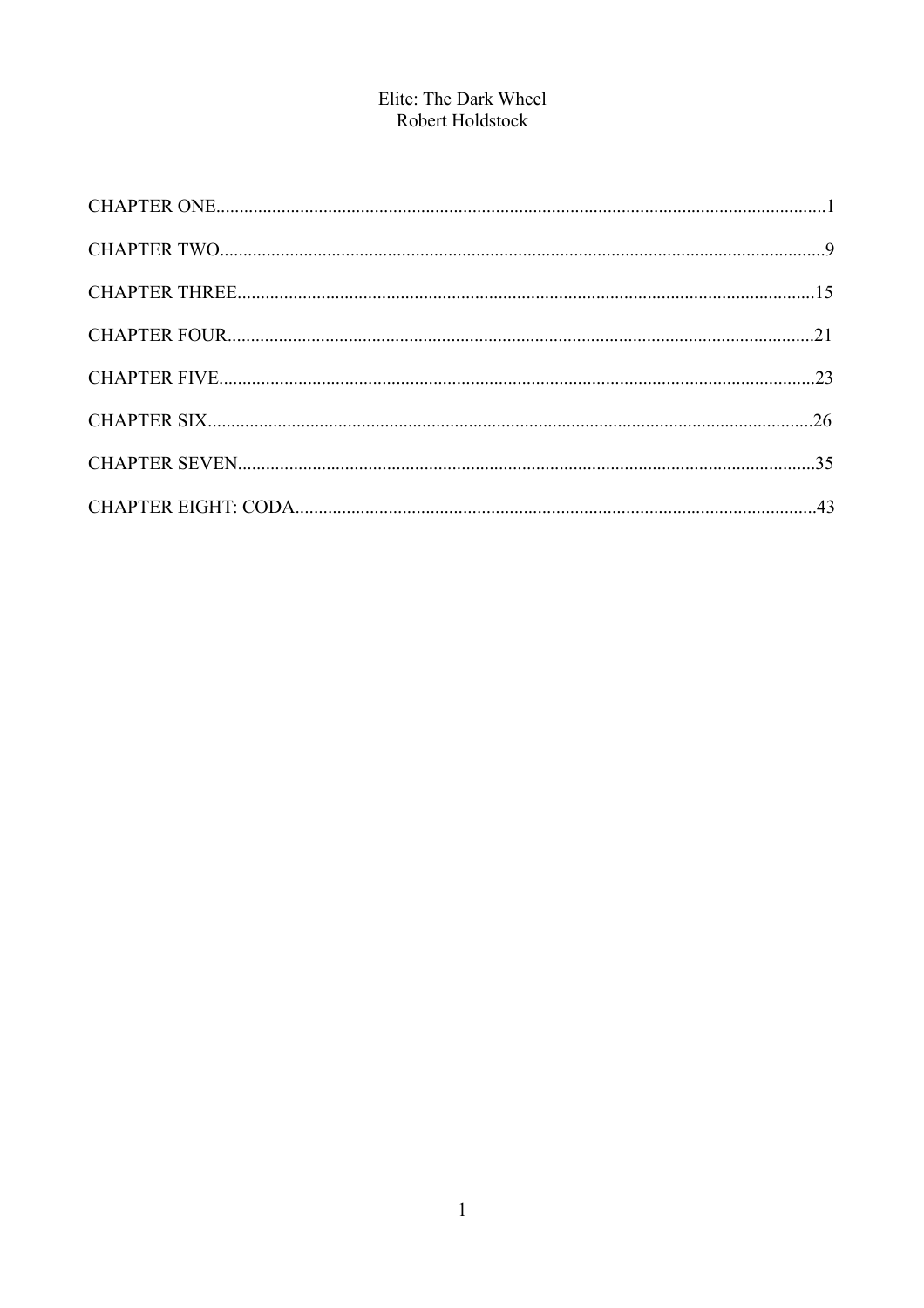#### CHAPTER ONE

 From the moment that the trading ship, Avalonia, slipped its orbital berth above the planet Lave, and began to manoeuvre for the hyperspace jump point, its measureable life-span, and that of one of its two-man crew, was exactly eighteen minutes.

 The space station gently span away into the shadows and the small Ophidian class vessel shuddered as its motors angled it round towards the Faraway jump. The planet Lave, below, rotated in blue- green splendour. There were storms moving across the Paluberion Sea, six great whorls of pink and white cloud. They were approaching the continental mass that was FirstFall, and promising a bleak and wet few days to the swathes of forest and the deep, snaking valleys that cut through the rugged land. The cities of both Humankind and Lavian glittered among the verdant blanket below like bright shards of glass.

 Watching the lush world from his seat at the astrogation console, Alex Ryder expressed an audible sigh of regret that he had not been allowed down to the world itself. Next to him, fingers moving expertly over the keys of the trader's ManOp console, his father grinned. Jason Ryder knew well enough the frustration of only being allowed to observe a rich and fabled world like Lave from orbit. He had been planetside once, an unforgettable experience . . . But the rules and regulations of the Galactic Co-operative of Worlds were strict and sensible. Lave, like any other planet, was not a holiday resort, not a curiosity. It was a living, evolving world, and there were folk down below to whom that world was everything that Old Earth had once been to the Human race. Protection. Mother. Home.

 Another time, another year, Alex thought. You earned your visit to Lave, and he had hardly begun his professional life. He still had so much to learn.

 The Ryders had been a trading family for three generations. It had begun with Ben Ryder, who had traded almost exclusively using shot-up pirate ships. Ben had lived life on the edge, and one day, one night, one star year, he had not returned. Out in the void between the stars his grave was as remote as it was private, and would probably never be found. His son, and his grandson—who was Jason Ryder—had followed the family business. Alex would soon have to make the final decision: whether to sacrifice his life to shuttling cargo between the worlds of the Galactic Co-operative, or to train for a different profession.

 Let's be clear about trading. Trading between worlds is no game for a youngster with ideas of getting rich quick. You can spend a lifetime carrying food, machinery and textiles, and at the end of that life you'll have enough saved up to buy a patch of coastal land on an Earth-type world, and spend the rest of your days in quiet, isolated comfort. That's all.

 A lifetime of sweat and combat for an orbital shuttle, a home, and the clear blue of an alien sea at your doorstep. If you want more, there are ways of getting it: narcotics, slaves, zoo animals, weapons, political refugees . . . trade in any of these things and wealth will tumble around you. And corsairs, and privateers, and pirates . . . And the police.

 The strain of the years of honest trading was already telling on Jason Ryder, but he had invested wisely, and this small, cargo-carrying pleasure yacht was his pride and joy. He could get away from the trade-lanes for a while (although he always respected the trader maxim that 'an empty hold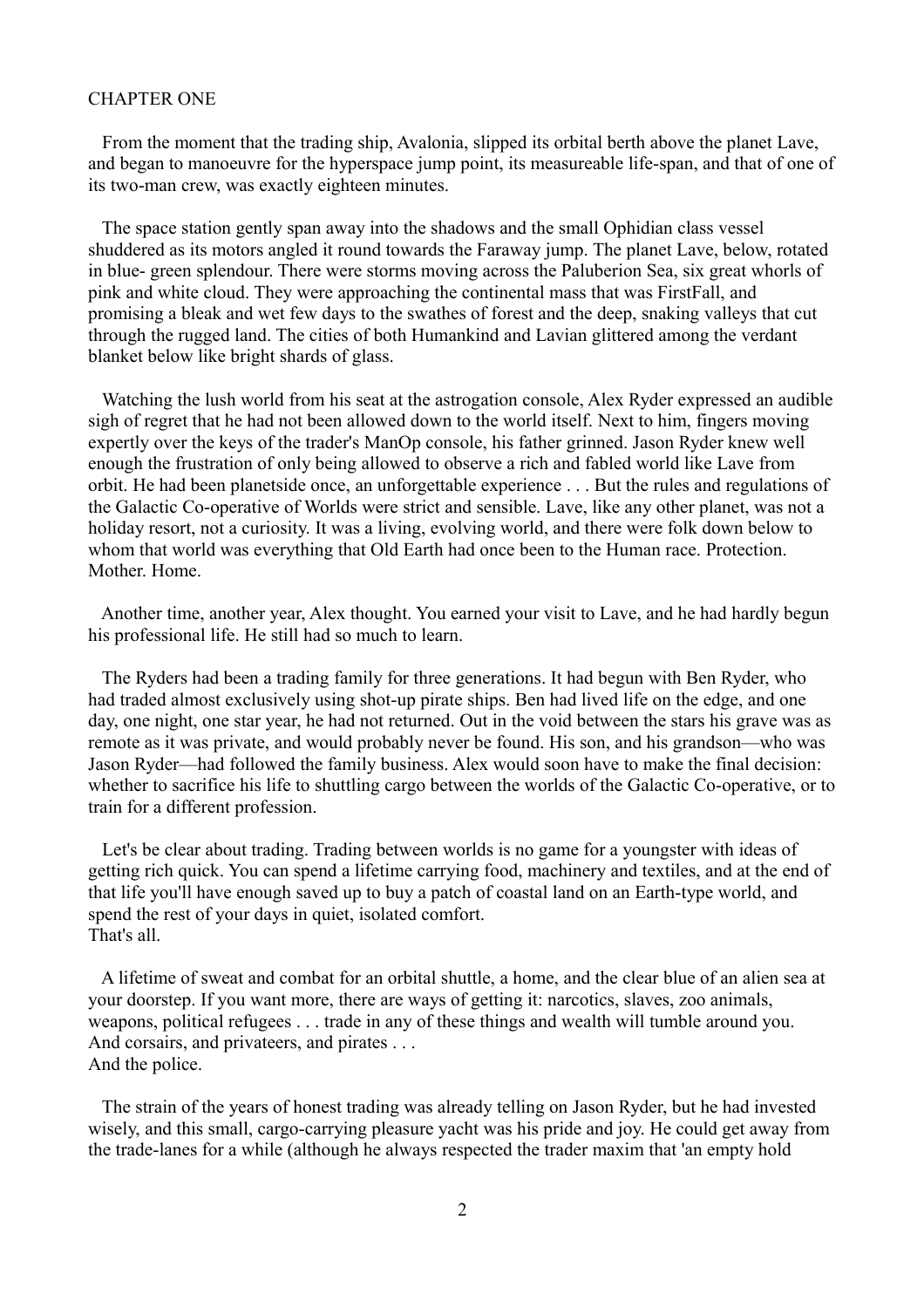means an empty head', and never travelled freight-less; today he was carrying thrumpberry juice, an exotic flavouring). He could show his son what space was really like, and whet the lad's appetite . . . or let him see that a life in hard vacuum was one of the hardest lives of all.

 For his part, Alex Ryder would need a lot more convincing. He was a tall, fair-haired young man, wiry and athletic. He was atmo-surfing champion on the Ryder's homeworld, Ontiat, and very bright. Like all young men of his age he was reluctant to switch his status from that of student to professional, with all that that meant in terms of settling with one particular girl, one job, and beginning to plan for when, eventually, he would buy his own land.

 He still had a year to decide, a year of surfing, free-fall baseball, cloud barbecues, hi-falling, partner selection and Sim-Combat. He was in no hurry.

 Except that he loved space. Loved the flash of sun on duralium hulls, the clutter and confusion of the space ports.

Loved the idea of other worlds, of exploration, of path-finding.

 The voice of SysCon, which controlled all traffic flow in Lave's orbitspace, murmured softly, 'Avalonia, make a four minute drift-flight to Faraway jump point.'

 'Understood,' Alex called back, and adjusted the auto accordingly. His father sat back and smiled, his job done for the moment.

 SysCon said, 'Enter Faraway jump along channel two seven, at forty-five orient.' 'Affirmed,' Alex said, and his father rolled the ship along its central axis, ready for the dangerous hyperspace transit. Everything looked good.

 On the rear monitor, where the planet shone brilliantly as it slowly moved through the heavens, a dark shadow drifted into vision: another ship, lining up for the Faraway jump.

 It was quite normal. Alex took no notice, more concerned about the impending transit through hyperspace. His father scrutinised the other vessel for a moment, then relaxed.

He had no way of knowing that he only had fourteen minutes left alive.

 Making a Faraway jump in a system as complex and crowded as Lave is no simple business. A hundred eyes are watching you for the slightest mistake. Make a mistake in orbit-space and the next time you go to dock at one of the world's Coriolis space stations a big NOT WELCOME sign might flash in the vacuum before you.

 You slip your C-berth under the instruction of Station Space Monitor. Perhaps twenty ships are doing the same. You go when it's safe. You rotate, accelerate, decelerate and spin to the absolute second, both of time and arc. That way you get clear without two thousand tons of duralium trader rammed into your hyperspace jets. It isn't over.

 Now you're under the supervision of HSA, Home Space Authority, and they'll jockey you safely about among the traders, and the yachts, and the ferries, and the shuttles, and the star-liners, and the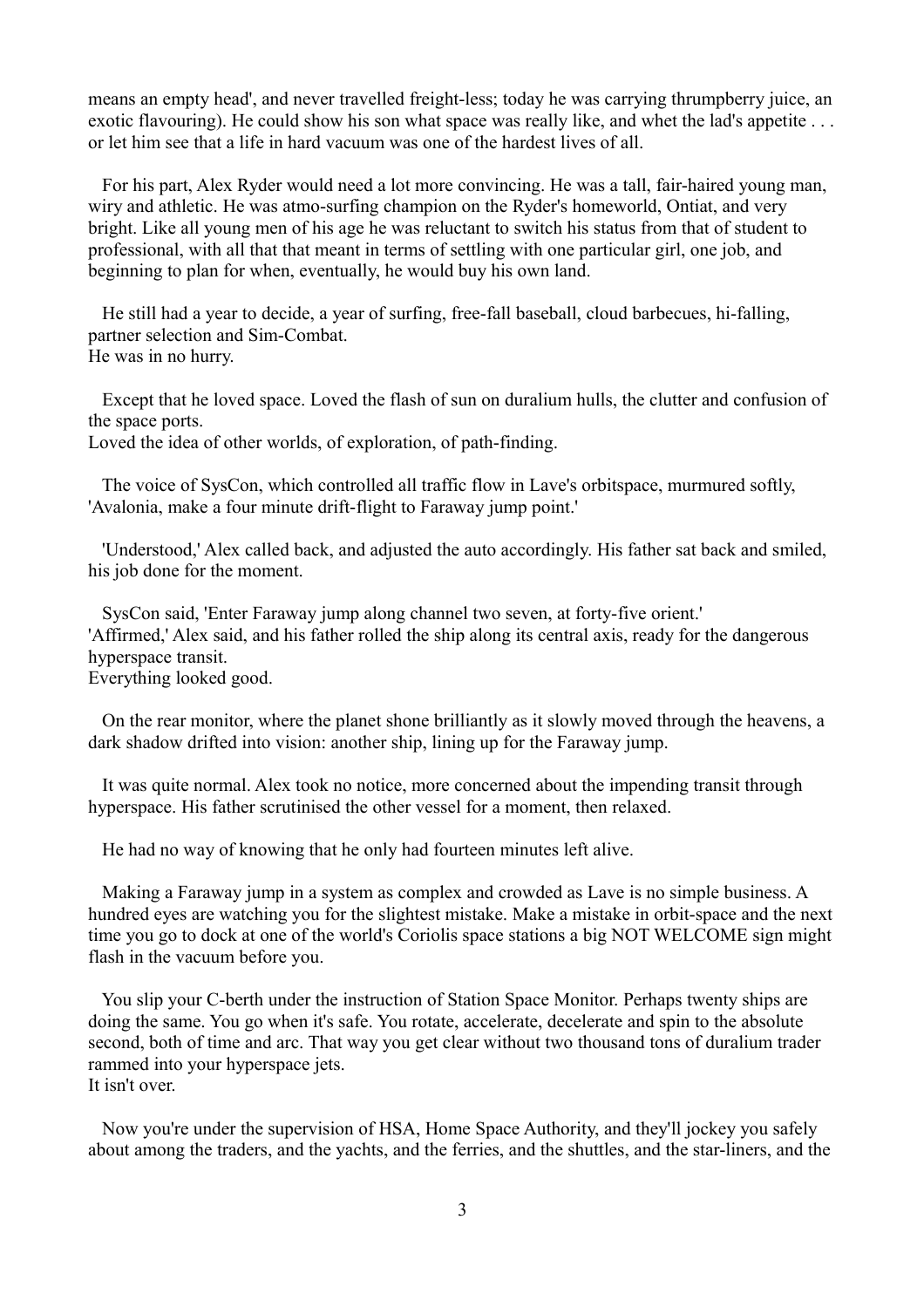arrow- shaped police patrol ships. All of these vessels slip and slide about you, streaks of silver in the darkness, flashing green and blue lights, sudden walls of grey metal that pass across your bows, winking yellow warning beacons.

 You move through this chaos and a new voice begins to call for attention. Now you're with the Faraway Orientation Systems Controller; FOSC—or SysCon—sets you up for the big jump. You're going to cover maybe seven light years in a few minutes, and you might think that's a lot of space to get lost in, but that isn't how it works. Faraway is a tunnel, like any other tunnel. Inside that tunnel is the realm called

Witch-Space, a magic place, a place where the normal rules of the Universe don't necessarily work. And every few thousand parsecs along the Witch-Space tunnel there are monitoring satellites, and branch lines, and stop points, and rescue stations; and passing by all of these are perhaps a hundred channels, a hundred

'lines' for ships to travel, each one protected against the two big dangers of hyperspace travel: atomic reorganisation, and time displacement.

 Jump on your own through hyperspace, across more than half a light year, and you'll be lucky to make the same Universe, let alone your destination.

You might emerge from Witch-Space turned inside out (which is not a pretty sight).

 You might be stretched in all the wrong angles, and although the ship keeps travelling, that jelly mass of broken bone and flesh inside the cabin is you.

 According to legend, you might come through okay and breathe a sigh of relief, only to go into Earth orbit and wonder why that big lizard, with the teeth and the long tail and the green scales is roaring up at you, and warning you off of his nice Jurassic patch of prehistoric desert. To go Faraway is a killer, unless you obey the rules.

 So for a few minutes, on that fateful day, Alex Ryder was content to let the robot voices of SysCon guide his family's ship through the space lanes, towards the jump point for the planet Leesti. He relaxed, beside his father, and watched the bussle of the space port.

 The shadow behind them, the ship that was following their path towards Faraway, was a Cobra class cargo freighter.

 No-one knew how or when the designation of space-going vessels had been linked to the names of snakes. The Ryder's own vessel was a relatively harmless Ophidion, capable of two hyperspace jumps, armed very basically, set up, really, only to destroy imminent dangers, like asteroids, meteoroids, or 'crazy craft', the name given to vessels that were out of control, or ridden by juveniles out for kicks.

The Cobra was a bigger vessel by far.

 A common trading ship, most Cobras are buried beneath the weaponry and defences that their hard-bitten, tough-talking captains have accrued. And with good reason . . .

 To be a trader is to be two things: dangerous, and at risk. Dangerous because to survive as a trader you have to know your weapons and how to use them in space combat; you need to be able to recognise a pirate, or an anarchist, or a Thargoid invader, or a police trap when you might be carrying any one of the thousands of prohibited materials.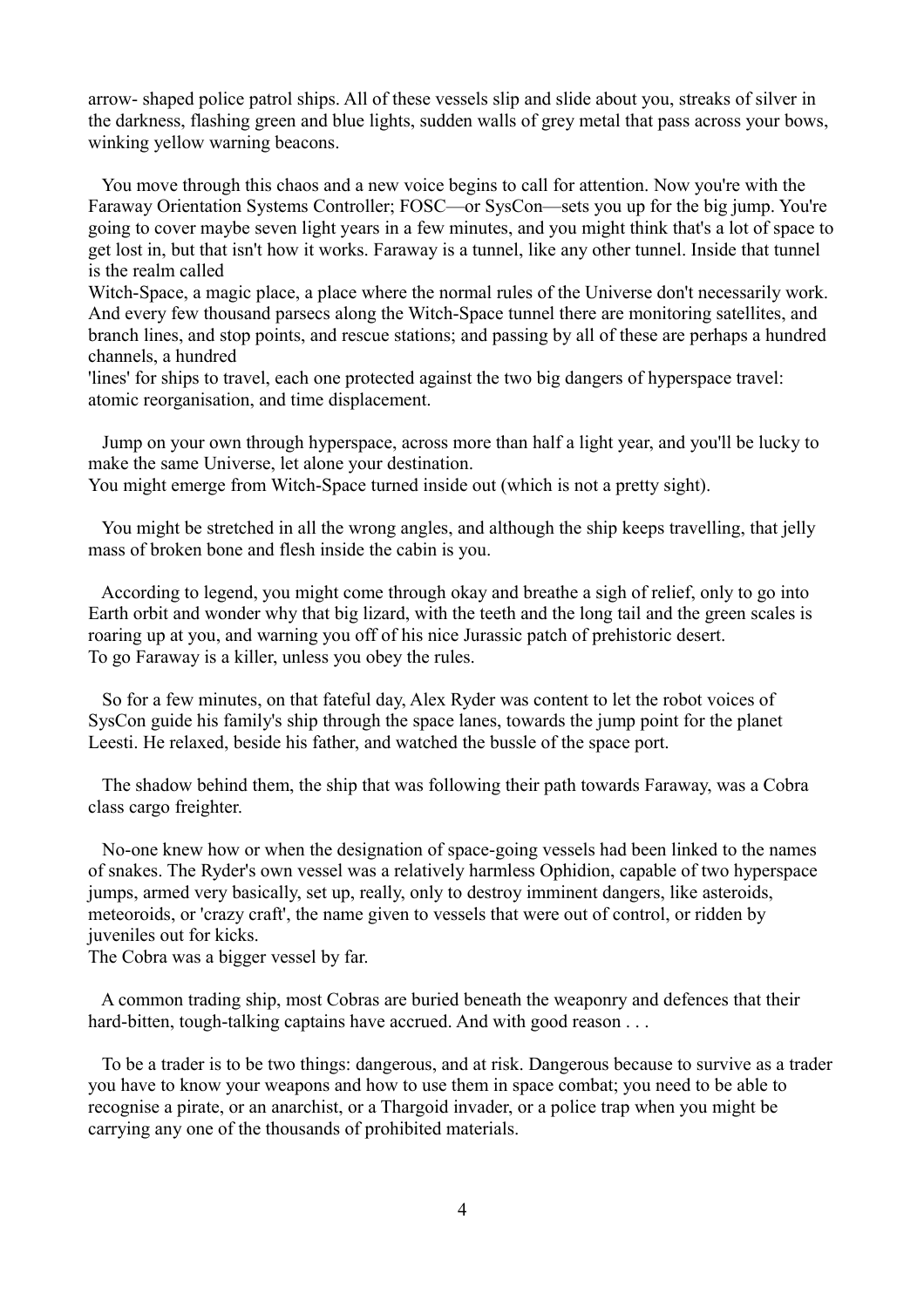And at risk for the same reason. A juicy Cobra, weighed down with minerals, or rare textiles, or furs, or ore, is as tasty a target for a freebooter as any in the Galaxy.

 To be a trader means to shoot first and pray that you've read the warning signs alright, and that your victim was a pirate.

 Make a mistake and not even two shells of time-stressed duralium and a belly full of missiles is going to save you from the vipers.

 Vipers. Police ships. Small, fast, deadly. And most particularly, tenacious. The pilot is a man, certainly, but kill the man and the ship will keep coming at you. Kill the ship and its missile will keep coming at you. Kill the missile, and watch for the shadow. When a viper bites, it clings. Eleven minutes . . . 'There's a sight you'll not often see . . .'

 His father's words broke through Alex's silent, concentrated study of the planet they were leaving. To the right, running a parallel course towards the Faraway tunnel, was an odd-shaped ship, with poweful lights flickering on and off. It was catching the sun and Alex could see how it was slowly spinning about its central axis. Fish-like fins opened and closed. Across its sleek hull a rapid pattern of coloured lights rippled.

 A Moray. A subaqua vessel, designed for both space and undersea voyaging. The Moray was a rare ship indeed to see in space, especially about to undertake a hyperspace transit. On worlds like Regiti and Aona, where the only land was the tips of volcanoes, rising al oceans, the Moray was both freighter and public transport, a vital ship-link between the undersea cities that were developing in such hostile environments .

 The Moray's frantic colour signalling ceased. Alex noticed that his father was watching the animalistic display (the coding had been developed from the signalling of a terrestrial aquatic creature, the squid) with a frown on his face.'Something up?'Jason shrugged. 'Not sure. Probably not.'

 Alex watched the Moray with renewed interest, then turned back to the rear view, where the Cobra had nudged a few kilometres closer. 'Shall we warn him to stay back?'

 Jason shook his head. For the first time Alex realised that his father had been as aware of the trader as he, and had been studying it curiously for some minutes. There was a tension on the Avalonia's bridge that was unusual, and unpleasant.

 Something wasn't right. Alex had no idea what, but he sensed it powerfully. Something was not going according to routine.

 Then the go-signal for entry to the Faraway tunnel flashed on, accompanied by a gentle audio prompt.

And as it did so, the Avalonia's life expectancy had shrunk to just nine minutes.

Around the entry point to Witch-Space is always to be found the biggest cluster of transit vessels,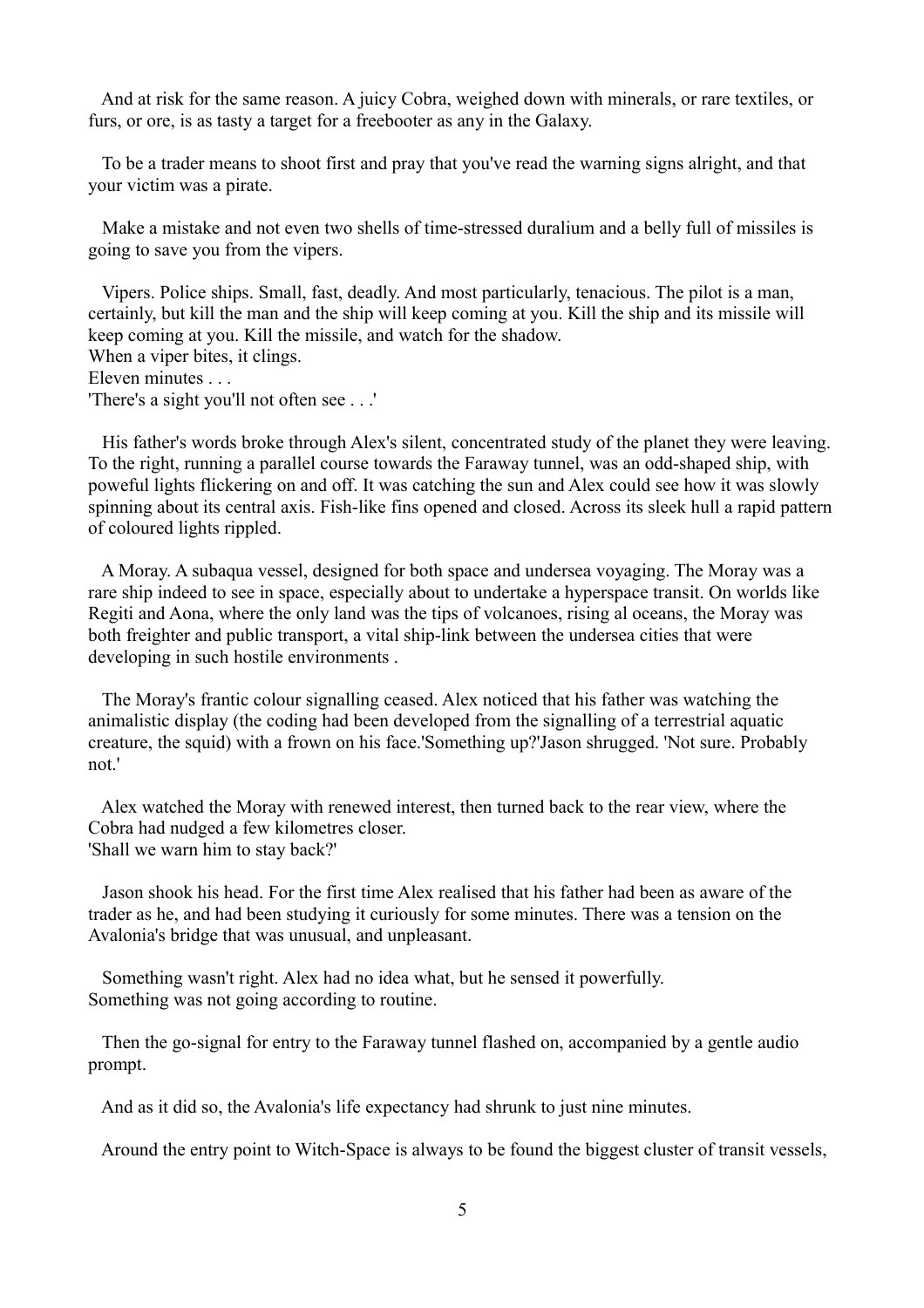most of them moored in groups at orbital buoys while mechanics and repairmen crawl over them, checking and servicing their external systems. At such a point in any advanced system like Lave you'll see every ship of the line, every type, subtype and artificially mocked-up version of every snake-ship ever built.

 As they approached the jump, Alex practised ship identification, a crucial talent in any spacefaring profession. The unarmed, unmanned orbit shuttles were easy enough to spot, as they ferried cargo all around the system. He noticed two Asps, Navy ships, small, manouevrable and deadly, well protected against attack, and with highly advanced military weapons systems. He also saw a single Krait, the so-called StarStriker, a small, one-man ship much favoured by pathfinders and mercenaries.

 To his right, space-docked and still unloading her passengers, was the immense, cylindrical mass of an Anaconda, a massive freighter that had been adapted to passenger transport. It was an ugly ship, and its yawning ram-scoop gave it the appearance of being a squat, blind creature with its mouth disgustingly agape.

 The catalogue was endless. Boa class cruisers; Pythons; the bounty hunters' favourite, the Fer-delance, packed out with weapons, and no doubt decked out inside like a palace; landing craft called Worms;

Mambas; Sidewinders . . . large craft and small, all winking brightly and reflecting sunlight in brilliant blue- grey sheens.

 And of course, there were advertising Droidships, their catchy light displays blinking out information about ROHAN'S REAL EARTH ALE WITH HONEY, or KETTLE'S CLONE-YOUR-OWN FUNGAL CURES. Or even offering the 'last real food before Witch-Space', small restaurant ships designed to dock and supply instant nourishment (PRIEST'S PERFECT PROTOPOLYPS, TUTTLE'S TASTY THERAPSABLADDERS) to space-weary travelers.'Here we go . . . Hang on to your seat . . .'

 Jason Ryder always said this, and Alex always fell for it. He tensed up as if the ship was about to plunge over a gravity-roller. In fact, the entry to Witch-Space was accompanied by an almost negligible accelerative surge, a moment's dizziness, and then the spectacular sight of the stars brightening, spreading out and suddenly streaking in multi-coloured circular patterns, so that the ship seemed to be passing down a spinning tube. Almost as soon as the surge of acceleration had come it had gone. The ship drifted in 'Witch Light', in the non-place in space and time. It was crossing the void between stars in seconds, but for those seconds it was in a twilight world whose existence was beyond imagination.

 They say that Witch-Space is haunted. Maybe that's why they call it 'witch'. Time turns all around, and atoms turn inside out, and gravity waves billow up, and things move there, lifeforms, or shadows, or atoms, or galaxies, who knows? No-one has ever stopped and gone outside to find out. Only robot remotes exist there, switching stations, monitors, rescue Droids and the like. Whatever lives in Witch-Space, in the Faraway tunnels, will remain a mystery always.

 But there are ghosts there. The ghosts of the early ships that went in to Faraway, and didn't come out again. Ghosts . . . And shadows. The shadow of a snake. A Cobra . . . Rising over them . . .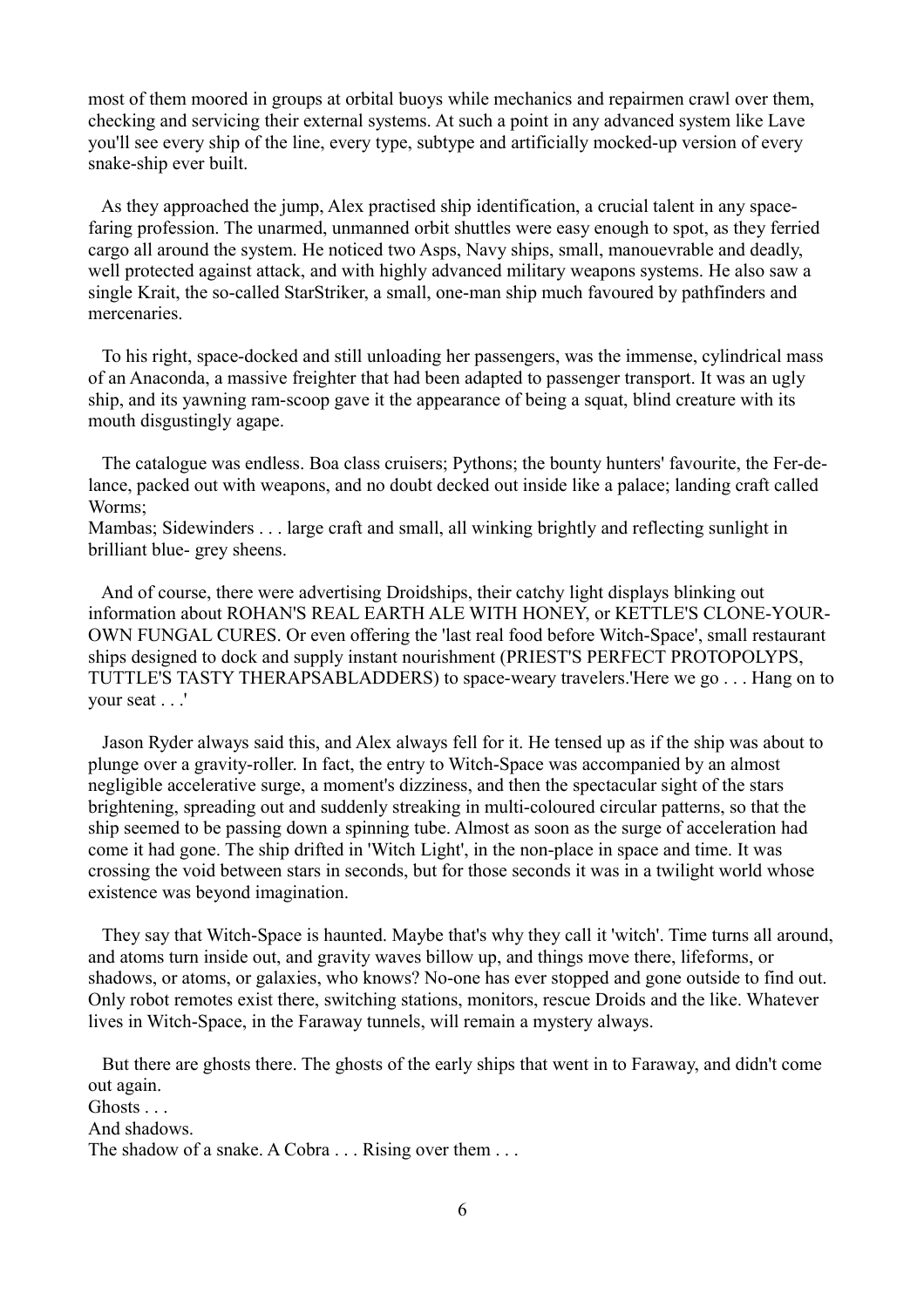'What in God's name . . .?' Jason Ryder had gone whiter than white light.

 Trapped in Witch-Space, there was nothing he could do to outmanoeuvre the other vessel. Alex said, 'He doesn't know the rules. Perhaps it's a rookie pilot—'

 'Perhaps,' his father said. Jason Ryder's eyes never left the scanners. His face had beaded with sweat. Alex watched the shadow of the Cobra

Well-equipped . . . a fuel-scoop, missile silos, extra cargo holds, the squat dome of an energy bomb housing . . . a rich ship indeed and a deadly one . . . 'They can't be intending to attack us.' 'The hell they can't!' Three minutes . . . And they came out of Witch-Space!

 Immediately, Jason's hands began to fly over the key console. The Avalonia surged forward, rotating on its long axis. The planet Leesti was a small, greenish disc in the far distance. Alex saw his father arm the two missiles that the Avalonia carried, then reached to rest his hand on the multiple laser-trigger.

 It was a pirate, then. And as Alex came to accept the inevitability of combat, his mouth went dry and his mind sharpened. He had never been in combat before, not for real, only in the SimTrainer. He had heard his father talk about it, of course. And combat did not sound glorious . . .

 A pirate ship, disguised as a trader, pursuing its victim into Witch-Space itself . . . for their cargo  $of$ ...

Thrumpberry flavouring?

 An uneasy voice whispered in Alex's mind. This was untypical behaviour for a freebooter. They normally waited at the edge of planetary systems, watching for their prey with long-distance scanners, picking and choosing carefully. Pirates could be found everywhere, of course, though rarely in space around

Corporate State worlds, or Democracies (the police were too efficient). Planets run by anarchistic or feudal governments were a pirate's favourite haunt.

This behaviour was wrong . . .

Not a pirate.

 Alex looked from the slowly rotating planet to the grim, grey features of his father. They were a long way from safety. 'What the hell are we up against?'

 'Put on a RemLok and get to the escape pod,' Jason Ryder murmured. 'Do it!' 'I'll stay and fight '

 'The hell you will. Do as I say.' As he spoke, Jason thrust a small, black face-mask—the remotespace locator—at his son.

The first missiles struck the Avalonia's shields, and Jason punched the launch buttons on his own defences.

The small ship veered and strained as he looped it in an escape run, activating its ECM as the Cobra launched a second wave of missiles.The rear screen exploded with light . . .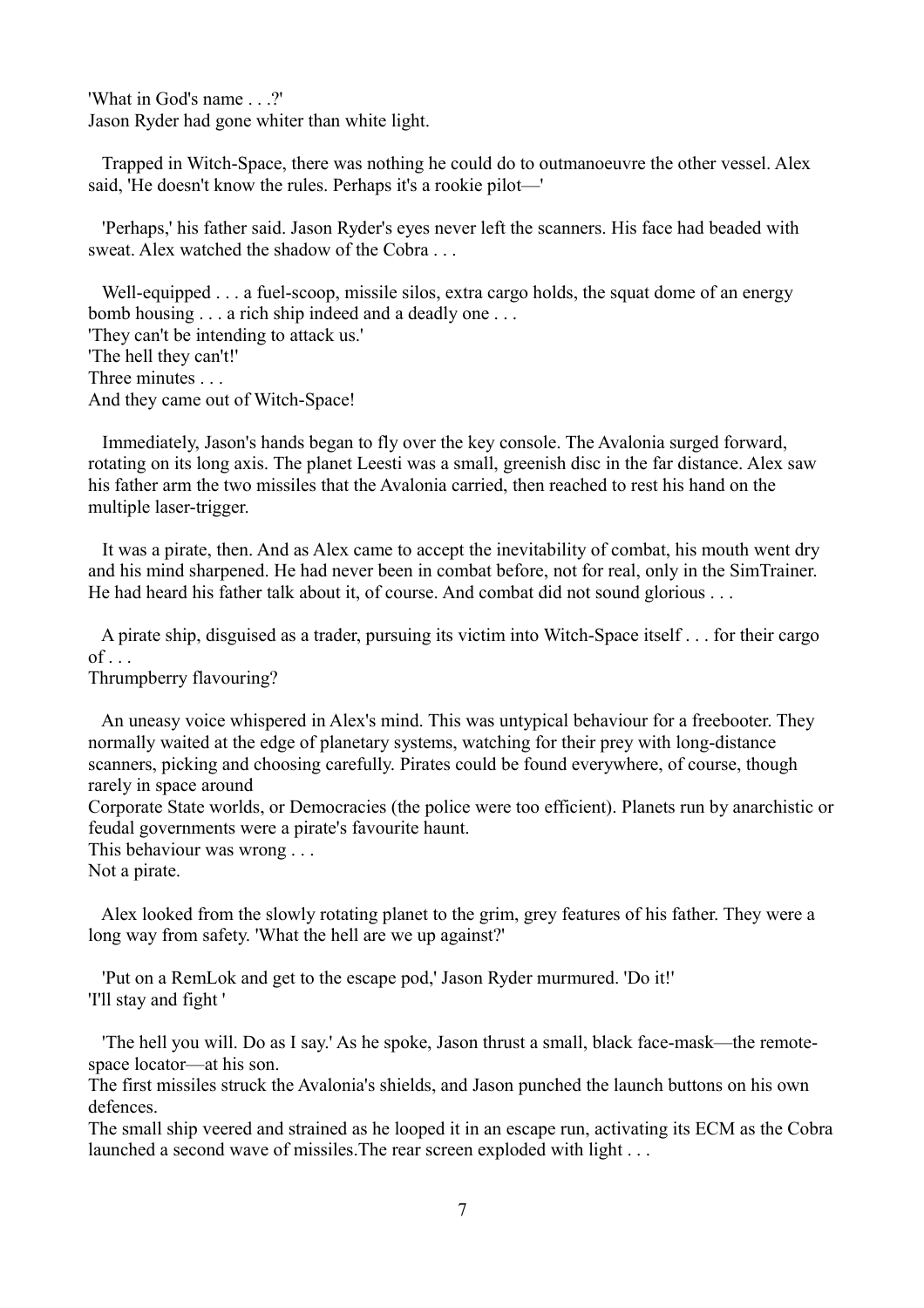But through the brightness the sombre grey shape of the killer came on . . .

 It happened so fast, then, that afterwards Alex was uncertain as to what exactly had happened. The duelling ships span and circled in towards the planet. Space around them blazed silently as their weapons struck and were deflected.

 Then the whole Universe rocked. Air screeched into the void. The lights in the Avalonia blinked and dimmed. Warning lights shot on across the console: lazer temperature in the red, screens down, energy low, cargo jettisoned, cabin temperature dropping . . .

 In the same moment of the Avalonia's death, Alex Ryder found himself being struck by his father, the remlok mask forced into place about his eyes, nose and mouth. Then his whole body was physically manhandled into the escape pod. The ship shuddered and screamed. Fuel spilled into the void.

 Father and son faced each other for a last moment, each watching the other through a mist of tears and confusion—

 'I don't understand . . .' Alex screamed above the noise of the dying ship, meaning: Who's trying to kill us?

 'Raxxla!' Jason said. 'Remember: Raxxla!' Then, as he pushed Alex back into the cramped escape pod, he shouted, 'Remember me, Alex! I wouldn't have wished this on you. Raxxla!'

 The escape pod was jettisoned. Alex tumbled. The sleek shape of the Avalonia was above him, and then just white light— White heat. Cold space!

 In a second it had gone, the ship, his father, a part of his life—obliterated by a single burst of fire from the hovering shape of the pirate.

 And as Alex watched, so a yellow tongue of fire licked towards the tumbling escape pod. He felt heat, then pain, then cold . . .

 The tiny survival vehicle was blasted apart, sparkling fragments falling towards the green world of

Leesti.

 Alex hit space, arms flailing, mouth opened, consciousness and life draining from him with every second . . .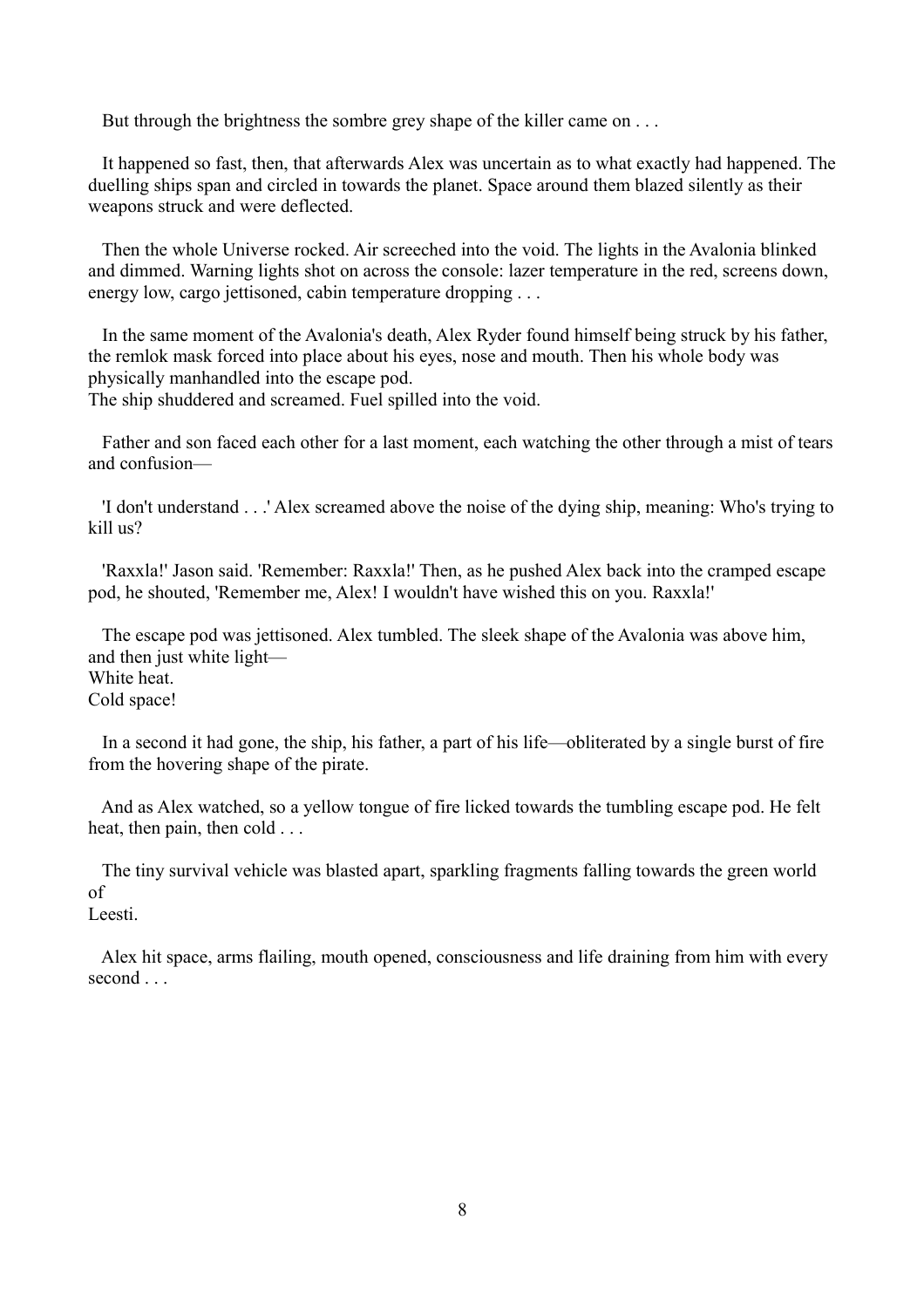In space, everyone can hear you scream . . .

As long, that is, as you're equipped with a RemLok survival mask.

 An instant after Alex Ryder hit the hard vacuum, a skin of plasFibre had been shot across his body from nozzles on the face piece, keeping him warm against the cold, tightening and protecting him, securing him against the void. The oxygen flow in his body was cut off to all but his heart and brain. Needle-doses of adrenalin and somnokie were held ready, just within the skin area of his mouth, ready to alert or depress his body functions according to circumstances. And the RemLok screamed through space for help.

 It was a standard survival device, an instantly recognisable distress call indicating that it was being sent out from a small, remotely located, dying body. The alarm screeched out on forty channels, shifting wavelength within each channel four times a second. One hundred and twenty chances to catch attention

 A cumbersome Boa class cruiser, loaded down with industrial machinery, slowed its departure run from Leesti and turned to scan space for the source of the signal . . .

 Two police vipers came streaking from their patrol sector, near the sun, scanning for the body in trouble . . .

 An adapted Moray Starboat, a vast glowing yellow star on its hull—the sign of a hospital ship came chugging out of the darkness . . .

 Messages from ships to both the planet and its ring of Coriolis stations were abruptly broken as the split second message came screaming through. TV programmes were interrupted, the screen dissolving into a permanently recorded display of the space-grid location of the RemLok. Every advertising space module changed its garish display to flash, in brilliant green, the same information.

 In the orbit-space around Leesti, a million heads turned starwards. That split second of panic, that moment's cry of distress, was a sound they knew too well to ignore, and were too frightened of to take for granted.

 Within twenty seconds, two autoremotes, tiny vessels just big enough to carry an hour's oxygen, one dose each of forty drugs, and a variety of other stimulants, were hovering around Alex Ryder's spinning body. one of them shot out a stabilising cable and dragged itself to his corpse. Blinking through its solitary monitor, it hovered over his face like a squat, legless dachsund hound and pumped adrenalin, oxygen and glucose into his bloodstream. Alex opened his eyes and panicked slightly. The autoremote calmed him down with a quick pumpsurge of tetval.

 The robot's voice whispered in his ears, 'Brandy? Scotch? Vodka? I am equipped with a full range of miniature stimulants to make the waiting easier.'

'What . . . happened . . . ship? . . . Avalonia . . .' he gasped through the tight face mask.

 The autoremote blinked at him sympathetically, 'Brandy, then,' and hit Alex with two shots of Qutirian SynCognac.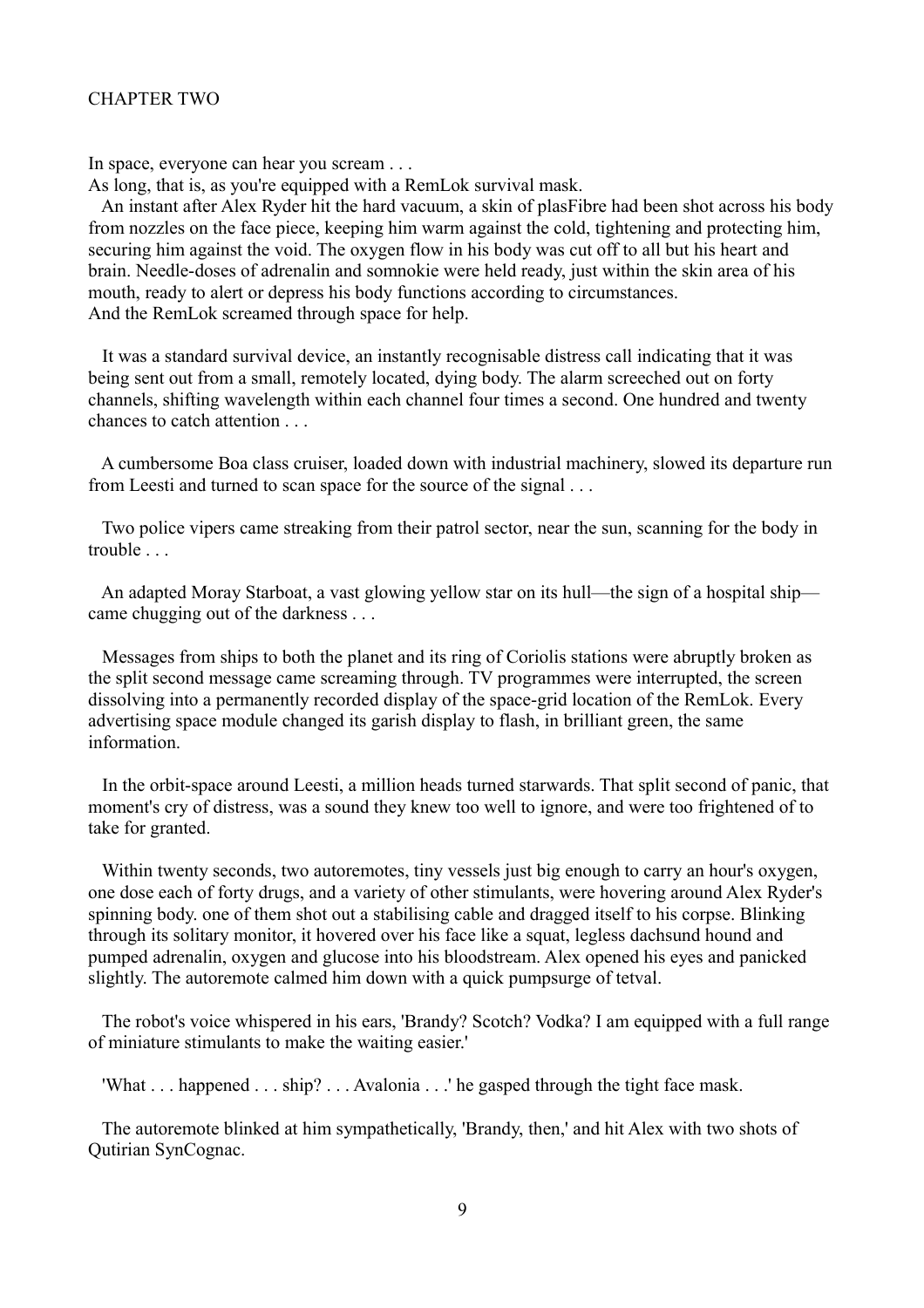An hour later he was aboard the Moray hospital vessel, in parked orbit above the green-grey face of the world of Leesti. Burns to his hands and face had been taken care of. Minor blood vessels that had ruptured in his skin had been knitted back together. He was bruised, stunned, but essentially fit physically.

 The image of the ship exploding had begun to haunt him, however. He stood by the wide, sloping window of his hospital room, staring out across the bright of space to the slowly rotating world below, watching the flash and tumble of shuttles and small freighters as they either glided up from worldDown, or struck the atmosphere on their descent, leaving brief, brilliant flares of red in the thin planetary atmosphere.

Wherever he looked he could see the shadow of the Cobra, rising up in the Witchlight, a great, killer beast, closing on its prey. And his father's face . . .

The sudden alarm, the sudden anger, and yet . . . and yet Jason Ryder had known.

 His grieving, mind-stunned son just knew that his father had been more aware of the danger than he had let on. It had been in his face, in the tension in the cabin, in the slow, deliberate words that he had spoken during the approach run to hyperspace.

 Jason had known that his life was in danger. He had been ready for it, ready to save his son in the event of attack

 It made no sense. But for the moment Alex felt only loss, the loss of a man he had loved. Both his parents were gone, now. His homeworld would seem an empty, uninviting place.

 Behind him, the door opened softly and the grey-suited figure of a nurse appeared. She reproved him mildly for being out of bed, but seemed pleased by his apparently calm mental state.

 There followed what seemed like a constant stream of visitors. First the doctor, scanning him for tension and psychic repression. The medic was not pleased. He more or less said, 'Young man, your father is dead and it would do you no harm to shed a few tears. It's all there, all the grief, all the sadness. It'll do you no good to deny it.'

 'I'll grieve for my father,' Alex said back angrily, coldly. 'I'll grieve among the ashes of the pirate that killed him. And not until.' 'Will you indeed.'

'Yes,' Alex stated defiantly. 'I will. Indeed.'

 After the doctor had gone, the man from the Galactic Medical Co-operative came, fussily checking up on Alex's medical insurance, making sure that he was covered for all aspects of the treatment, including his Faraway transit home.

 Then the police, two lean-faced men, wearing the grey cloaks and silver waistcoats of the Narcotics Investigation Department. What cargo had the Avalonia been carrying? Why would a pirate be so interested in him as to follow him to a Corporate State world? Had his father ever transported drugs?

Firearms? Slaves? What about alien substances: Manjooza, fear glands, Marswurt? What was said in the moments before destruction? Would he recognise the ship again? What were its markings?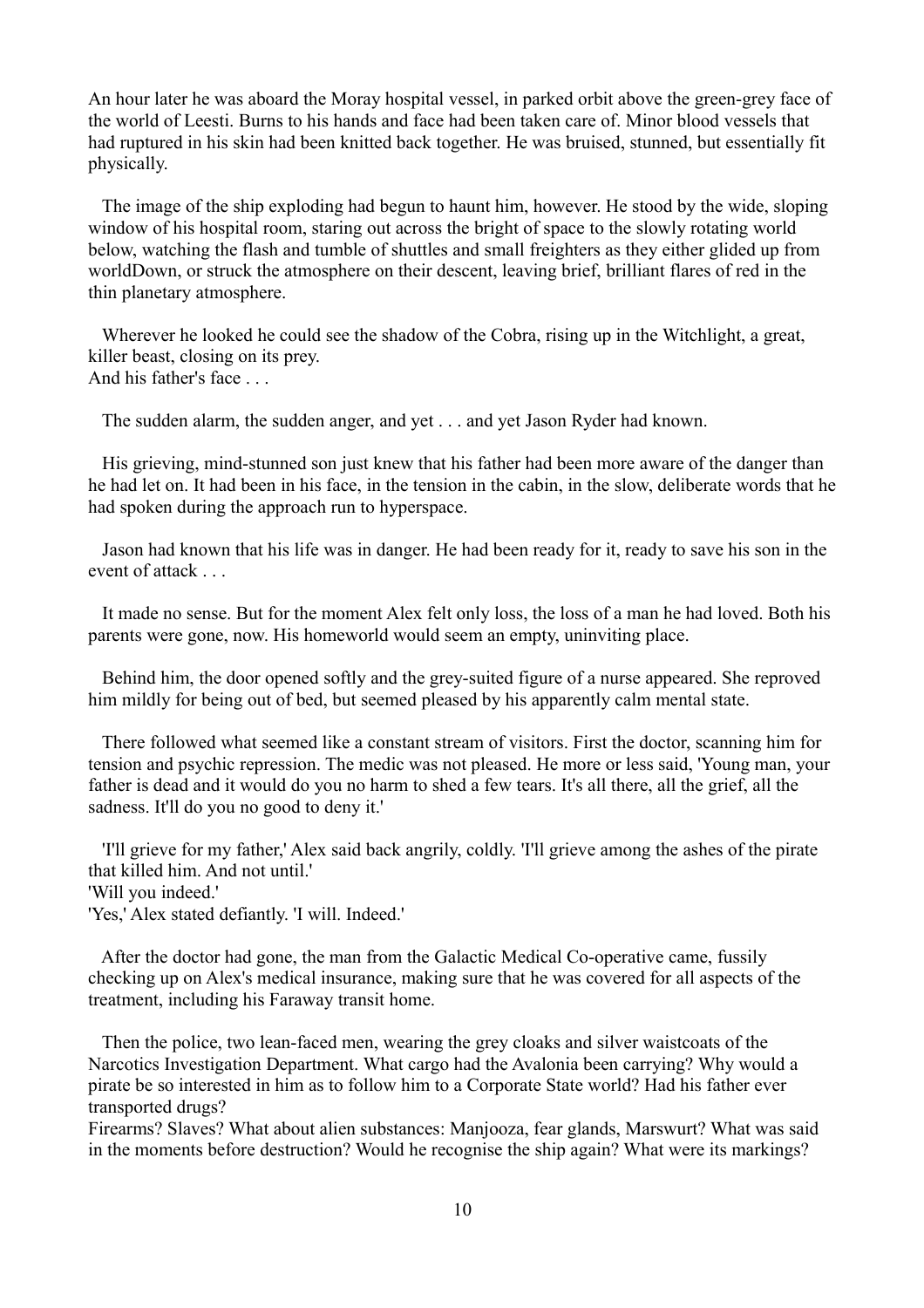Alex told them everything he could remember. Everything he'd seen. Everything he'd heard ... Except for the fact that his father had clearly known the danger. And except for the word Raxxla.

 The police left. They were not satisfied. Alex had just received his solo pilot's licence, so he could make his own way back to his homesystem, but he should notify them of what route he was taking. Raxxla

 Alex watched them go, their Viper a slim, evil-looking ship as it rolled and sped away from the hospital vessel. His mood matched the dim-lit room, matched the gloom-grey of the storms that were building up on the world below. Leesti's oceans looked wild and cold, now, its clouds great charcoal coloured swirls of anger above the ragged, mountainous land. Raxxla.

What could it be? What could it mean?

 At midnight, still resting and recouperating (care of the Leesti Medical Authority), a small green light winked on in his room. Alex, still awake, frowned then realised that he was being monitored.

 'What is it?' he asked the empty room, and a nurse's voice whispered, 'There's a holoFac message coming through for you. They've requested a tightbeam. Will you receive?'

 Alex sat up in bed. No-one knew he was here. Did they? He frowned, and said, 'Sure.' 'Will you accept the charge against your CR?'

 Curiouser and curiouser. Since he was broke, and without credit until he sorted out his GMC insurance, it was easy for him to say, 'Yes.'

 In the middle of the room the air suddenly shimmered white, small bright particles flying off in all directions around the gradually defined shape of a man. He was tall, but slightly stooped. As the whiteness of the image resolved into colour, the whiteness of the man stayed. His hair was long and snowy, his beard ragged. His face had a touch of colour. His eyes were small, gleaming points among the wrinkles. He was smiling. He wore a tattered trader's uniform, and one arm hung limp by his side. Even his boots were worn down, and the toes were split. The handlaser at his side had seen the same better days as the rest of his equipment.

 'You the Ryder Boy?' this apparition of run-down age asked. The voice creaked, a gruff, battered tone, the voice of a man who had breathed hard vacuum. 'That's me. Alex Ryder. And you?'

 Alex climbed out of bed and went to stand before the life-sized holoFac. The old man watched him, and chewed. Then he spat. The gobbet of stained spittle seemed to fly straight towards Alex's shoulder and he winced and jerked slightly to one side, before realising that nothing could travel into real space from the holo.

 'You don't remember me,' the old man said. 'That's clear enough. But I remember you.' 'Give me a name.'

 'Rafe Zetter. Trader of old. Traded with your father for many years, till we parted company on account of a certain issue which, you might say . . . caused a difference of opinion between us.'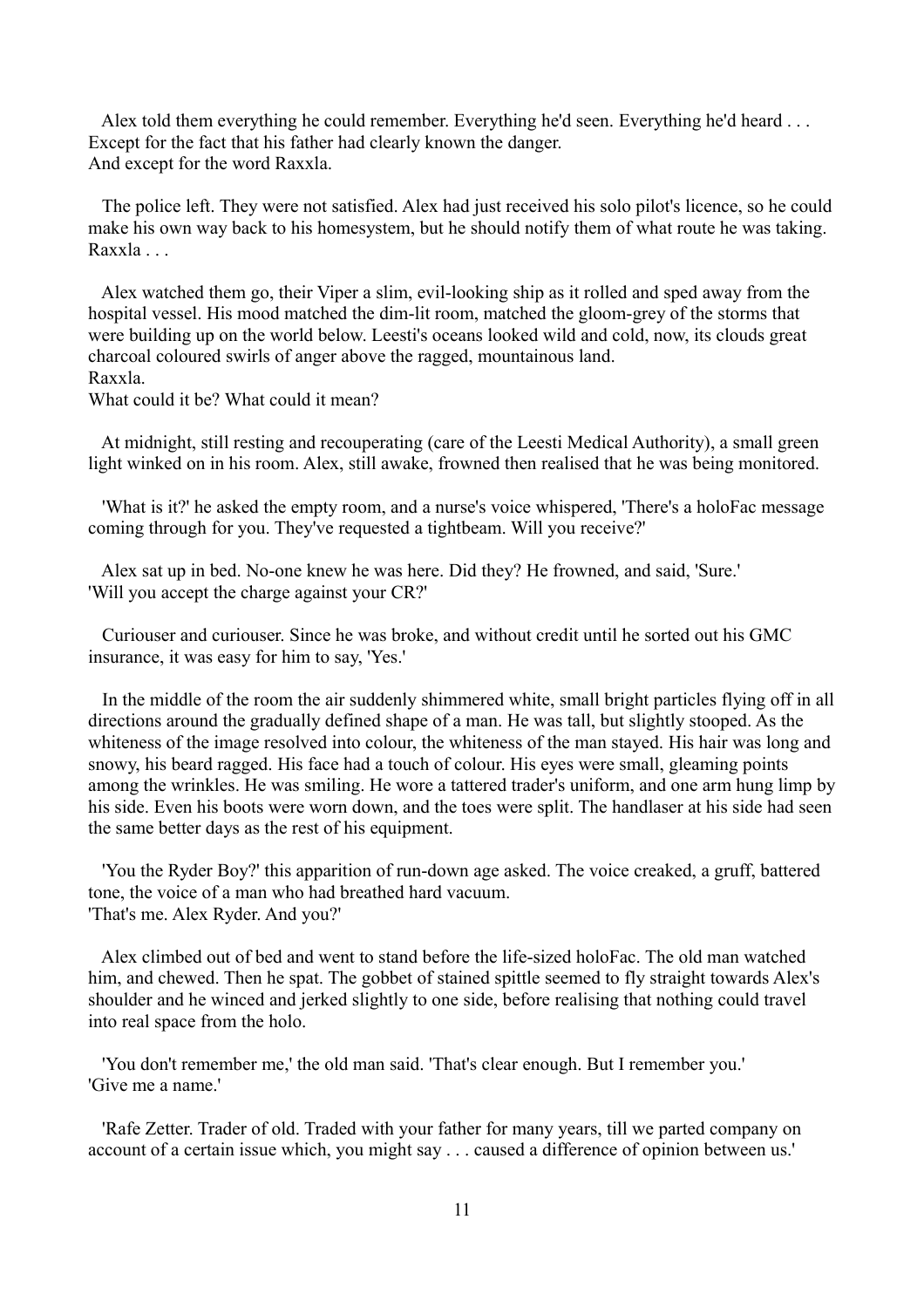'Slaves,' Alex said quickly. He remembered Rafe, now. But what had happened to the man? He was old before his time. He was the same age as Jason Ryder would have been, but looked twenty years more.

 'Slaves is right,' Rafe said. 'I ran my life on the edge of a Viper's sting . . .' trader parlance for 'one jump ahead of the law'. 'But by the time I indulged that little whim, my ass was hard iron. I somehow made it to hell 'n back. That's where I am now.' 'In hell?' 'Broke. '

 Alex nodded, picking up slowly on the trader slang. An 'iron ass' was a ship that was well enough defended—shields, missiles and lasers—to make a skim run through any system at all, even an anarchist's paradise like Sotiqu. All hell and then some would come at you if you tried to trade in such a chaotic system. 'Hell 'n back' meant that Rafe had tasted the good life, bought with the profits of his illegal trading, but that it had all gone wrong. It always went wrong.

 Rafe said, 'I was damn sorry to hear about Jason. A good man. A good friend of old, and a man I still respect.'

'It didn't happen but eight hours ago,' Alex said coldly. 'How the hell do you get to hear about it.'

 Rafe Zetter chuckled, then spat again, and again Alex couldn't help ducking. The spittle vanished at the holoFac's edge, and Alex felt a chill of irritation. 'You got your father's temper, young Alex. Maybe you've even got some of his skills.'

'Answer my question, old man. How do you manage to know about my father? How did you find me?'

 Watching him from the holo, Rafe chewed, smiled and considered. Alex tensed, waiting for the next high velocity spit-transmission.

 Rafe said, 'I repeat, Alex. I had great respect for Jason Ryder. For what he was, and what he was doing.'

'He was a good man,' Alex said. 'And an honest trader.'

 'He was a damn sight more than that,' Rafe said loudly, and spat. Alex dodged. The ghostly holoFac image shimmered and blurred slightly. 'What does that mean?'

 Rafe Zetter leaned forward so that his grizzled features seemed almost able to kiss the younger man. 'He was a combateer, Alex. One of the best. No way should he have died like he did . . .'

 'My father was a trader, not a combateer,' Alex said, startled and disturbed by what Rafe was implying.

'Guess again, sonny.'

'But it sickened him to fire shots in anger.'

 'Maybe,' Rafe said drily. 'But it didn't stop him. How else do you think he made it as a trader all those years? Dammit, Alex, even if your cargo is sour-cream and pickles there's someone's going to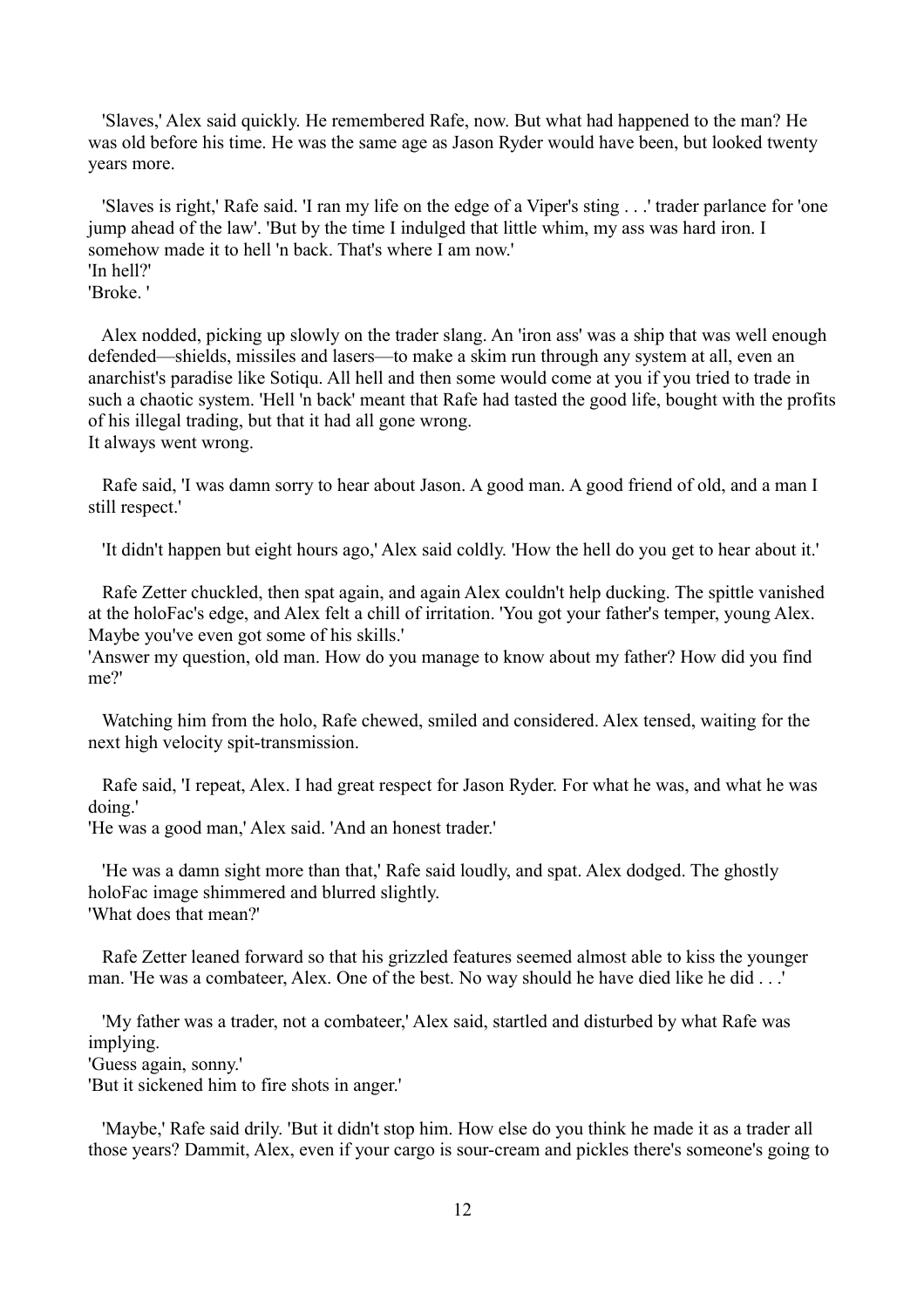try and take it from you. Your father was a combateer of the highest calibre . . .?'

 Alex swallowed heavily, staring at the quizzical features of old Rafe Zetter. 'The highest calibre . .  $\gamma$ '

 Rafe nodded. 'That's right, Alex,' he said softly. 'You can be deadly, you can be dangerous, and you can end up as pet food in orbit around a dog's ass-of-a-world like Isveve. But if you're élite, and you die, then there's a reason for your death . . .'

 What was this old man saying? Elite? An élite combateer? Alex's head span. He knew all about the space pilots who'd earned that title, of course. Few of them did. To be élite in combat was to be . . . well, as near invincible as made no odds. A great many pilots were 'dangerous'; you didn't last long as a trader if you weren't. Many more had earned the classification 'deadly'. So had a lot of mercenaries. So had a lot of pirates. But élites. Few and far between.

And his father, Jason Ryder, had been élite, and none of his family had known!

 'Jason was one of the very best. You probably never saw his ship, but it was like a fortress. He traded places that most of us would have had nightmares about.' Rafe shook his head admiringly. 'One of the best. A man of the highest calibre...' His gaze hardened on Alex. 'The question is . . . Can you be the same?'

'What makes you doubt it?'

 'Jason never said anything about you. I guess he was trying to protect you. The trouble is that it gives me nothing to go on: you're going to avenge your father's death—I can tell that from the look of you, and your tone, and your anger—but for all I know, that'll just mean one more Ryder will be stardust before he even manages to target a missile.'

 Not liking Rafe Zetter's tone, Alex said bitterly, 'I've done hours of SimCombat. I score highly . . .' Rafe laughed and spat voluminously, then became serious.

 'Alex, there's something I've got to know. Maybe you're going to end up—' 'Pet food in orbit around Isveve!'

 'Yeah. Maybe that. The only person who knew your talents was your father. Tell me, Alex, and tell me true, now . . . Did he say anything to you . . . you know . . . in the moments before he died? Did he indicate anything, or say anything?'

 'He said a lot,' Alex murmured, and felt a strong pang of grief as he remembered the look in his father's eyes, the greyness of his cheeks, and his desperate words, remember me, Alex . . . 'I think he knew he was going to die. The last thing he said was the word Raxxla. I don't know what that is. An alien, I guess . . .'

 Rafe smiled, shaking his head. Suddenly there was a brilliant sparkle in his eyes: 'Raxxla's no alien,

Alex. It's a ghost world. A planet. A legend . . .' He hesitated, staring quizzically at the younger man through the distant link between them, 'Jason really said that to you?' Alex nodded. 'Moments before . . . It was the last thing he said.'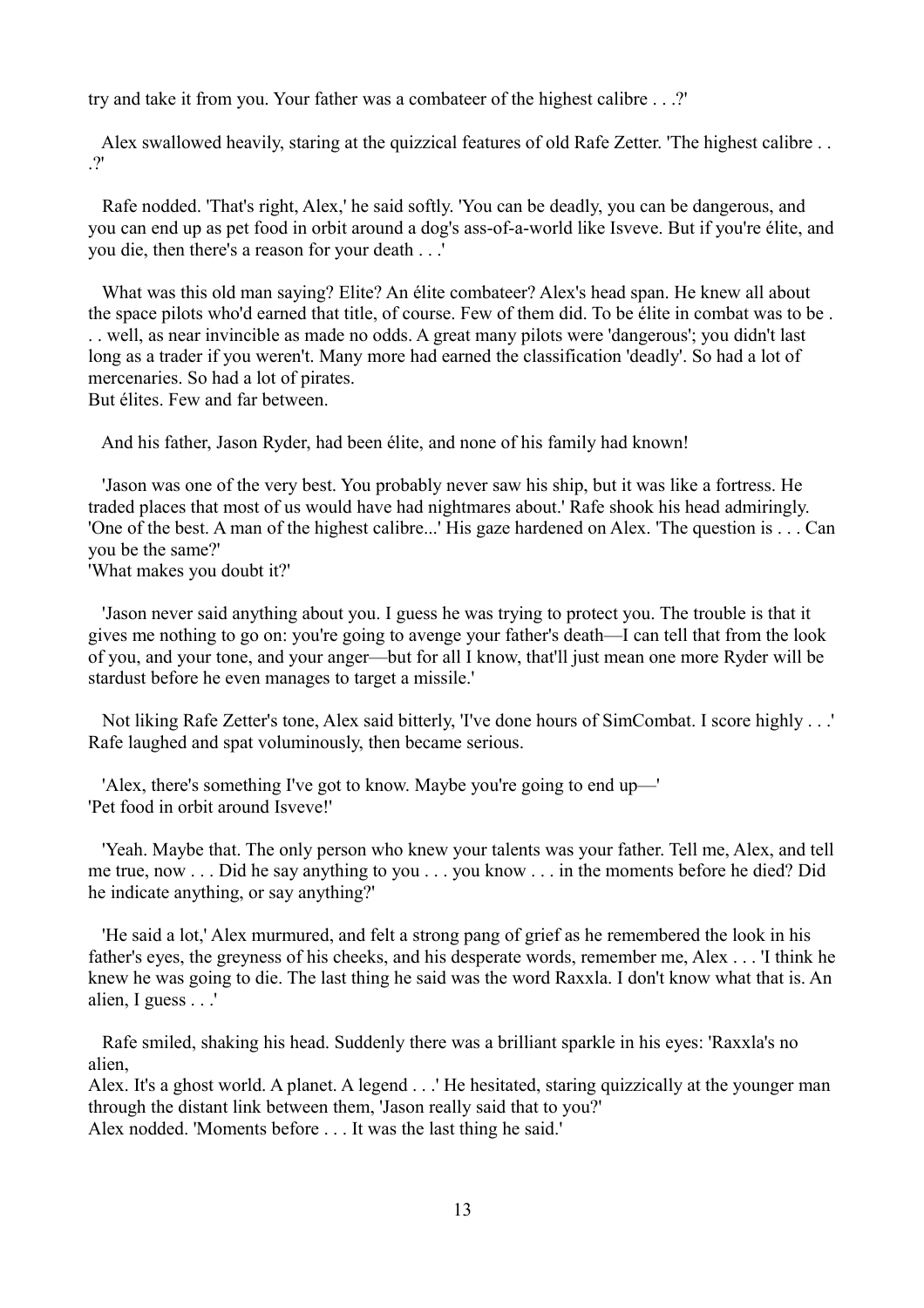'Then he knew,' Rafe said with a nod. 'And that's good enough for me. Alex, get your frail shell to Tionisla and take a visitor's shuttle to the orbital cemetery there. Say you've come to see the grave of

Starpilot Fleischer. And take a good look around. You do that, boy. Tomorrow. I'll be waiting for you.'

'Waiting to do what?'

 Rafe chuckled. 'How're you going to hunt a Cobra? You going to hitch-hike? Or use a big stick? You'll need a ship. Hunt like with like. Get to the wreckplace at Tionisla. I know just the vehicle you need.

Don't speak to anyone. Just get to Tionisla.'

'But—'

'Au'voir, Alex!'

And Rafe Zetter spat for the last time before the holoFac faded.

Alex didn't flinch. Something whistled past his ear and struck the wall behind him.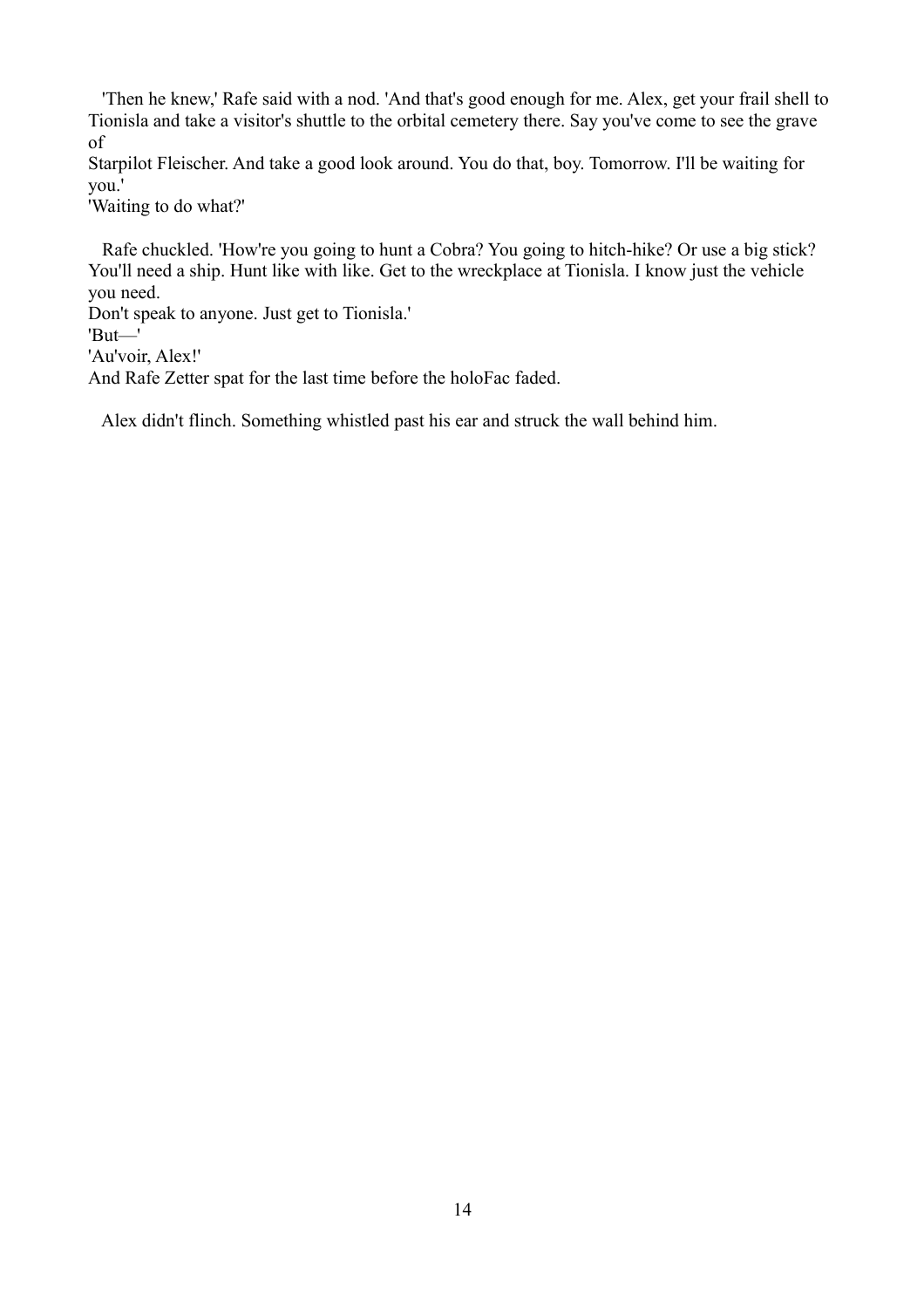## CHAPTER THREE

The best way to see the wreckplace at Tionisla is to approach it from the Sun (a reasonably safe thing to do since Tionisla, being a Democracy has few pirates in its system). Tionisla itself is a bright yellow world, and the cemetery is always between the planet and its star. As you fly close, the whole strange graveyard seems to be expanding from the circle of the world behind.

 The first thing you see is a shimmering, silver disc, a double spiral of tiny bright points. It slowly turns: it's a galaxy in miniature, with the same intense blur of light at its centre, because here is where the biggest tombs are to be found.

 Come closer and soon you can see that the stars in this galaxy are markers, great lumps of metal, heavily inscribed with the words and symbols of a thousand religions. The cemetery is a bizarre and moving sight. The markers are rarely less than a thousand feet across. There are chrome-alloy crosses, titanium

Stars of David, duralium henges, and all the strange symbolic shapes of the worlds, and the minds and the faiths that have come to die in this Star traveller's special place.

 Tethered below this vast, rotating mausoleum is the dodecahedral shape of a 'Dodo' class space station, the home of the Cemetery Authorites. Here you go through security checks and get your visitor's visa. And as you stand in the queue, staring up through the translucent ceiling of the Customs Hall, you can see the battered, broken ships of many of the dead, still attached to the silent tomb that contains the body.

 It's a good enough reason to come to Tionisla. There are pickings aplenty among the wrecks. The treasures of centuries might be revealed by pressing the right panel on the right cube of black, alien metal as it floats silently by.

Or maybe not treasure, just the tomb's defences . . .

A pit with a laser.

A robot guardian with knives where its hands should be.

A hyperspace vacuum that sucks you in and throws you out into another time.

 You tread carefully among the wrecks in orbit about Tionisla. The creatures buried here—human and alien—had money enough to buy these prized resting places, and more than enough wealth to protect their property after death from the mercenary fingers of bounty hunters.

 Formalities completed, his newly issued pilot's licence checked, Alex Ryder was given a small tour-ship, an oddly shaped and cumbersome vessel. He drifted quickly among the tombs, seeking the resting place of Starpilot Fleischer, following co-ordinates on the ship's cemetery plan. He soon found what he was looking for. Whoever Fleischer had been, he was monstrously egocentric: his tomb was a great crystalline structure, a puff-ball of diamond-bright needles, literally hundreds of feet across. His body, dressed in the red uniform of an elite combateer, hovered in stasis at the centre of this great construct, illuminated by focused light from the sun.

 Tethered to the simple monument of the grave next to this was the battered, blistered shape of a Cobra class ship, its insignia still proudly displayed, but all its vital equipment, its fuel-scoop, its extra cargo bays, its aft missile and laser banks removed.

Alex stared at it. It looked nothing like the Cobra that had destroyed his father's ship. That vessel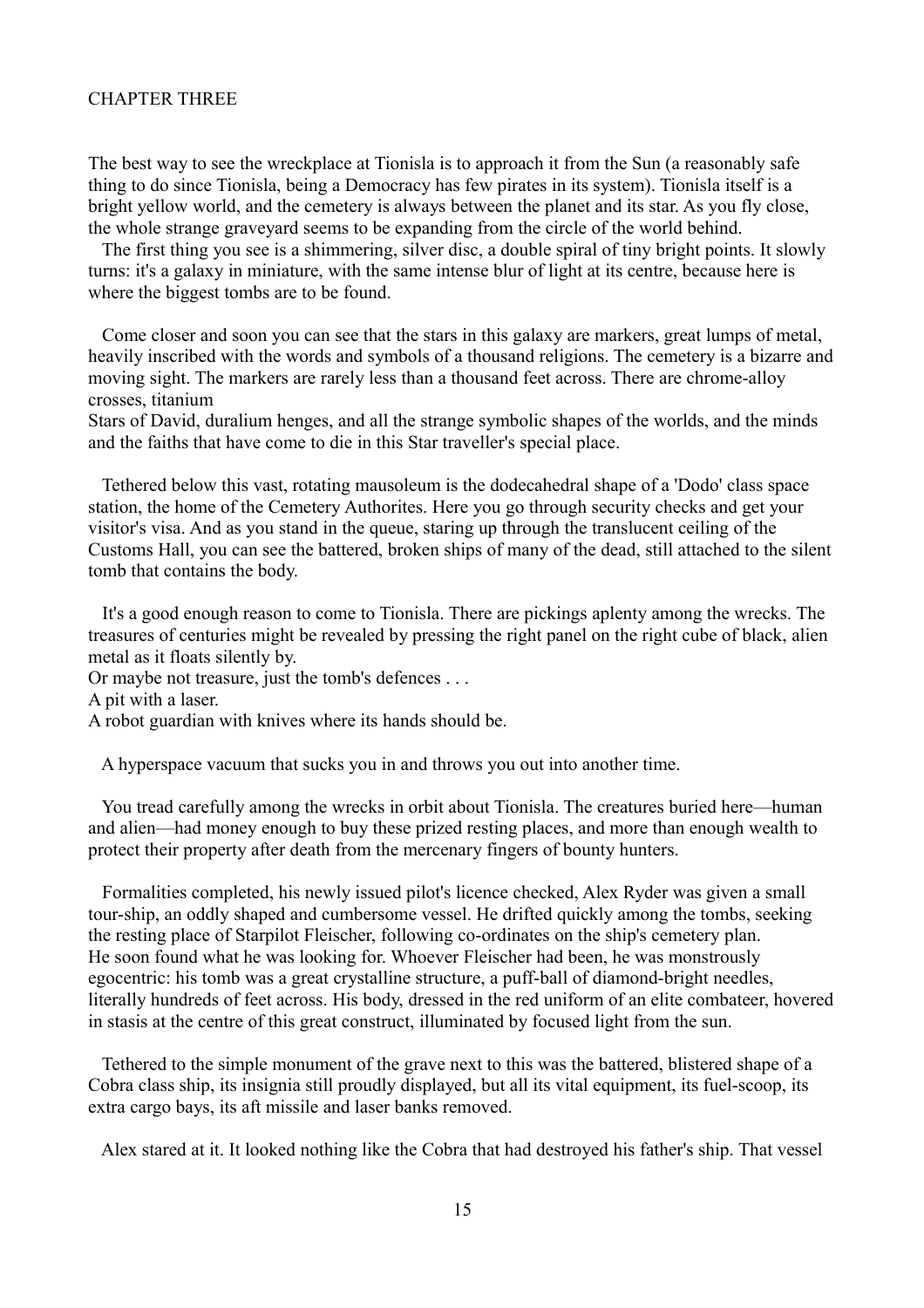had been bristling with all the extra things that good money could buy, to defend and to attack, and to make the trading game an easier prospect for the elite trader. A light on the Cobra winked at him.

 Alex blinked, then looked again. Sure enough, a small, red light was flashing on and off, a brief sequence of code. LAND ON DOR PL

'Land on the dorsal plate'—That was clear enough.

 Alex manoeuvred his tiny craft above the arrow shape of the Cobra, and touched it gently onto the heat-blistered hull. He looked around guiltily. Touching monuments wasn't permitted and the cemetery was patrolled by Kraits, small and deadly security craft, with instructions to blast away any man, woman or child seen tampering with a mausoleum . . .

 But the graveyard was huge, and the shadows of the great tombs transferred this miniature world of the dead into a place of hide-outs, and shifting, occasional safety.

 An entry port opened, and a green light quickly blinked the message 'Come aboard'. Alex flew the tour-ship into the hull space and when he got the 'pressure green' signal stepped out and walked cautiously towards the main control area. He opened the sliding door and blinked for a moment at the bright control displays and scanners. Ahead of him, the main screen was wide, and filled with a view of Fleischer's crystal tomb.

 Silhouetted against the gleaming brightness of the crystal was the shape of a man, wearing full space suit. One hand rested on the navigation console, the other hovered above the laser button.

 'I'm aboard,' Alex said, and walked up behind the silent pilot. The man made no movement, said nothing.

 For a moment Alex stood beside him, staring out into the wreckplace, at the slowly shifting monuments, at the stars glimpsed in the background.

Then he turned to greet his host.

And nearly died of shock, taking a quick, horrified step backwards!

It was the drawn, mummified face of a corpse that half looked up at him from behind its visor, the rictus smile of death stretching wide across its lips.

 'Do you think we should take him with us?' a voice asked from across the cabin. Alex started again with surprise and watched the figure which emerged from the shadows. 'As a sort of totem. A lucky charm.'

 Alex tried to smile, but neither relief nor the new arrival's charming grin could relax him enough. Too much had happened too fast, and he stood rooted to the spot, watching as the woman came over to him.

 She was quite small. Her skin was olive, her eyes dark. She wore her hair in a fashionable series of spikes, like a porcupine. Dressed in the light green coveralls that most traders sported, she seemed swamped by clothes. Her hand-touch was cool and confident, and she kept the contact as she looked up at Alex

Ryder, still smiling disarmingly.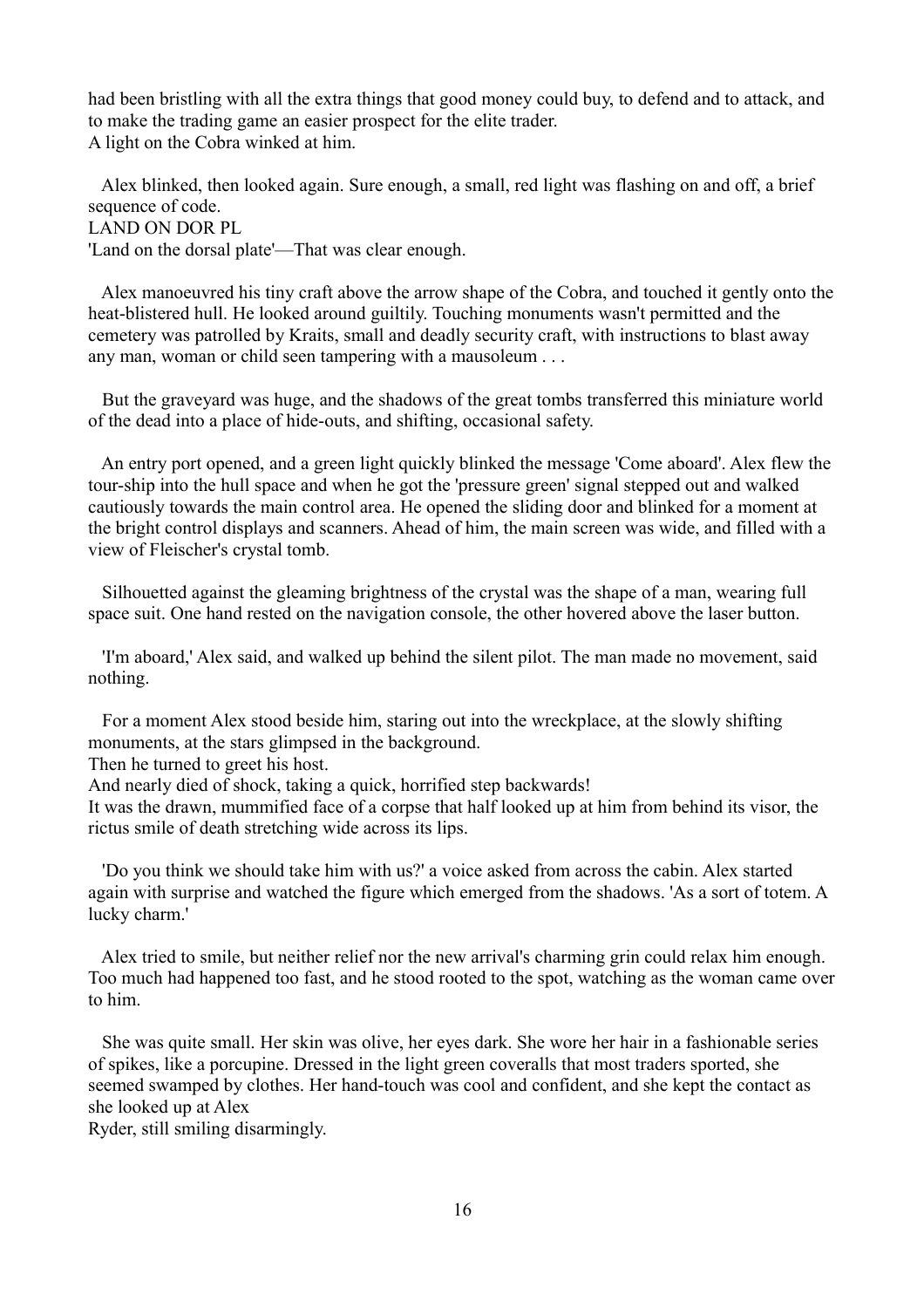'So you're the man that Rafe has chosen. Well, Alex. So far it seems that star-riding with you is at least going to be quiet. You do . . . er . . .' she frowned. 'You do have a speech function?' She turned him slightly and felt up his back for the switch. 'Or are you one of the early 'semaphore and gormless grin' models?'

'Sorry,' Alex said. 'You took me by surprise.'

'Oh God,' the woman said. 'Where's the off-switch? I think I prefer you silent . . .'

 'Who are you?' Alex asked, irritated by her levity and keen to find out why Rafe Zetter had summoned him here? Where was the old man?

 'Trader Fields', she said, and touched the heel of her right hand to her left shoulder by way of salute. 'My given name is Elyssia. Elyssia Fields.' She smiled again. 'My brood mother's little joke. She discovered Greek mythology at age 9 when she was incubating her first cluster.'

 Brood mother? Greek? Incubating clusters? That meant that Elyssia Fields was from Teorge, the so-called 'clone-world'. Alex struggled to remember what he'd been taught about Teorge . . . an inhabited world. . . settled by two colony ships that had proceeded to clone a select few of the crew and colonists, killing the others. For centuries Teorge had been a world apart, cut off from the normal flow of trade and commerce, and banned from sending representatives into space. Elyssia Fields was clearly a fugitive.

'I'm Alex Ryder,' Alex said.

 'I know,' the woman said back, breaking the gaze with which she'd been fixing him. She patted the corpse on the shoulder, an oddly affectionate gesture. 'This is—or rather was—Space Trader Henry Bell.

We're going to purloin Mister Bell's coffin. Of all the people who are going to object, he's going to be the most objectionable. This rust bucket is set up with holo-projections of our man here, warning of dire consequences for invading his sanctity. I've turned most of them off, but I expect I've missed a few.'

'We're going to steal this ship?' Alex said quietly, checking the flickering control display panel. Witchlight fuel registered enough for a 0.1 light-year jump, hardly sufficient to clear the Tionisla system.

 Elyssia stared at him, a half smile on her lips. 'We could pass the time chatting if you'd prefer. Plant some flowers, clean the tomb up . . .'

 'I meant,' Alex said drily, 'How the hell are we going to get away with it?' He found himself staring at the pert features of the humanoid female. The shadow of gloom and grief that had haunted him for the last few hours seemed to fade a little. The girl interested him. He added, 'And just why are you helping me, anyway? Where's Rafe?'

 With a quick laugh, Elyssia said, 'Funny thing about Rafe. Wherever you go in the galaxy, he's always there, a shimmering white holoFac . . . but where he really is . . . that's something you're about to find out.' she glanced up at Alex. 'Why am I helping you? Who says I am. We'll be helping each other, in fact. You have a father to avenge. I have some things to avenge too. Maybe I'll tell you about them one day.

But without you I cannot fly this ship.'

Surprised, Alex said, 'Cobras were made to be flown by a single pilot.'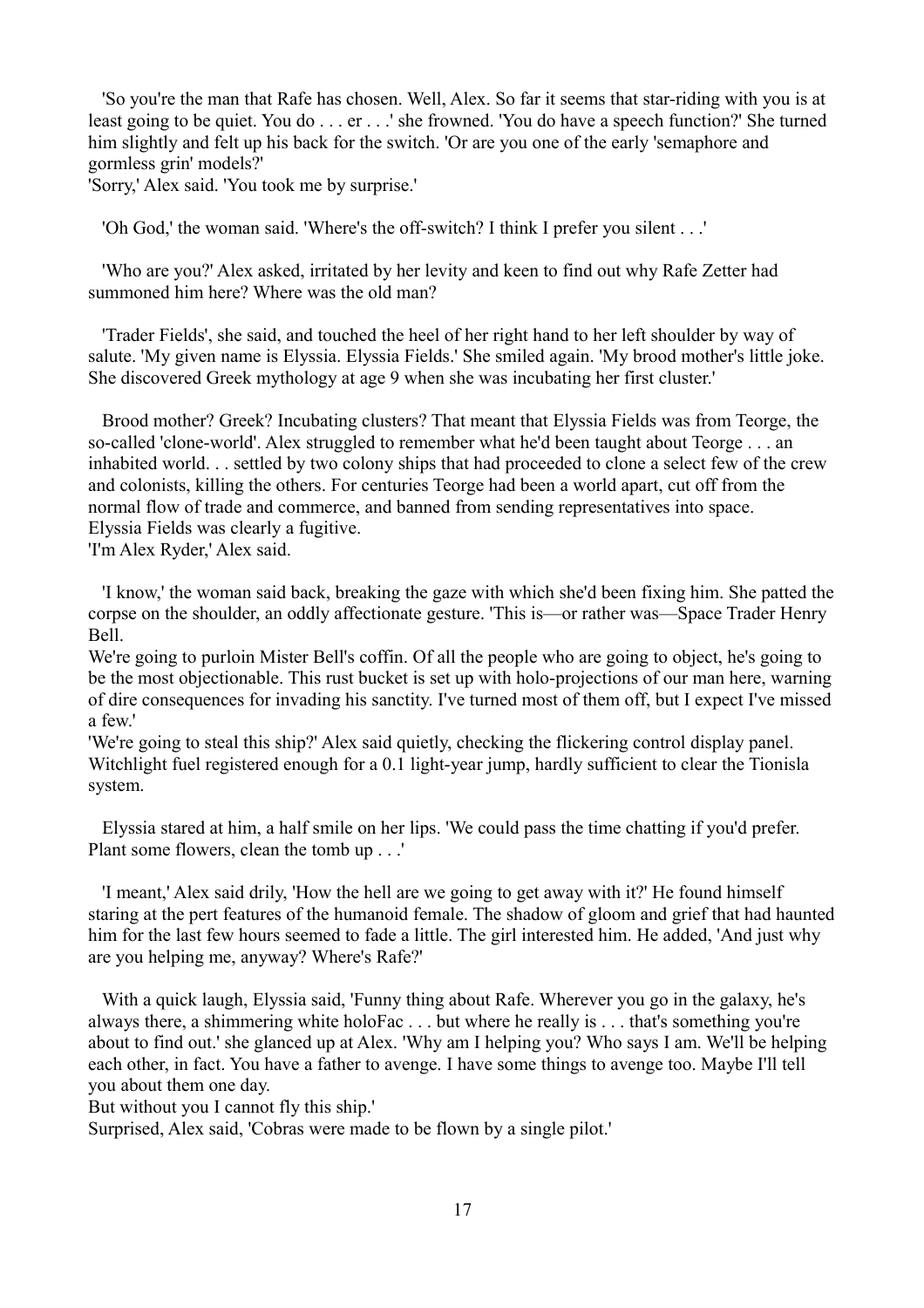'But I'm a single Teorgeon. I'm not supposed to be here. I can fly this bucket with my eyes closed, but your face fits. Listen, Alex, this craft wouldn't survive the first attack by a pirate with a peashooter, no matter how good we are behind the laser button. We need shields, missiles, defences and cargo space. How d'you think we're going to get them? They don't grow on silvery moons, you know.'

 'Trade for them,' Alex said gloomily, and the vista of his family's long life trading through the stars swept before his eyes.

 Elyssia was right. He couldn't go hunting a Cobra without the proper equipment, and it would take too long to sort out his inheritance, bearing in mind the circumstances of his father's death.

 He felt utterly overwhelmed with frustration. A part of him wanted to kill right now. A part of him wanted to rip out onto the space-lanes, and hunt his father's killer. But the best part of him knew that would be a recipe for disaster, that patience was called for, that a tactical appraisal of how he would set about the hunt was essential . . . and that a protected ship was the barest necessity!

 'I've got a hundred credits in all the world,' Alex said, referring to the Galactic Emergency Services loan that he had been given to get him home.

 'It's a start,' Elyssia said. 'It's a start in the trading business. As Rafe would say, we'll give this old lass an iron ass.' Her face darkened though the flickering lights from the console were bright in her eyes.

'Then we'll go to a place that I suspect only Rafe Zetter knows, and we'll watch a lot of heartache burn up courtesy of some fine shooting by the both of us. 'We'll get the ship that put an end to your father. It's a ship that has a lot to answer for . . .' But she would say no more than that.

 For anyone reckoning on beginning a space trading career from scratch the hardest task is finding a ship. Each planetary system has its floating junk yards, its second-hand craft, its impounded vessels, eventually auctioned by the police. Most places advertise for co-pilots, to work without pay for four years with the guarantee of a ship at the end of it—if they're still alive. But ships are expensive, even if they're from the scrap heap.

 Alex was impressed and startled by the audacity of the theft that was being proposed. In response to Rafe's plan, the fugitive, who had been hiding out in the dead craft for nearly a year, had managed to accumulate the fuel, food and power to make the brief hyperspace jump to the interstellar junk yard. All that had been missing was the right co-pilot, someone who could actually do the trading without arousing suspicion.

They hauled the mummified body of Henry Bell to the small tour-ship and set the craft adrift.

 'Whatever happens now,' Elyssia said as they took positions at the bridge consoles, 'You're going to get an "offender" status tag. But Rafe thinks if you respect the body they'll just post it at Tionisla itself.

Destroy the body and they'll probably notify most worlds in the vicinity, and we can't afford that. Here goes . . .'

 On the screen, the small tour-ship drifted away, and the crowded monuments of the cemetery swung past in a dizzying array of bright and shadowy surfaces. Alex studied the scanners and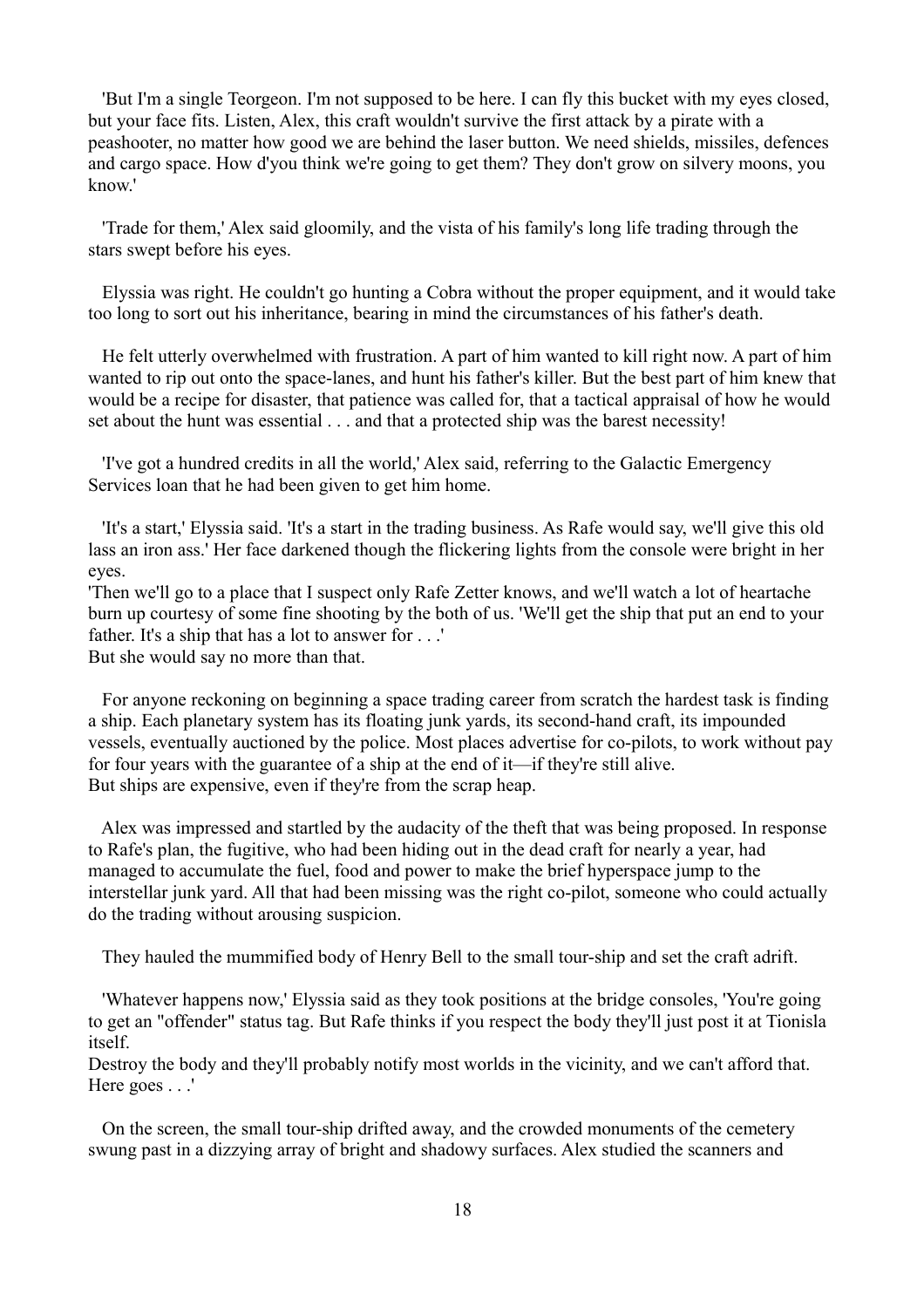monitors carefully. They had only tiny energy supply to fore and aft screens. A blast or two of laser power. No missiles, of course. The craft was still locked on to the Dodo space station, whose position was shown by the darting bright point in the tri-axial grid map.

 Slowly the Cobra turned, and began to move gently, silently towards the edge of the spiral gravefield.

 The scanner scanned, and Alex watched it hard, alert and apprehensive for the tell-tale wink of its moving green light. The duller-colours of the tombs and stationary craft crowded the scanning screen, moving slowly past.

 'There's something I ought to tell you about uncontrolled WitchSpace jumps . . .' Elyssia said, and Alex felt a moment's irritation.

 'I already know. Thanks. Besides, wherever we're going we're only going a tenth of an LY. And that's reasonably safe.' Elyssia sniggered. 'What god or goddess do you believe in?' 'Randomius Factoria . . .' Alex muttered. 'Me too . . .' They looked at each other.

 Alex laughed and said, 'Repeat after me: Lady of Fate, we adore you . . . ' 'Get us to Rafe's, we implore you . . .'

 The monuments and monoliths drifted by. The star field widened ahead of them. 'Nearly there,' Elyssia breathed. 'Get ready for the jump . . .' Alex watched the scanner.

 And two bright points of light appeared, moving rapidly towards them. 'Company!' he said, and Elyssia swore loudly. 'We've not got much laser power,' Alex said.

 'Use our laser, and any chance of trading goes. Those are police. They may not be Vipers, but they're police nevertheless. Damn!'

 Ahead of them the starfield was almost clear. The two security craft veered apart, to close in from the sides. Elyssia began to count down, finger resting on the simple trigger that would dispatch them

Faraway. 'Ten seconds . . .'

 The Cobra vibrated and whined, unused to activity after many years in stasis. 'They're closing—fire coming in!' 'Five seconds.'

 The Cobra screeched as a laser shot glanced off its hull. The shield energy, low as it was, vanished! The attacking craft overshot. It's colleague fired and missed, manoeuvring with difficulty around a large, henge monument that slowly revolved at the edge of the cemetery. 'Three . . . '

'Lining up . . . fire coming in!'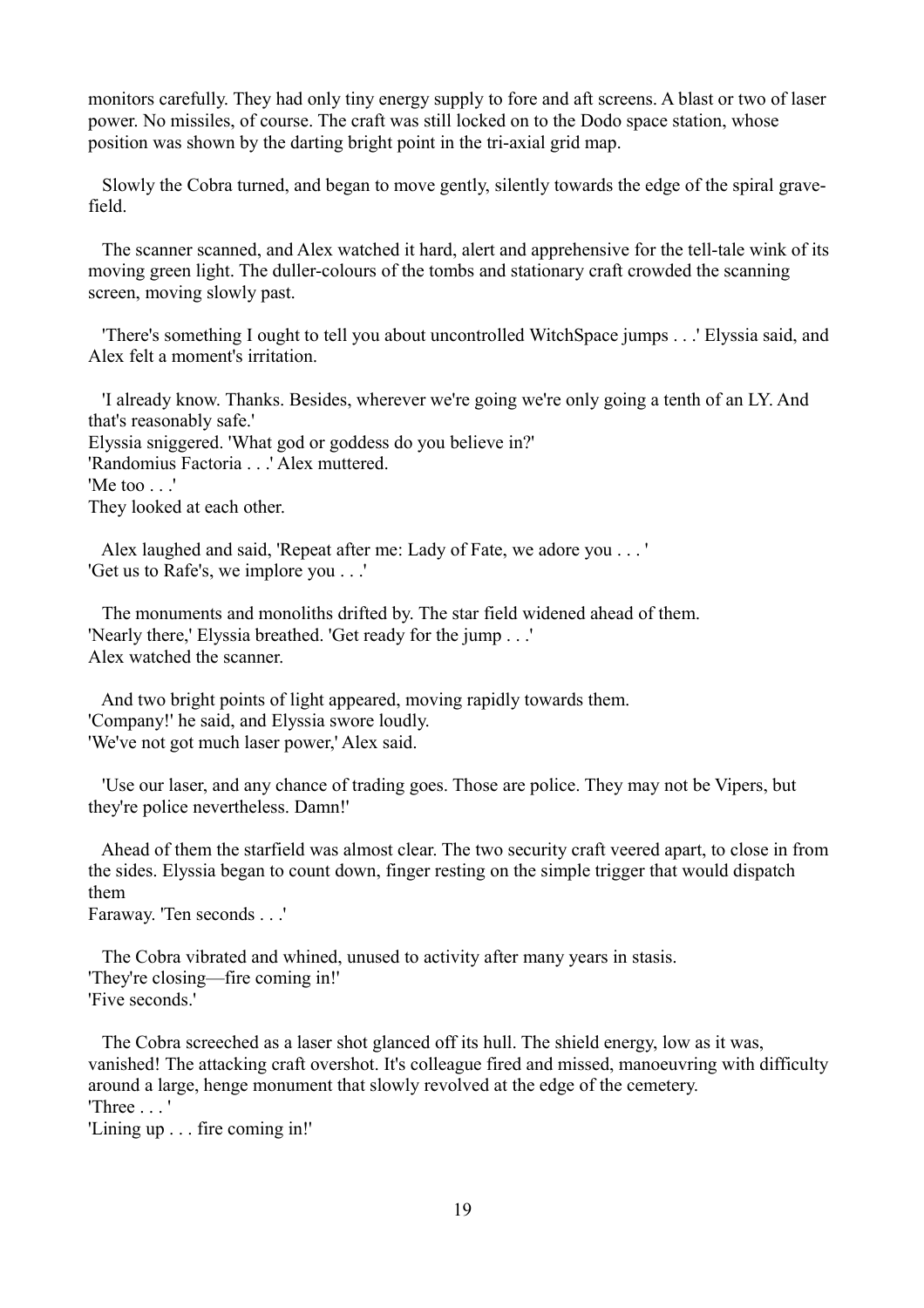The two craft were together again. Their laser fire played in the void around the Cobra. 'Two . . . '

 There was a strike, a scream of pain, the vessel almost rocked out of control. And then— Star tunnel!

 Elyssia flopped back in her chair. Alex cheered. When he looked at the woman he saw that she was drenched with sweat. When he reached a hand towards her, his fingers were shaking uncontrollably.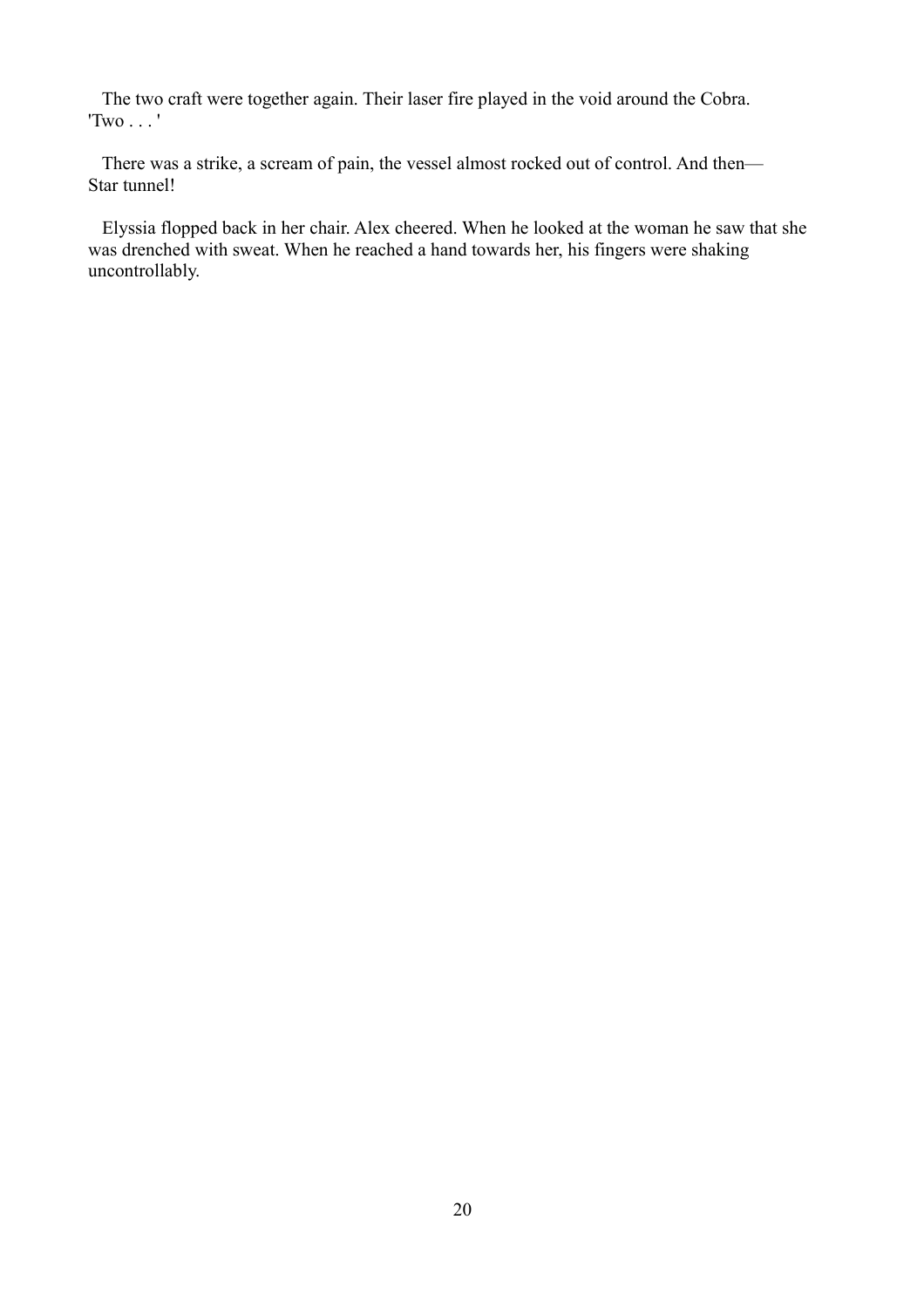#### CHAPTER FOUR

'You've got a ship,' said Rafe, 'You've got money. You've got a co-pilot who's a better shot than you, but not for long I hope. Now it's up to you, young Alex. And one thing more. If Jason were here he'd have this to say. In time of trouble, forget common sense, forget the force. Do what you goddam feel like. If it don't work, one thing's for sure. You ain't going to be around to regret it.'

 Seated at the astrogation console of the Cobra, Alex watched Rafe's home on the forward screen. It was a much modified, and quite bizarre-looking, Anaconda cruiser, its cargo bay dented, its fuelscoop ripped open, its hull lights blinking not so much with meaning as with disrepair.

 Rafe had not invited him aboard. At 0.1 Iight years from Tionisla he was safe from detection, and here he stayed in the cold and silence of interstellar space, collecting ships, fuel, food and weapons. Three

Mambas—small fighters—were tethered to the service bay on the Anaconda's hull, robots crawling all over them as they patched-up the shot up vessels. Unlike humans, robots could work without arc-lights.

 When the graveyard ship had arrived at Rafe Zetter's private system, Rafe's holoFac had appeared in the cabin.

 'It takes a lot of effort and a lot of wile to get supplies for the sort of mission you're about to go on.

I'll fuel your ship enough to get you to Isinor. But from then on you're on your own. You're going to need missiles, operational lasers, an energy bomb, a fuel scoop . . . a whole bunch of other things.' 'An iron ass,' Alex muttered with a smile.

 'That's right. And I don't want to hear from you again until you've scalped that Cobra that killed Jason.'

'Why are you doing this for me?'

 'I'm doing it for Jason,' Rafe said. 'And for others besides. And listen Alex. Don't you go worrying about Raxxla. Not yet. That comes in time . . .' 'But why did he say it?'

 'To let me know he trusted you. Your father reckoned you have it in you to become one of the Elite. That's good enough for me.'

 Alex's head span. What was this old man saying now? Not just that Jason Ryder had been an élite combateer, but that he'd seen the same potential in his son?

 In SimCombat Alex had often built up a success and survival score that had awarded him the simulator's highest accolade: a victory roll over the mock-up of the old Earth city of London. But he had never thought that in real life he would ever achieve a combat status higher than 'dangerous'. To be élite

 A dizzying prospect. And a nerve-racking one, with all that it implied of not just fighting off freebooters, but of spending time as a bounty hunter, deliberately hyperspacing into dangerous planetary systems and waiting for pirates to come to you; looking for trouble, in other words, boosting your combat status to the maximum by advertising yourself to killers, and outgunning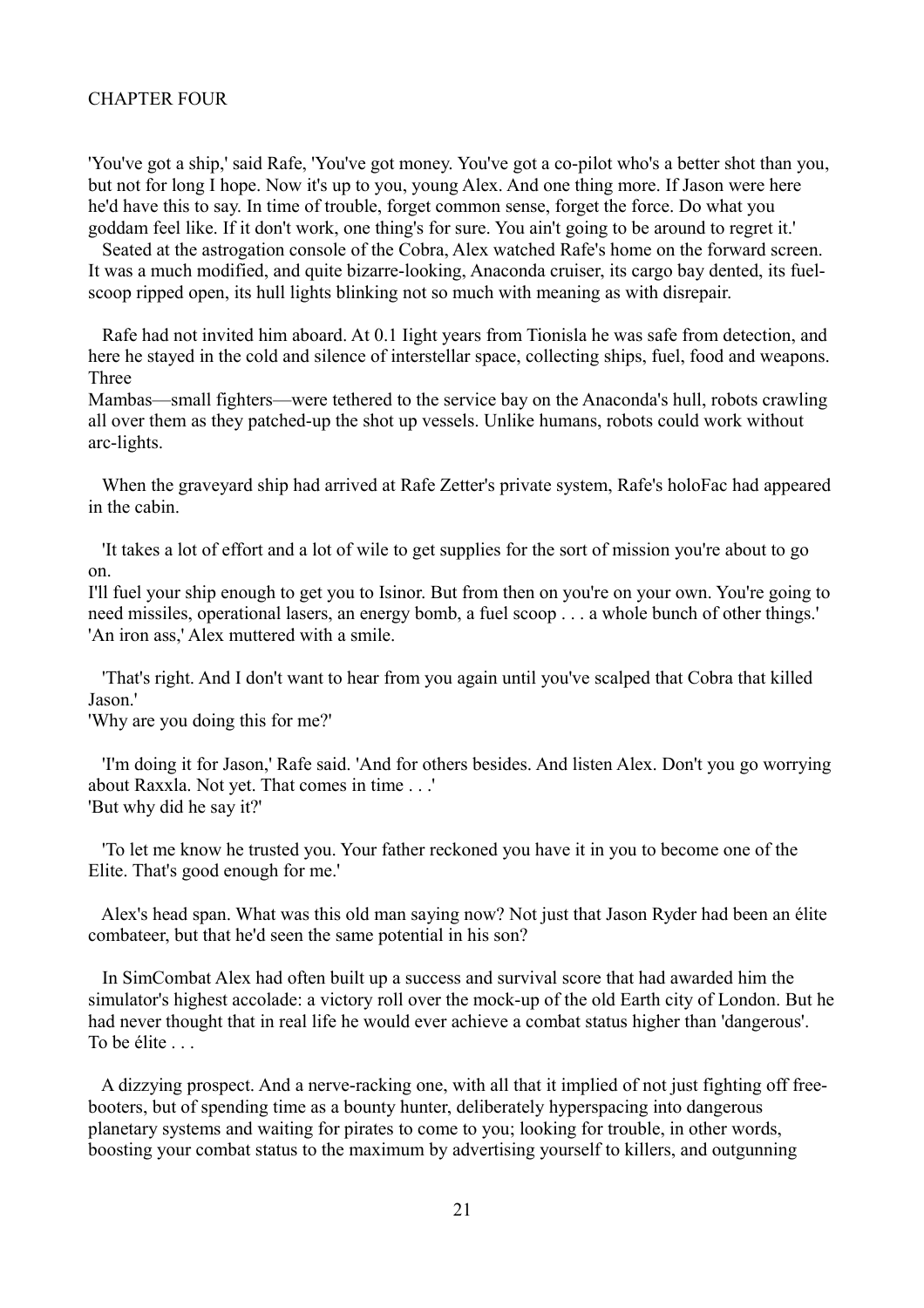them.

 'One thing's for sure,' Rafe went on drily. 'Unless you get there, unless you become élite, you'll never get to Raxxla. And you'll never know exactly what your father was searching for.' 'I don't understand.'

'Were you aware of his involvement in The Dark Wheel?'

 Shock after shock! The Dark Wheel was a semi-legendary space unit, star-riders who made it their business to seek the truth behind the plethora of myths and romantic stories that filtered back from all corners of the Universe: fabulous cities, parallel worlds, time travellers, even planets that appeared to be the old 'heaven' of Earth legend. The Dark Wheel was as mysterious and as mythical to the traders of the

Galaxy as King Arthur might have been to the first spacemen.

'It's not possible,' Alex breathed. 'He would have told us . . .'

 'The hell he would,' Rafe said, staring at the younger man from the shimmering holoFac on the bridge. 'The ship that killed Jason was no pirate. He was killed because he'd found something. Something that certain parties were deeply unhappy that he'd found.' 'What exactly?'

 Rafe laughed. 'Listen to the boy! Look at me, Alex. Do I look whole? I do? Well I ain't. One leg, some of my liver, a few brain cells—all that's left of the real me. The rest is just bionic. Trying to do what your father did, I got shot to hell'n' back. I was élite once. Now it takes me ten seconds to decide to spit. He didn't tell me because I'm not part of it anymore. Not to that degree. But I watch and I listen, and I do what

I'm told. And as sure as there's gold-flake on the skin of a Geretean, Jason Ryder told me to get you ready to follow in his footsteps.'

 Coming so soon after his father's death, with the memory of Jason's murder so vivid in his mind, it was almost too much for Alex. He didn't know whether to glow with pride, or shake with apprehension. He slowly sat down at the astrogation console and played his fingers over the controls of the Cobra.

After a while he smiled, and shrugged away the confusion and the sadness he was feeling.

'Right. If that's what my father wanted, then I shan't disappoint him . . .'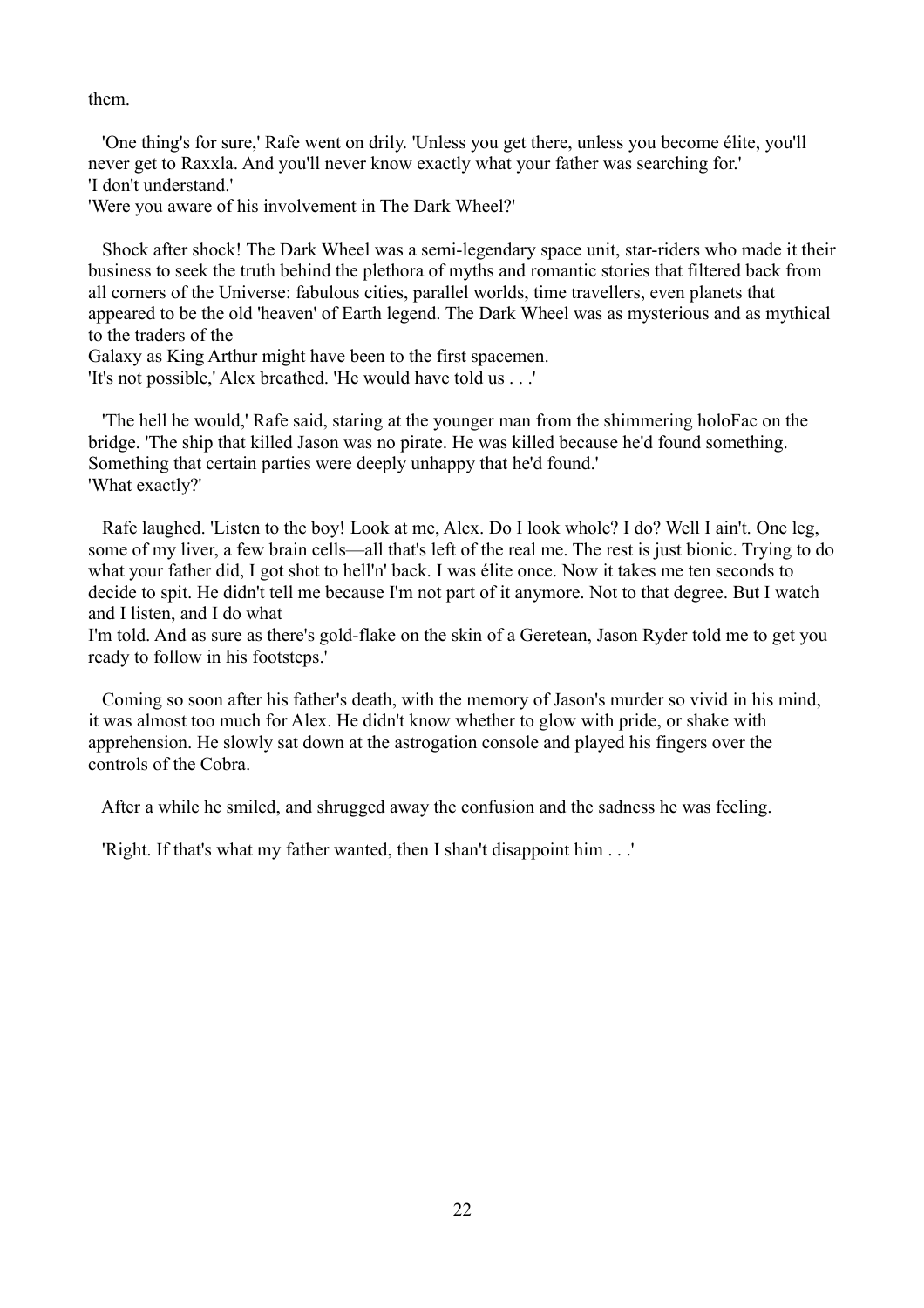#### CHAPTER FIVE

Out of Witch-Space: the dizziness, the slight shudder, the brief disorientation. Ahead of them, the distant, red-blue disc of the planet Xezaor was only slightly brighter than the gleaming field of stars around. The planet's sun was dim and very close by. It glowed red. A dying star, as the world ahead of them was a dying world, a cooling world, a world whose wealth and industrial development could not hold back the process of Galactic ageing. Xezaor was a world where luxuries and warmth meant everything, now, and Shanaskilk fur, with the multiple heads still intact, would fetch a high price.

 Routine. A routine trade run. Elyssia dozed, Alex punched co-ordinates into the auto-pilot and prepared to pass the time of the long run-in to the world. Routine, a routine which Alex was by now well used to.

 Out of Witch-Space and then the slow approach until the Coriolis station came on target— Nothing to do . . . Nothing to see ...

 The Cobra rocked and a sound like the screech of metal being bent apart echoed through the bridge!

 'Company!' Alex said loudly, and Elyssia blinked awake. She must have assessed the situation in an instant. She remained where she was. Alex was at the console and there were only seconds available for thought.

 Alex had been taken by surprise, not because he hadn't been paying attention, but because the attack ships had been so close to the egress point from hyperspace. With their tiny hulls between him and the glowing sun, they had not been visible for an instant, and they had been performing a 'tumbling' routine, mimicking slow-moving asteroids.

 Alex had half noticed them and half ignored them. They had got the first shot in, then overflown the Cobra.

 Now, they grouped behind as Alex punched up maximum speed, and scanned space for them. 'Here they come . . .'

 The shields screamed as laser fire played off them. Beam lasers! Those ships were well equipped. But then, so, now was the Nemesis, the dramatic name that he and Elyssia had given to their ship. Alex checked the rear monitor and lined up the firing window. He stabbed out two bursts of fire from the newly installed aft-laser. The pirate ships veered apart, one of them struck.

 As he had them on the screen, he targeted a missile. A missile from one of the attacking craft began to weave towards them, and his screen flashed with warning. Alex operated the Nemesis's ECM, and after an agonisingly long few seconds the incoming missile vanished in a burst of heat and light.

The hull screeched and Alex dived. He noticed that the shields had begun to put a drain on the first energy unit.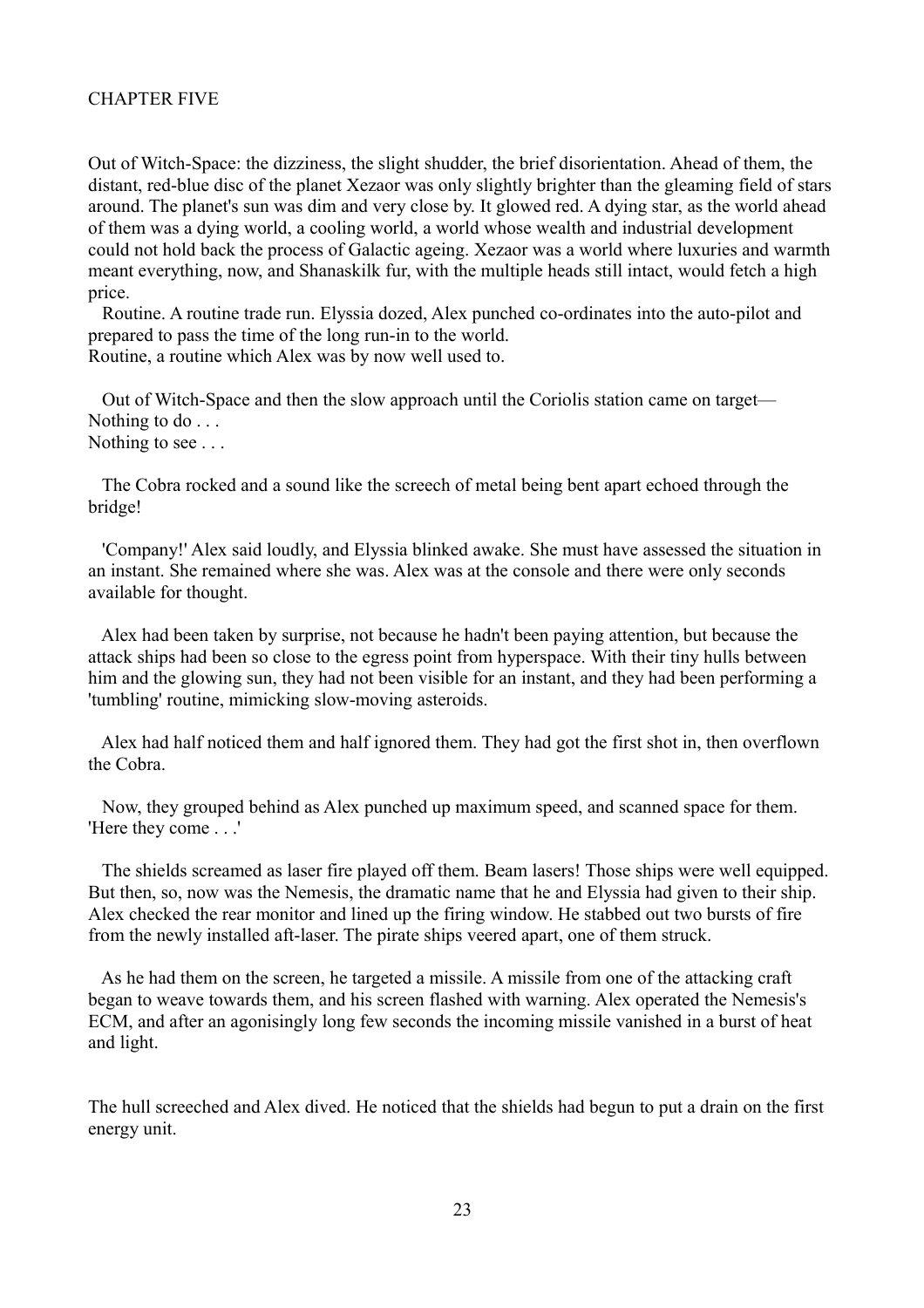Elyssia sat calm and quiet while Alex handled the situation. Ahead of them, the planet edged closer, rising and falling and spinning in a dizzying way as Alex fought for a better combat position.

 Then, instinct took over. He looped the Cobra a full 180 degrees and raced head-on at the pirate vessel that had been behind him. Now he could see that it was a Fer-de-lance, a sleek, fast ship that was probably loaded down with sophisticated navigational and defence equipment that had been installed by the original owner. Or maybe not . . . such equipment took cash to maintain, and this ship had seen battle service aplenty.

 As pirate and Alex closed, Alex took a chance. They had only four missiles and one was targetted. He punched for fire and the Cobra jolted as the deadly sting shot across space. It reached its target and the Fer-de-lance literally disappeared. Had it hyperspaced? No.

When Alex activated the rear screen, he saw the spreading ash cloud, a silvery glimmer against the stars . . .

'Good shooting!' Elyssia said enthusiastically. Through the cloud of metal and ash came the other ship.

 Alex looped again. A laser strike depleted the aft shield even more. But now that the enemy knew that its prey had an anti-missile system, it was going to try and dogfight Alex to destruction.

 The ship was a Cobra too. It's fuel-scoop gaped, ready to suck up the cannisters of precious Shanaskilk fur from the wreckage of the shattered trader. Alex had other ideas.

 Again, Xezaor was ahead of them. Rear-shooting, Alex ducked and darted towards safety, and the pirate weaved a snaking pattern against the star-field behind. Alex targeted a missile- 'Save it if you can . . .' Elyssia breathed. 'I know,' Alex said. 'But we can afford a replacement . . .'

 'We won't afford the fuel-scoop then,' Elyssia reminded him, and they both laughed. At a time like this, worried about their shopping list!

 The space station, and the safety it afforded with its own fighter defences, was too far away. Alex veered sharply sunwards, and dropped his forward velocity dramatically. The pursuing ship copied the first movement precisely, but took a few seconds to orientate to the second. It overshot. Before it knew what was happening it was no longer the hunter but the hunted.

'Go, Alex, go!' Elyssia shouted, as Alex shot off pulse after pulse of laser fire. The Cobra on the screen ducked and weaved, but Alex was equal to it, hardly thinking, just reacting. The temperature of his forward laser began to rise dangerously. The Cobra ahead of them launched a missile at them and Alex shot it, not even bothering to program the ECM.

 Elyssia gasped at the cheek of that, and glanced at the young man in whose hands her life was being so capably held.

 A moment later it was all over. The pirate exploded, his screen energy finally exhausted. Alex saw the wink and flash of a jettisoned escape pod and for a second—

Remembering the beam of fire that had destroyed his own escape craft, remembering the savage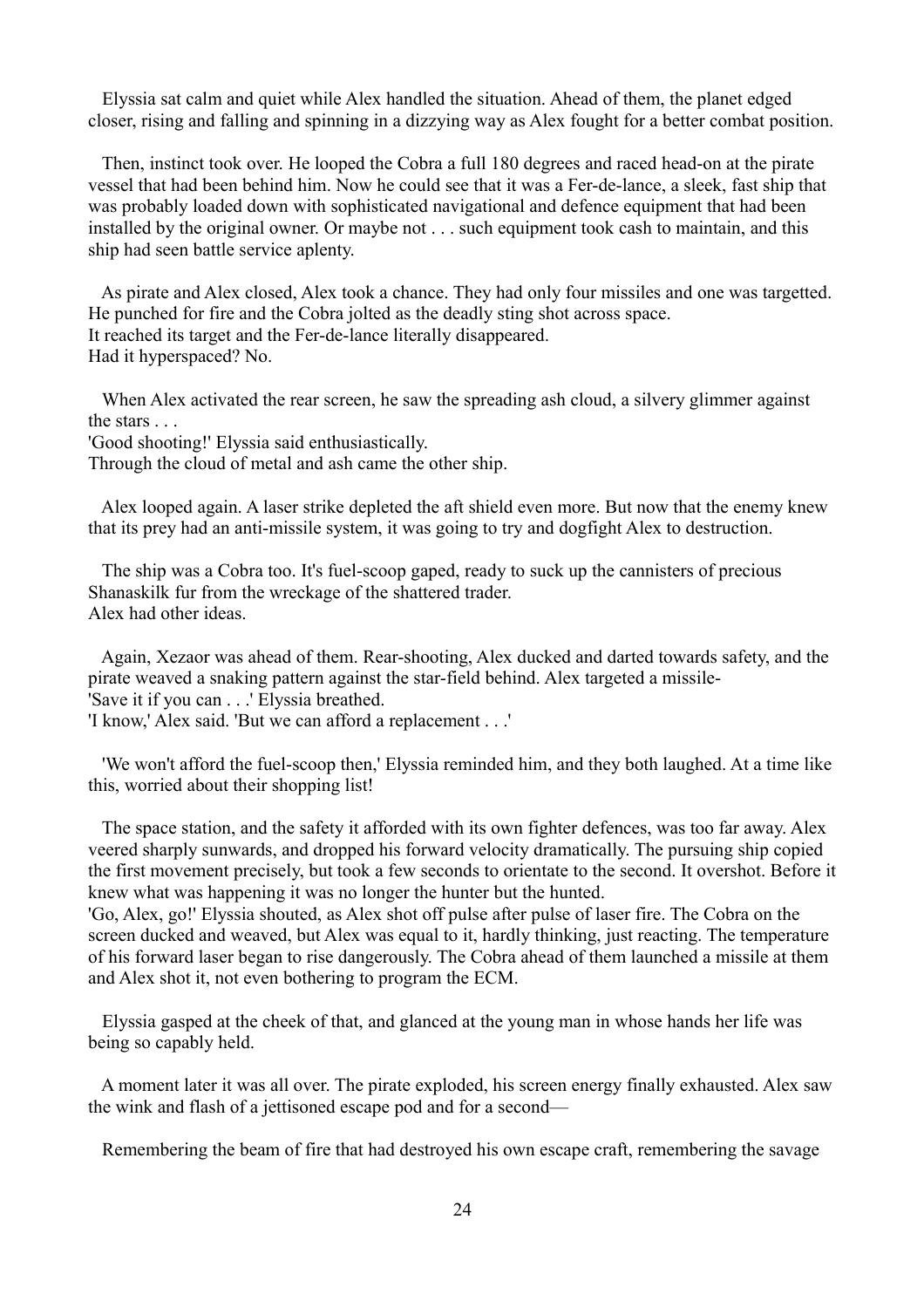destruction of the Avalonia . . .

 —he was tempted to go in pursuit. His better judgement prevailed. Around them, cargo cannisters tumbled like sycamore seeds.

'And us with no scoop to pick them up!' Elyssia muttered. Alex grinned. 'We claim two. That's quite a bounty.'

 Elyssia looked down at him as he sat and guided the ship towards Xezaor. 'Alex, you're a natural. It's an honour to ride the stars with you.'

 No-one had said a word, neither of them commented on it: the fact that this had been Alex's first solo combat'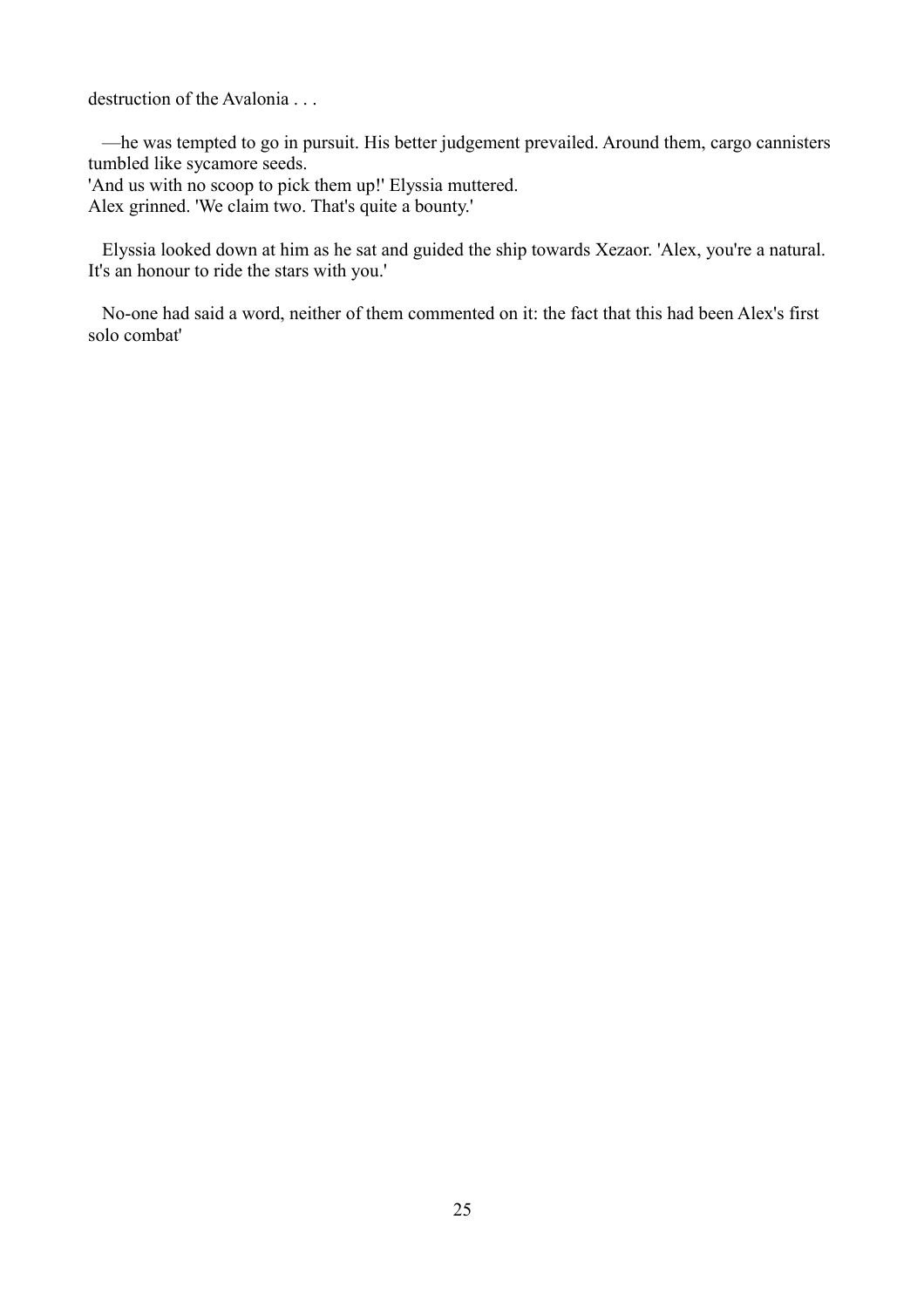#### CHAPTER SIX

They had been trading now for three standard months, and their Cobra craft, the Nemesis, was scarcely recognisable as the battered tomb-place of Trader Henry Bell. With new insignia, new welding, new colour and the pods and swellings of the armaments housings, it began to look like a fighter.

 Three months a trader. And not for one hour of one day of those months had Alex forgotten the reason behind this way of life. Something—someone—disguised as a trader had killed his father, and done its best to kill him. His father had led a double life, and accordingly to the oldest relic in the Galaxy, had deputised his son to follow in his star path.

Alex Ryder was not about to fail his father in that wish.

 There were so many questions, so much grief, so much anger. And for Elyssia too, although the Teorgian woman rarely showed the emotion that Alex sensed was bubbling just below the surface of her cool, wisecracking exterior.

They were facing a task together, a task of growing, of becoming strong. There would have to be a time of waiting, and both were accepting that time with as much silent patience as they could muster.

But it was not easy, not easy for either of them.

And for Alex, with blood on his hands at last . . . not easy at all . . .

 The skirmish with the two pirate ships had scraped the paint a little, and loosened several hull plates, necessitating a trip to a service satellite where, because of their bounty hunting, the work would almost certainly be performed free of charge. Though this had been Alex's first solo combat, it had not been their first battle. Elyssia would have qualified for 'dangerous' status had she been eligible for a rating. As it was, her rating—on the evidence of the Nemesis's skirmishing—had been assigned to Alex. Now, for the first time, Alex felt he had taken a substantial step towards proving that he genuinely deserved that particular classification.

 Still at the astrogation console, he guided the ship to within a thousand kilometres of the surface of the dying world, so close that the planet filled everything in the forward vision screen. At dead slow approach speed he finally looped around and there, slowly spinning before them—a glittering metal cube— was the space station, its access bay a wide, rotating mouth.

 'Oh for a docking computer . . .' Alex murmured as he began to match rotation and slowly approached.

 'Waste of money . . .' Elyssia chided. 'If you can't dock without losing your paintwork, you shouldn't be in space.'

 Alex was a great flier. But snaking neatly into the reception bay of a Coriolis station was his greatest weakness.

 He made it, though, and once inside the vast hanger space, magnetic traction drew the Nemesis slowly to a vacant berth. AutoCom links snaked out and clamped to its hull. Alex watched the bustle in the great, brightly-lit void, the customs ships, the police Vipers, the advertising modules, the repair modules, all moving slowly in the cube-space, touting for business. Elyssia hid in the escape pod as usual. Alex declared his cargo, and received confirmation of his bounty killings, and notification of his bonus: thirty credits!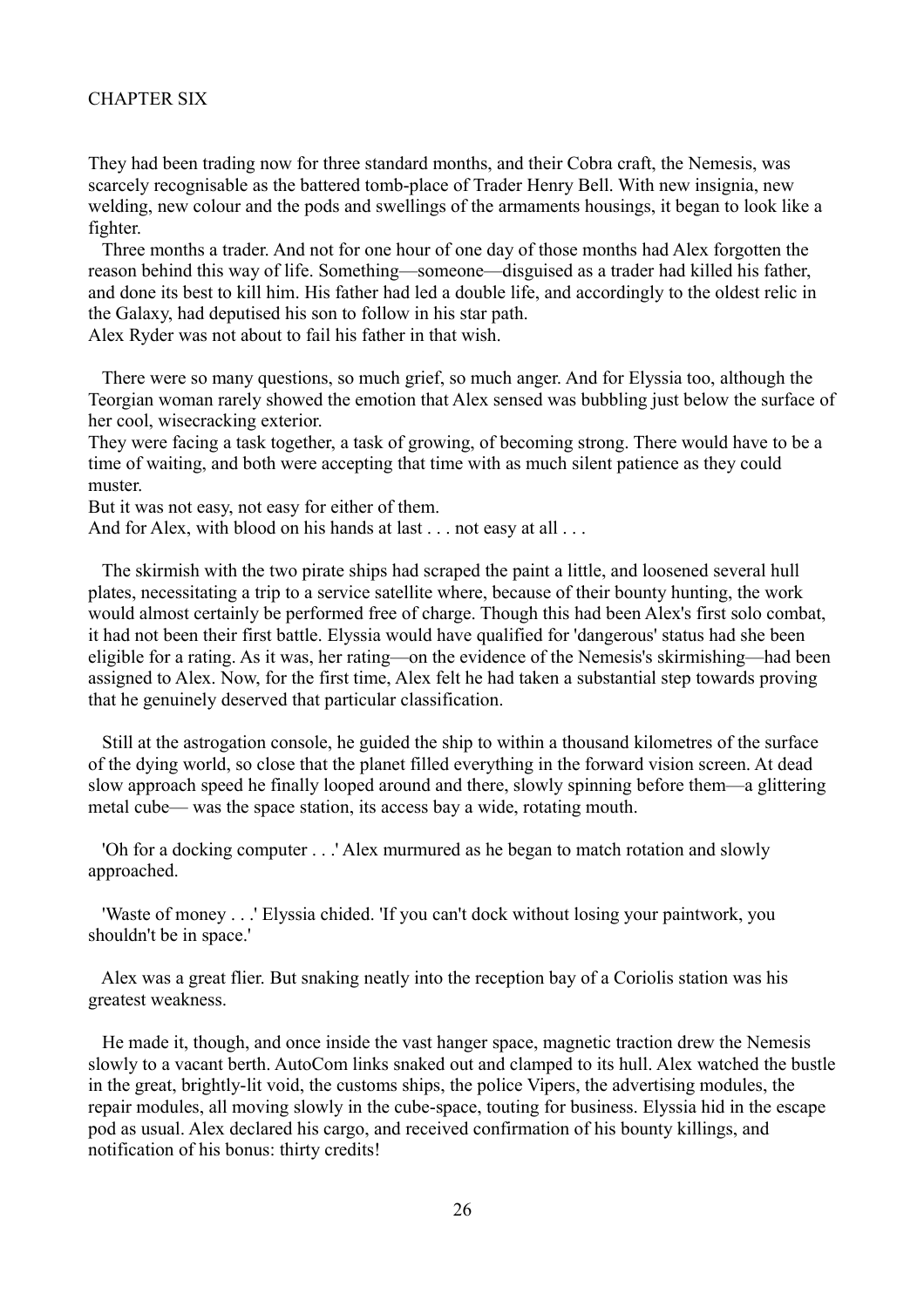That exactly covered the cost of a new missile.

 When all the check-ins, log-ins and identity verifications had been run, Elyssia emerged from hiding. The escape capsule had been their first priority, and they had bought one second-hand for four hundred credits. They didn't intend to use it anyway, except to screen off Elyssia's unfortunate and unwelcome origins.

 Now began the routine of business. Selling, then deciding where to trade next, and what to buy to take with them.

 Trading is very much a hit and miss profession. With certain high demand, high turnover products, a small profit can usually be guaranteed—foodstuffs, textiles, simple machinery, simple luxuries.

But the ship's running costs, and an occasional space skirmish, can soon eat up such profits, making the whole exercise essentially worthless. There is no way of knowing trade prices at other systems. Each planetary state jealously guards its stock-market information, and there are heavy penalties for Faxing the market prices of any item beyond orbit-space.

 Prices change, too. Speculators lurk in every system, no matter how poor. That tonne of frozen bladderlash that would have fetched eight credits a month ago at Ceinzala, against a buying price of three from its homeworld Reorte, will suddenly be worth only two. The demand for bladderlash had not lessened.

The speculators have made a secret killing, and fixed up the market. Hit and miss.

 Alex and Elyssia had been lucky so far. They had carried Vargorn mind-silk between Rexebe and Inera and doubled their intitial hundred credits. They had ferried the gold-flake scales of Geretean reptiles and only just covered their costs. They had supplied twenty tonnes of sunflower seeds to the grotesque amphibioid inhabitants of Bierle, to whom sunflower seeds were a particular delicacy, only to find that a mass, mind-induced mutation had occurred throughout the entire planetary population, changing their taste buds . . . The search was now on for the new delicacy to delight the palates of the Bierleans. Lubrication oil had come close, and lavender scented tissue paper. But somewhere there was a real profit to be made. One day. One year.

 Moving machinery from high-tech worlds to middle-tech worlds was also unexpectedly profitable, and demand for luxuries was always high on evolving industrial worlds. But on Xezaor the Shanaskilk furs (bought at thirty galactic credits the tonne) were likely to be their best bet yet. Alex nervously called up the buying price at Xezaor.

 He whooped with triumph as he saw that he and Elyssia had tripled their money. This time, in the hit and miss game, they had hit lucky.

 They sold the furs without trouble. Then Alex called up the price list at Xezaor of ship and armaments equipment. The new missile was the standard thirty credits. He ordered one and a small robot scuttled off to fetch the permitted weaponry. Beam lasers were one thousand credits, and the temptation to invest in one was strong. The price of the fuel and cargo scoop which the Nemesis so badly needed was extortionately high, at five hundred and twenty-five credits. But an energy bomb cost nearly twice as much!

Of course a fuel scoop could be used for salvage, as well as topping up their fuel banks by sun-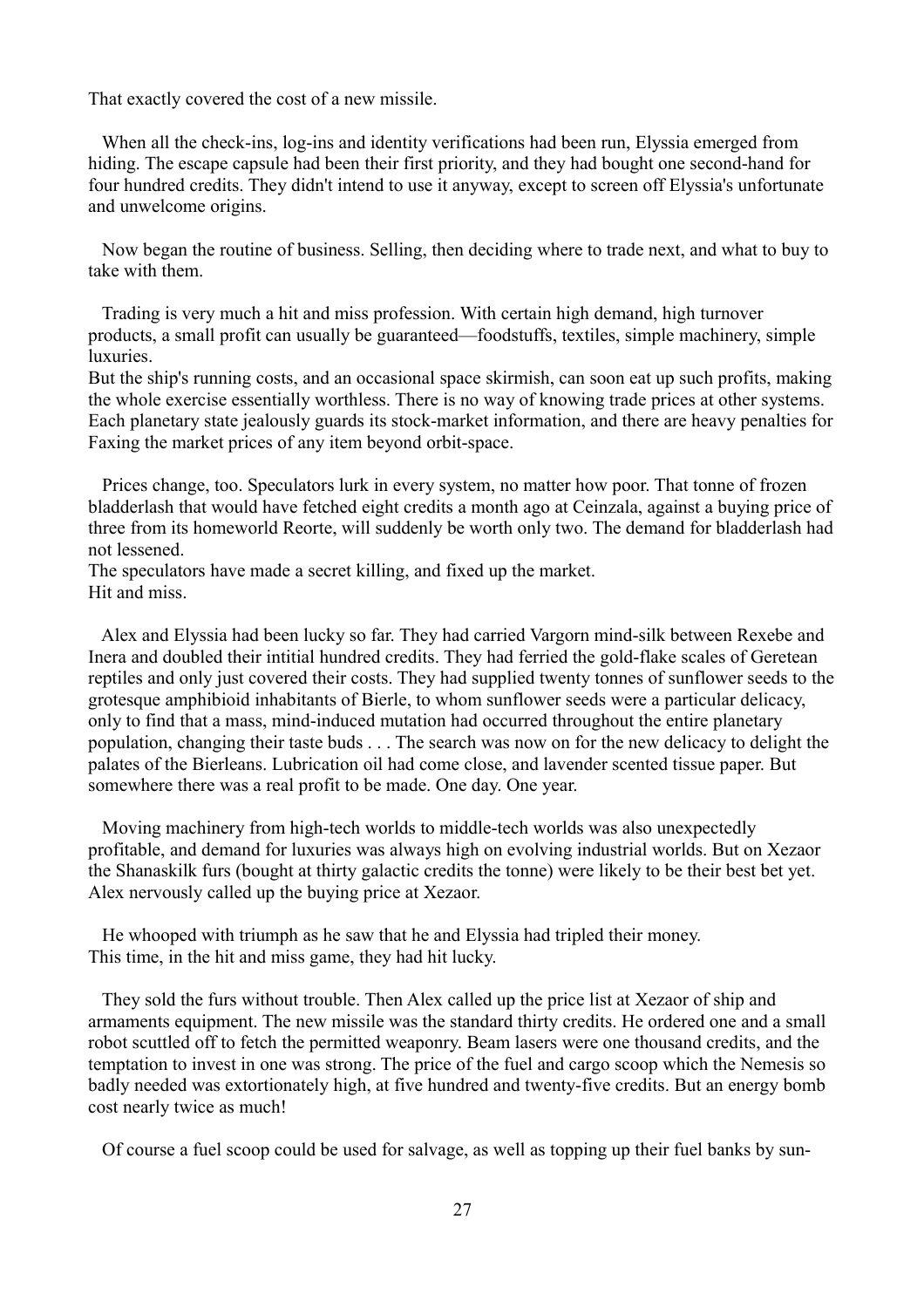skimming, so it was a good investment, even at one hundred credits over the odds.

 Alex ordered one. Delivery and fitting would take twenty hours, a standard day. Alex fuelled the ship, next, and stocked up with Xezaorian delicacies.

They had three hundred and twenty galactic credits left with which to buy trade stock, an uncomfortably low sum. On the other hand, their ship now had extra defensive shields, fourdirectional targeting of lasers and missiles, an anti-missile system and a fuel scoop. They were more than half way to becoming a battle cruiser.

 Elyssia scanned the planet's market list with Alex. For all that Xezaorians liked exotic things, they had precious little to offer. Two narcotics were available—arcturan burstweed and, strangely, tobacco-— and Alex thought hard about them. 'Surely we could get away with tobacco . . .'

 'Uh-huh.' Elyssia murmured. 'No way. Nicotine is deadly, even in low doses, to many races.' 'If we carried it to a human world?' 'Still too risky.'

 Minerals were on offer, but were pricy. Durassion—one of the ores that could be refined and 'time- stressed' to give duralium for ship's hulls—was available at eight credits the tonne, and that would sell exceptionally well at Lave . . . but Lave was many light years away, now, and any duraore could bottom- out on a standard day when a richer ore was found. Too risky.

 Gemstones? There were maroon and silver spectonals for sale, and red-green emeronds. A pirate convoy would smell such booty from two light years away.

 As for the curiosity market there were two hundred fossilised Dironothaxaurian life-bones on offer, at forty credits each.

'Ever heard of them?' Elyssia asked.

 Alex said, 'I've seen one. And heard one. In a museum on my homeworld. They sing. They're over forty million years old, and still they sing; waiting for something, a hatching, or a change of climate. They're bones from the pelvic region, so they could be incubation pods. Nobody knows . . .' 'Are they valuable?' 'Very. Exactly by how much I don't know.'

'Check it for restrictions . . .'

 Alex did so. There were no known import restrictions, or potential legal violations involved in trading in these fossilised animal bones. 'Better than food—' Alex said. 'Any day,' Elyssia agreed.

'So we go for it . . .'

'I suppose so.'

 But as Alex began to key into the trade-centre to purchase the goods, the console flashed the words, 'Incoming message . . .'

'Rafe!' Alex said. And Elyssia too seemed excited at the prospect of seeing and talking with Rafe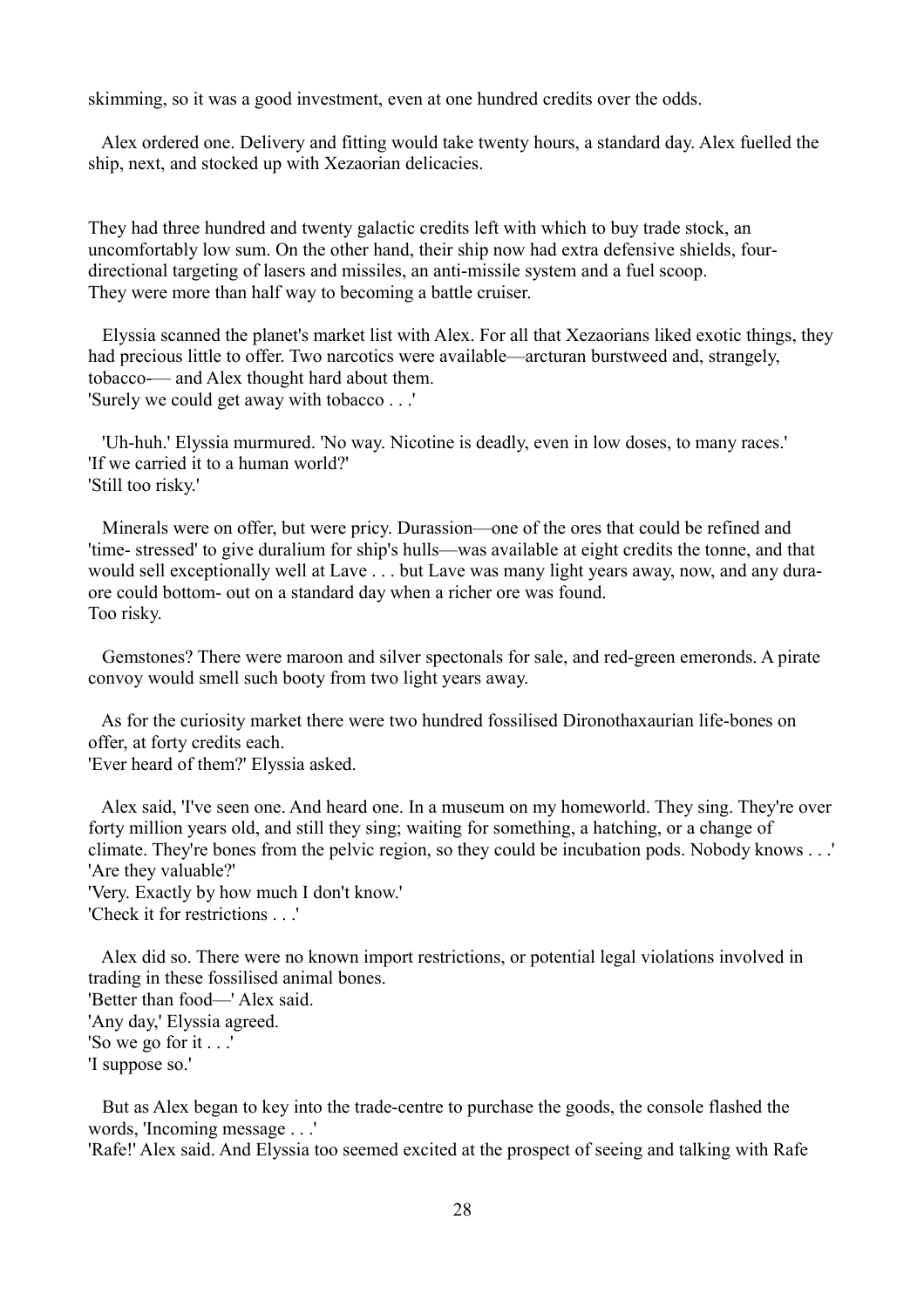Zetter again.

 But it was not the wizened, crusty old space trader who appeared on the screen as Alex accepted the call.

Nothing like.

 It was a human being, and not a humanoid alien that faced them. But what had happened to its face was beyond description. There were many ways to change ordinary human looks to nightmarish caricatures of the same: flying too close to certain stars, being exposed to the interstellar vacuum too often, working in certain ore and mineral mines . . . But Alex, as he stared at the lumpy, grey swellings that swathed this person's flesh, could not imagine what grotesque disaster had befallen the caller.

 Lips like quivering gossamer wings trembled in the grey flesh. A hand, skeletal and crippled, shot through with bright red blood vessels, touched the wispy ginger hair that grew in a bizarre floral circle around the deformed head.

'Are you Ryder?' The voice, at least, was normal. And male. 'Identify yourself, caller.'

 Ignoring the question the other man went on, 'What're you trading in this time? Minerals? Specialities?' 'What's it to you?' 'Whatever it is you're thinking of buying, I can do you a better deal.' 'I wouldn't trade with you if I was running hot from a supernova.'

The human grinned (or so it seemed).

'Rafe Zetter would. How come you're so fussy?'

 'You know Rafe?' Alex asked, perturbed and puzzled by the grotesque man's invocation of the friendly name.

 'Me and half the Universe.' The deformed man leaned closer to the monitor. His features filled the screen totally. 'Parasites.' 'I'm sorry?'

 'These things. This . . .' tapping his face. 'Parasites. Spider worms. I did a stint in the pen. on Dykstra's world, and the little buggers took a liking to me. These are the larvae, about two million of them.

They'll hatch out in about ten years, and that'll be the end of me. I sort of hope I'm at a dinner party with someone I don't like, at the time, but you can't plan for these things. I don't blame you for not trusting me . . .' Pale eyes glittered from beneath the heavy, pulsating folds of grey flesh. 'But don't judge by appearances.

Alex—it is Alex, isn't it? I mean, for hell's sake tell me if I've got the wrong number . . .' 'I'm Alex Ryder.'

 'And I'm Patrick McGreavy. I'll say just two things to you. The first is this: when you kill the snake, you'll lay a ghost that's haunted me for more than five years. I'm not a flier. What I am doesn't matter.

There are more people like me than all the sunflower seeds you've traded in your life. People who need vengeance. People who can't do it for themselves. Kill the snake and you'll do a service to us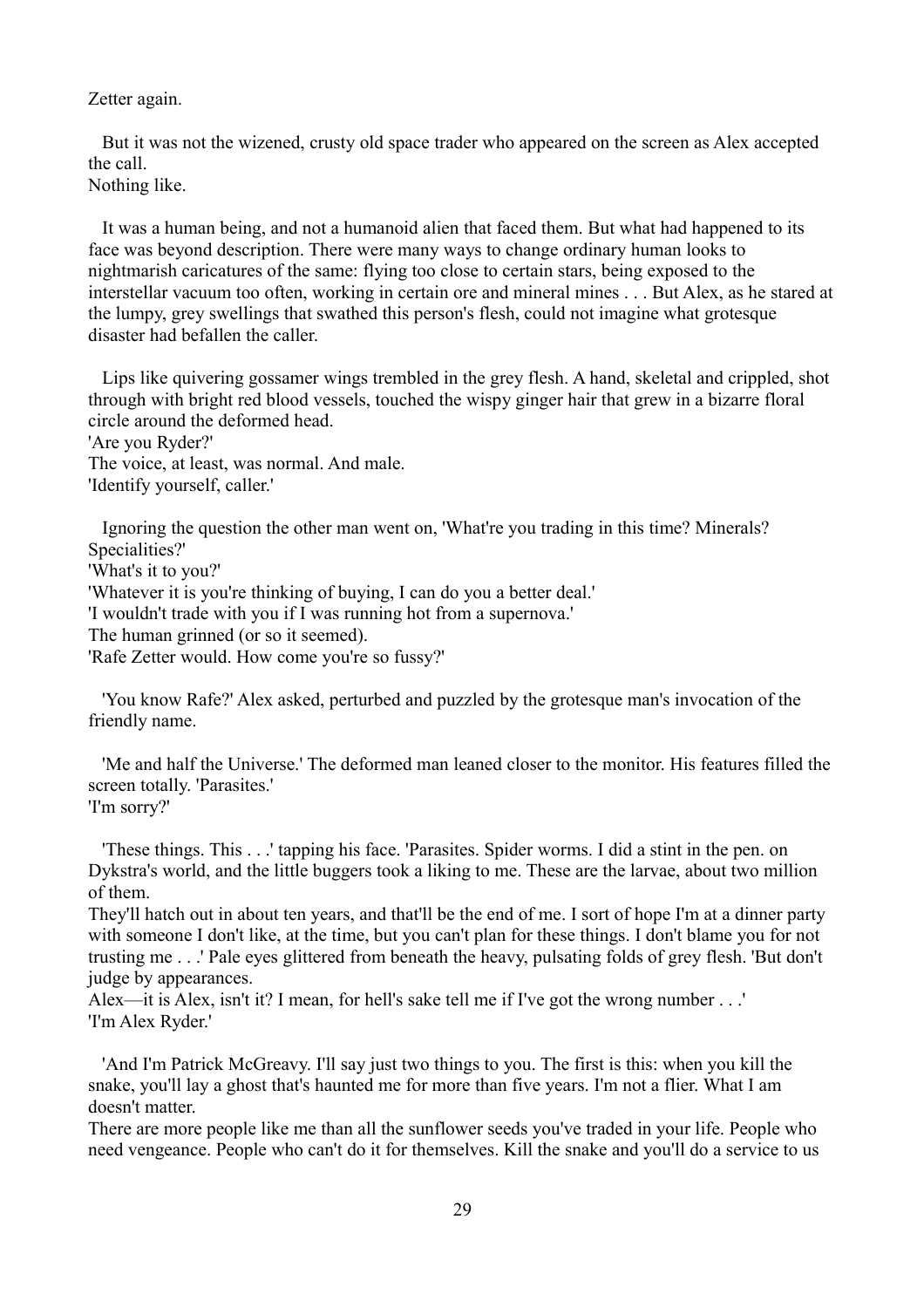all.'

Alex couldn't help the wry smile that touched his lips, even though he had rarely felt less like smiling. He felt as if he was being manoeuvred, manipulated, like a robot ship, an autoremote, programmed to fly in endless, mindless circles. What the hell was going on? He was Jason Ryder's son, and until three months ago his best combat experience had been in a SimCombat trainer. His pilot's licence had hardly dried. And somehow, despite all of this, he had been chosen as nemesis to exact a savage vengeance from a ship that was certainly far more than a simple—and simply deadly —pirate.

 There were people watching him, and waiting on him, their fingers crossed, their breath held. Why him? Why him? (And Elyssia . . .)

'Okay,' he said quietly. 'I get the message. You said "two things".'

'Right. Rafe told you to trade in Shanaskilk fur, as soon as you could afford it. Am I right?'

He was right. It was one of Rafe's last pieces of advice to Alex, and Alex had not forgotten it.

 McGreavy went on, 'When Rafe told you to do that he was sending you to me. You've got to get an iron ass. You've got to trade in something really worthwhile. Unship and fly across to South City, to the private traders' centre in the Magellan Building.'

'I've already got an "iron ass",' Alex said.

'You think so, do you? Do it anyway. Take a chance. Make your way to the Magellan building, South City . . .'

 After a moment's hesitation, and with a glance at Elyssia, who just shrugged and nodded, Alex agreed.

A Coriolis station is nothing less than a vast city built on six planes and spread, around the wide empty sky of its interior, facing inwards. From South City, the roof on the world is North City. At night, the lights that glow above your head are the lights of streets and buildings.

 Alex checked out of the ship's berth and took a sky taxi across the void. The tiny automatic ship slid delicately and smoothly between the incoming and outgoing ships. Alex watched in fascination as the towering buildings of South City dropped away below and the grey sky edged closer. To his left, he could see the pattern of streets and parklands on the inhabited plane known as Commander City. Facing the entrance to the station, on that particular level lived the high ranking officials and various planetary envoys and ambassadors. They enjoyed a landscape which included lakes, rivers and ski-slopes with real snow.

 Below him, the Nemesis became a tiny dart-shape on the broad landing pad. Above him, the towering offices and living blocks reached down towards him like geometrical stalactites.

 There was an abrupt moment's disorientation and suddenly the roof was the ground and now the Nemesis was a single, winking light in the heavens. The taxi dropped swiftly to street level, between the grey and black monolithic structures. Lights of different colours blinked and shone, and when the atmosphere began, a strange dusty shimmer seemed to envelop the city.

 The streets were crowded here and it took Alex only moments to realise that the South City of this particular Coriolis station was the 'down town' area. Illegal trade abounded, in narcotics, robots,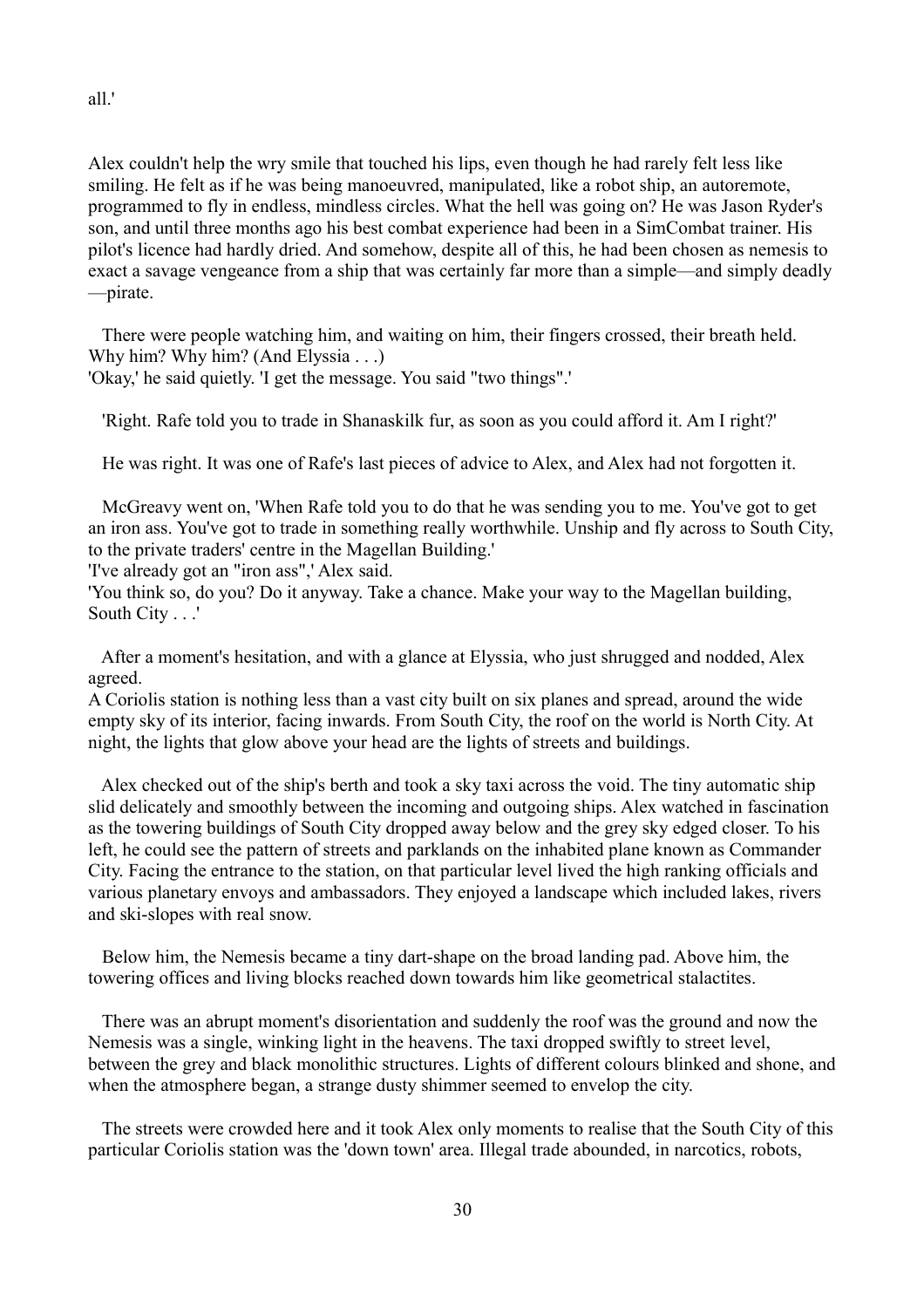slaves, sensuastims, prostitution and frozen organs. Spacers walked slowly, cautiously, most of them still wearing near-full suit, a certain sign that this was the rough quarter. Hookers, of all sexes (the Galaxy counted seventeen at this time) and races, but mostly humanoid, solicited from hovering platforms, ready to escape fast from any over-welcoming, unwelcome client. Advertising hoardings here were almost completely devoted to proclaiming the illicit pleasures which were available in South City. Police cars and remotes roared overhead, as did med-ships. The streets were alive with noise and bustle and filth.

 The Magellan building, a dark, squat cube, sat amongst this confusion like a great, brooding monster. It had no visible windows. Lifts rose and fell on its outer walls, slow-moving green lights that gave it an uncanny sense of being alive.

 Alex had come without a hand weapon, and now began to regret it. Practically everyone—and everything—he saw carried a gun, in contradiction of orbit-space law. He walked cautiously through the crowds of reptilioids, cloaked amphibioids, armoured insectoids, squat, bristling felines, and the grotesque robo-tanks in which things that looked like giant molluscs, or worms, or branches of heather, moved within the safety of their own environment.

 He entered the Magellan building and noticed the stench for the first time, the combined body odours of a thousand alien life-forms; surprisingly some—those who drank raw methane gas managed to excrete sweat that smelled as sweet as apple blossom. But most did not.

 The private trading centre was a vast hall, surrounded by the entrances to offices and warehouses. What was sold in this crowded, noisy place, was anything that was considered too risky, or bizarre, or commonplace to sell on the open market. The trader who loaded up his cargo bay from a private purchase had better check with the planet's export monitoring system before leaving, or his reception, at the other end, might be a little more violent than he'd expected.

 Alex scanned the high walls for a hint of McGreavy's warehouse. As he did so he found himself standing behind two tall, violent-looking insect-forms, their bodies armoured in light grey, their facetted eyes swivelling to stare at him as they talked together, chelicerae clashing and clacking in their peculiar mode of communication.

 Alex stepped away, heart beating, blood rushing to his head. Compound eyes, jointed limbs, head antennae, double cutting jaws . . . Thargoids! Here, on a space station!

 Thargoids were deadly. Thargoid spacers had their fear-glands removed, and were considered to be the most effective and potent of humankind's enemies. The bounty for killing a Thargoid was huge, and for capturing and delivering the juvenile form, the Tharglet, to any Space Navy research centre, even greater.

What were they doing here?

 The Thargoids chatted together and watched Alex coldly. Alex noticed that each had an appendage resting on its thoracic plate, where they holstered their hand-lasers.

 'Back off,' a voice whispered, and Alex turned. McGreavy stood there blinking through his deformities. Alex had not grasped how short the man was; he only came up as far as Alex's chest.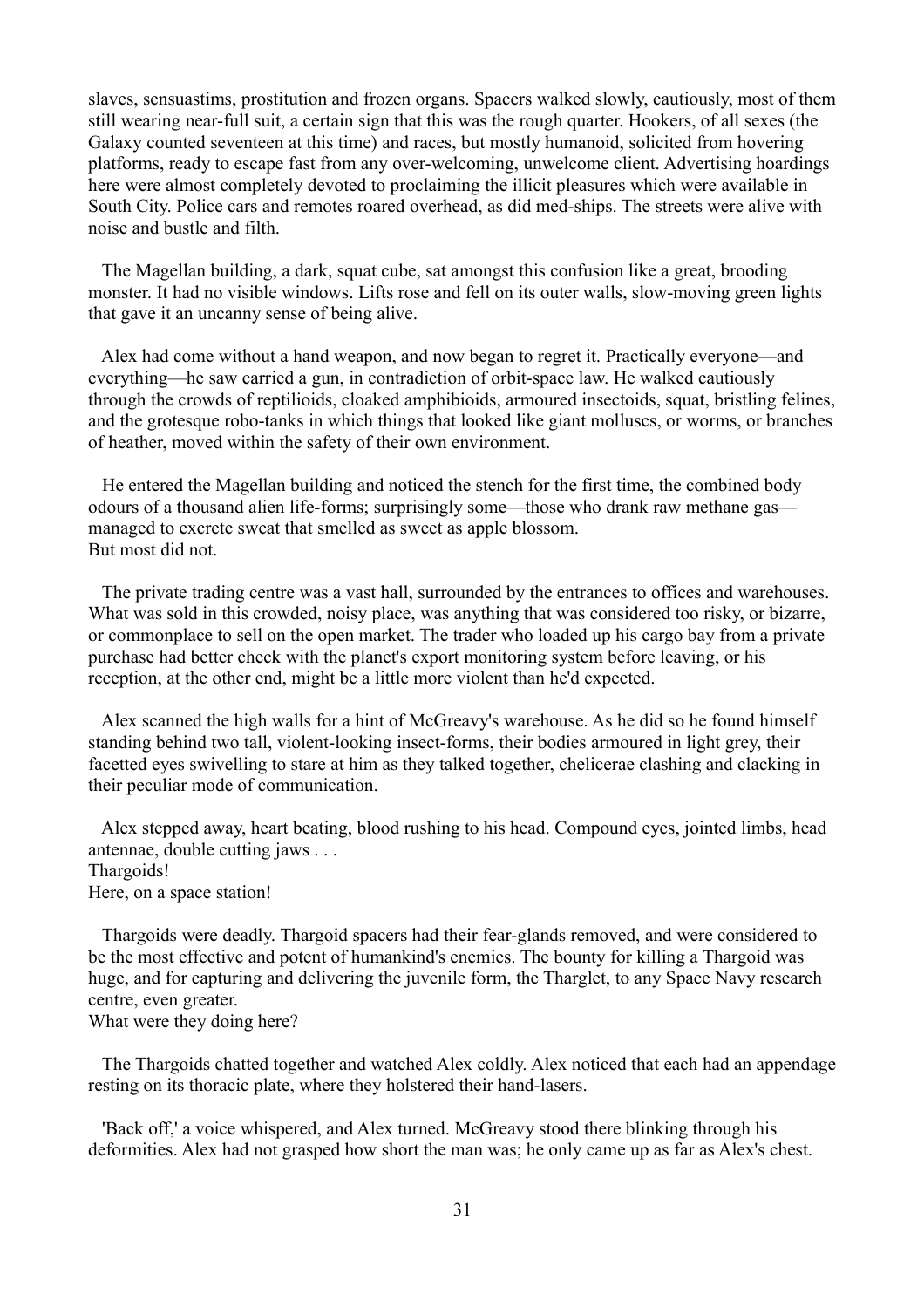'Thargoids . . .' he whispered.

 'Bullshit,' McGreavy said, and dragged Alex away. 'They're Oresrians, and the one thing that can make an Oresrian deadly is being confused the way you've just confused them, with their deadly enemies the Thargoids. Check the thorax markings and the shape of the fourth joint on each hind leg before you jump to conclusions again . . .'

Alex followed McGreavy gratefully, away from the whispering insects.

 McGreavy's warehouse was small, cramped and smelly. Alex followed him through into the dimly lit interior, and felt a pang of discomfort as the grotesque little man closed the doors behind them. In several large, transparent crates, peculiar creatures shuffled and murmured, excited at the sudden disturbance.

 'Are these what you have to offer?' Alex asked in a low voice. McGreavy chuckled. He walked over to the nearest crate and brought up the light, to illuminate more clearly the odd creature within.

 Alex stared. The creature was vaguely familiar, but the memory refused to come. It had a thick shell, patterned neatly, and limb holes at regular intervals around this bony house. For the moment the beast was securely hidden within its protective environment. 'What are they?'

 'Mymurths,' McGreavy said. 'If they seem familiar it's because they're astonishingly like an animal of Old Earth: the tortus, as I believe it was called. These things have two heads, four legs, and two anterior organelles that seem to serve no purpose. They're named for the planet of their origin. Mymurth. But you'll be shipping them to Cirag. The Ciragians have a special relationship with the Mymurth.'

'They eat them?' Alex guessed.

 They worship them,' McGreavy corrected with a twitch of his flimsy lips. 'Worship?'

 McGreavy nodded. 'To the Cirag race, the Mymurth are the reincarnations of gods. A particular sort of god, called an 'avatar'. The animal form of a god. The Mymurth look very like the legendary avatars of Ciragian religion and mythology. They're from another world, of course, and have no connection with

Cirag at all. But any Ciragian family will give a small fortune to have a living Mymurth in its temple.'

 Alex was fascinated and intrigued. The bulky creatures moved sluggishly about, their fleshy pink limbs emerging from the shells to propel them through the slush that filled their cages. 'How much is a small fortune?'

 'Each of these will fetch a hundred credits. Maybe more. And I have twenty-eight. Twenty-eight hundred credits. That'll buy you all the shields and weaponry you need . . .' 'Why not trade them yourself?'

 McGreavy laughed sourly. 'With my record? You must be joking. No thanks. It takes me half a standard year to get a pen full of these things, and Rafe Zetter usually has a customer for me, someone like yourself who needs credit fast, to perform a certain act . . . of violence . . .'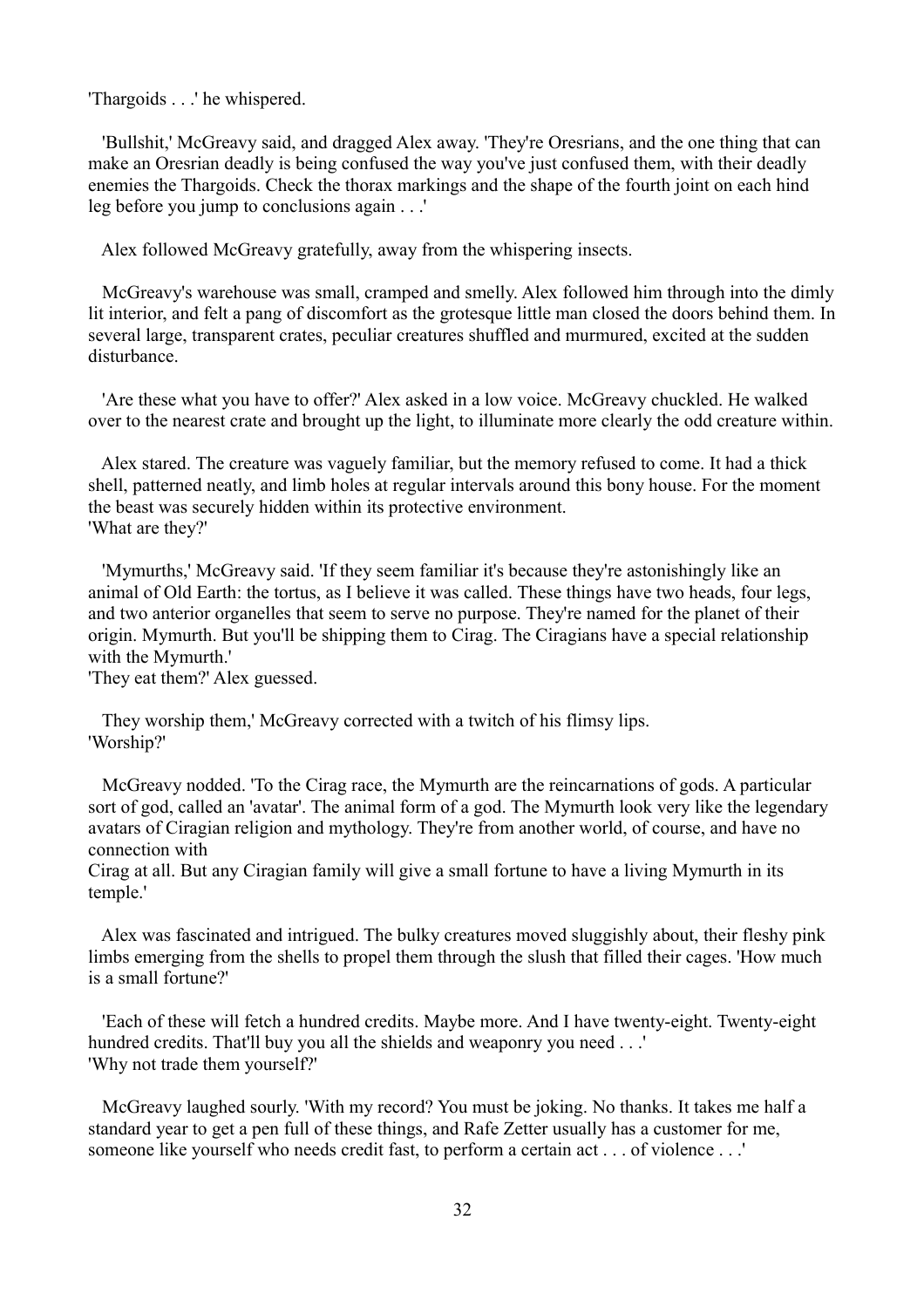Alex found himself staring at the bright eyes of the hideous face before him. He was no longer overly conscious of the deformities, or of the pulsating life that existed just below the man's skin. He was aware only of the fact that he wanted—needed—to trust this acquaintance of Rafe, and yet didn't.

 'Make me an offer I can't refuse,' McGreavy said, and hard reality hit Alex again. He said, 'Three hundred'

 McGreavy chuckled and shook his head. 'The idea is that you make the profit. You won't do that offering me three times what you're likely to make for a Mymurth.' 'I meant . . . three hundred for the lot.'

For a second McGreavy stood in silence, staring at the younger man. 'Is this a joke?'

 'No joke. I have three hundred credits in the world. You've got the wrong boy, McGreavy.' 'You just sold a cargo load of Shanaskilk fur!'

 'And bought weapons and a fuel scoop. I bought the furs at a loss to begin with. I'm no trader, McGreavy. I'm a combateer. I did tell you.' Alex looked down at the Mymurth. 'I'll buy eight off you. How's that?'

 'I sell the lot, or not at all. I want fifteen hundred credits for them. Rafe said you'd come through . . .'

'Rafe was wrong. Shift them through some other sucker . . .'

Alex turned to go. McGreavy's whimper of panic was almost funny to hear. 'I save these things up for Rafe.

Who else is going to trade in Mymurth?'

 'I'll take ten off your hands, for three hundred credits. The more you stall, the less I'll offer.' Alex was enjoying this.

'I need to shift the lot. To Cirag.'

Where was Cirag, Alex wondered. It was not a name that rang any bells.

 'Then you'll have to trust me,' he said. 'Like you trust Rafe. I'll give you a down payment of three hundred against one third of what I get at Cirag. I'll come back and pay you off.'

 McGreavy stared at him in silence; the man's breathing was laboured. 'One third will hardly cover my outlay. Fifty percent.'

'Forty percent,' Alex said. 'And no further bargaining.'

 The Mymurth shuffled anxiously. McGreavy shrugged with defeat. He summoned the vidwitness, and the two men signed the agreement. Twenty-eight Mymurth for sale to Cirag, forty percent of the proceeds to be returned to Pat McGreavy at South City, Coriolis 7, Xezaor.

 If McGreavy was right, and the money was forthcoming from the religious nutcases on Cirag . . . Where was Cirag?

. . . the Nemesis could be equipped with beam lasers, extra missiles, extra shield energy units, and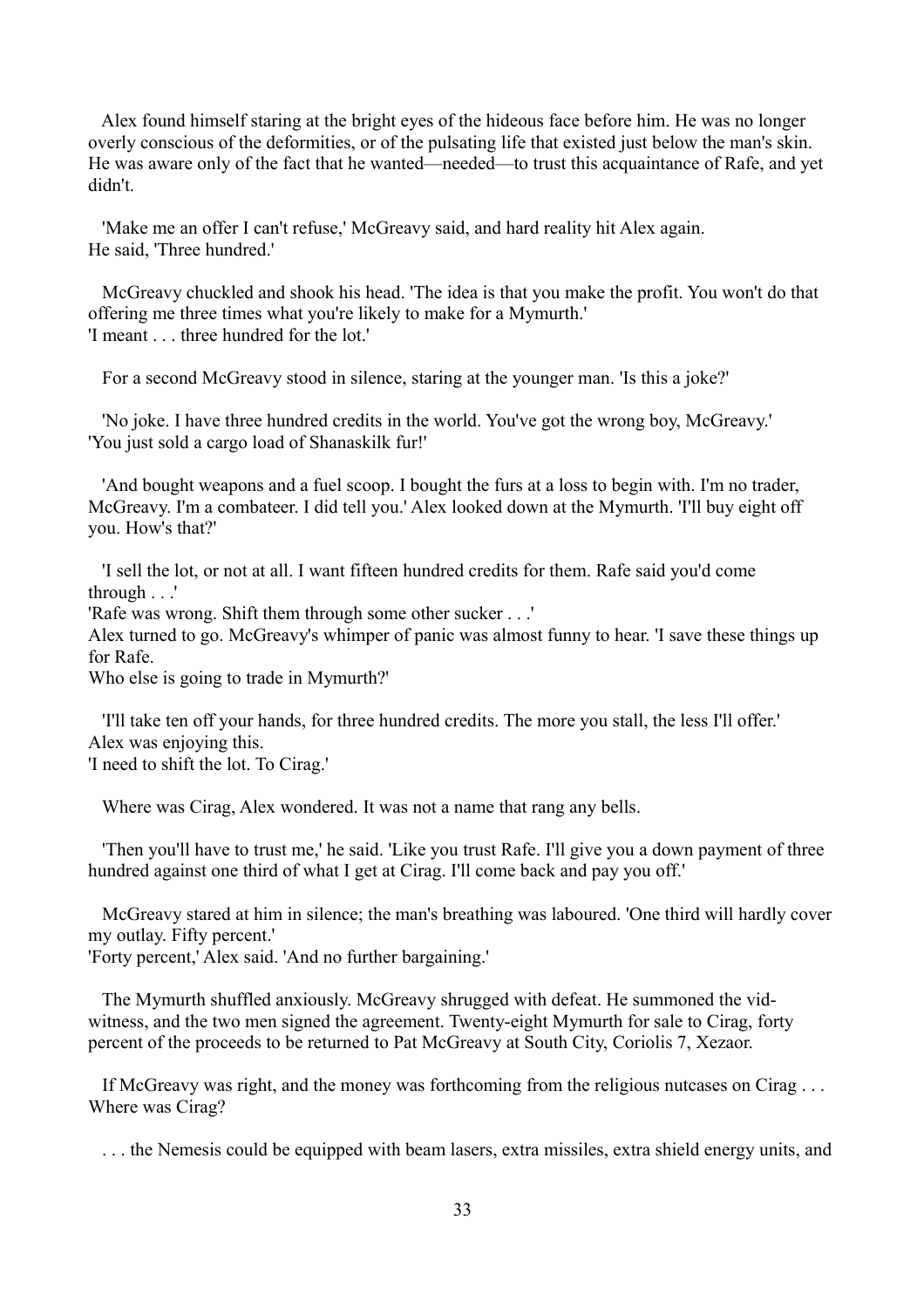an energy bomb, and the hunt could begin in earnest. Alex returned to his ship to report on the day's trading.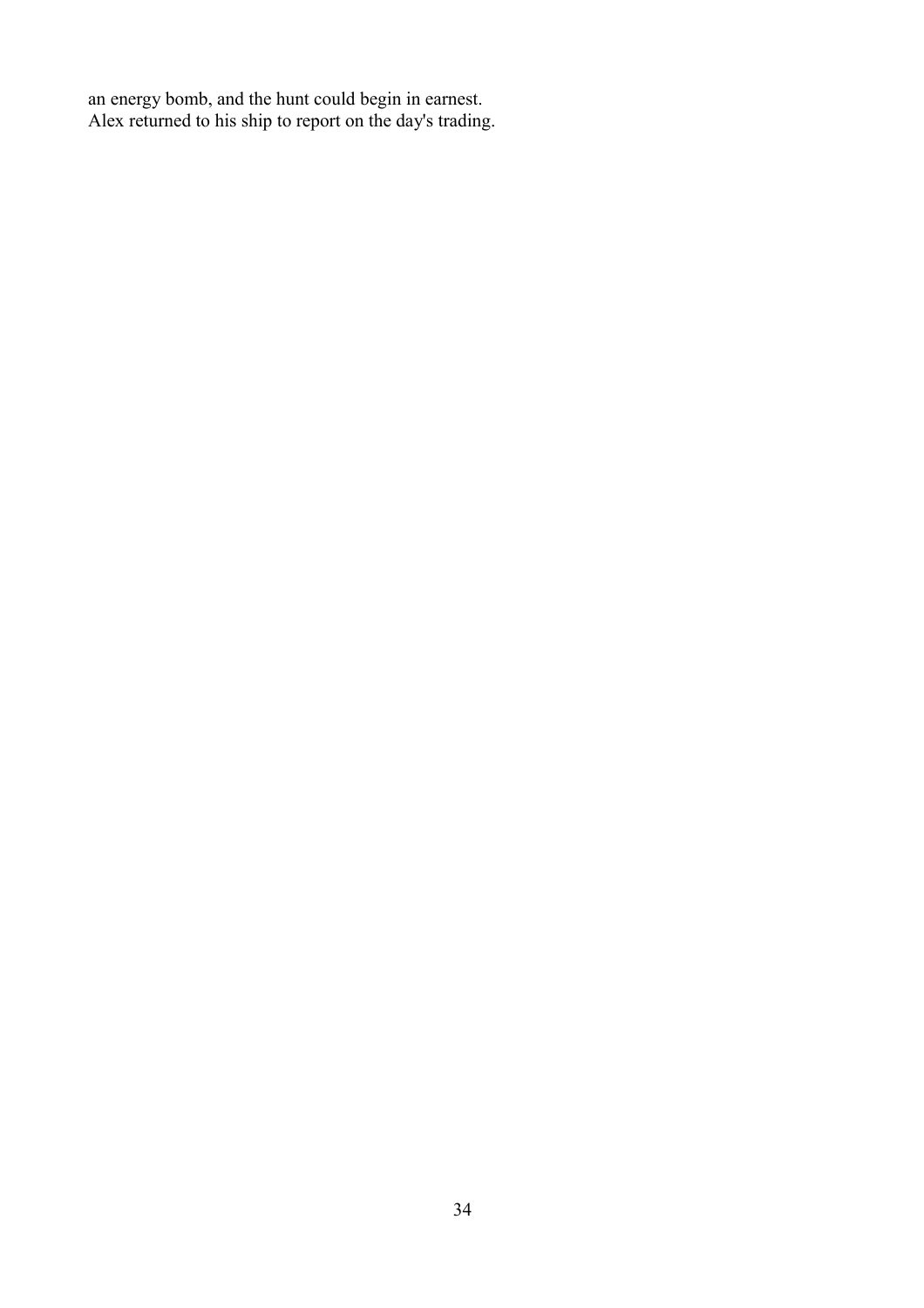#### CHAPTER SEVEN

They had been set up, of course.

 And in a way, they went into the set-up gamely. Alex checked up on the planet Cirag and discovered that it was not listed with the Official Planetary Register. That was the reason for its unfamiliar name. Not to be registered was not in itself unusual. Only inhabited worlds were listed. There were millions of inhabited star systems of use to miners, traders and explorers, which could only be located by reference to the Galactic Gazatteer of Worlds. But Cirag was inhabited by intelligent beings.

 That meant just one thing: Cirag was an independent world, had refused Federation status, was dangerous, probably deadly, most likely the haven for freebooters and criminals, and almost certainly a system in which the general principle of 'laser first, talk second' was applied. We've got to be crazy . . .' Elyssia said.

Alex agreed. 'Could Cirag be Raxxla? Could it be the world my father mentioned before he died?'

 'No way. Cirag is Cirag, and Raxxla—if it exists—is in another Galaxy; you know the legends. Cirag is just a hell-hole of a world, by the sounds of it. Give the guy his turtles back. Let's trade lifebones.'

 But Alex said no. Something about the whole deal, about the way he felt manipulated, guided, had whet his appetite for this venture. There was good money to be made, and the Nemesis could finally equip itself to perfection.

And the hunt could begin. Vengeance could begin.

 'It's hit or miss, right? And in Rafe's eloquent language, we'll not know a goddam about any failure.'

'We've got to be crazy . . .' Elyssia repeated. 'Let's not talk to any strangers, at least . . .' Out of Witch-Space.

 The planet Cirag floated before them, a pastel yellow world, the dark markings upon its surface mountains, probably, or deserts—forming a pattern that reminded Alex of bones. At nineteen light years from Xezaor, the Nemesis had made two refuelling stops, and as they came into System Space they had energy enough for a two-light-year jump only. The nearest world, Alex knew, was more than twice that distance away.

 No matter With their new fuel scoop they would simply transit the sun's corona, and recharge the fuel cells.

 Cirag's sun was a large, yellow star, old, but with much life left in it yet. It was active, too. As Elyssia—at the astrogation console—turned towards it, so two immense streamers of fire were erupting from its surface, whirlpools of plasma that were spectacular when seen through the Nemesis's polarising filters.

 'Let's catch some of that heat,' Elyssia said, and punched for top speed. The Nemesis surged forward.

But they flew for no more than a minute.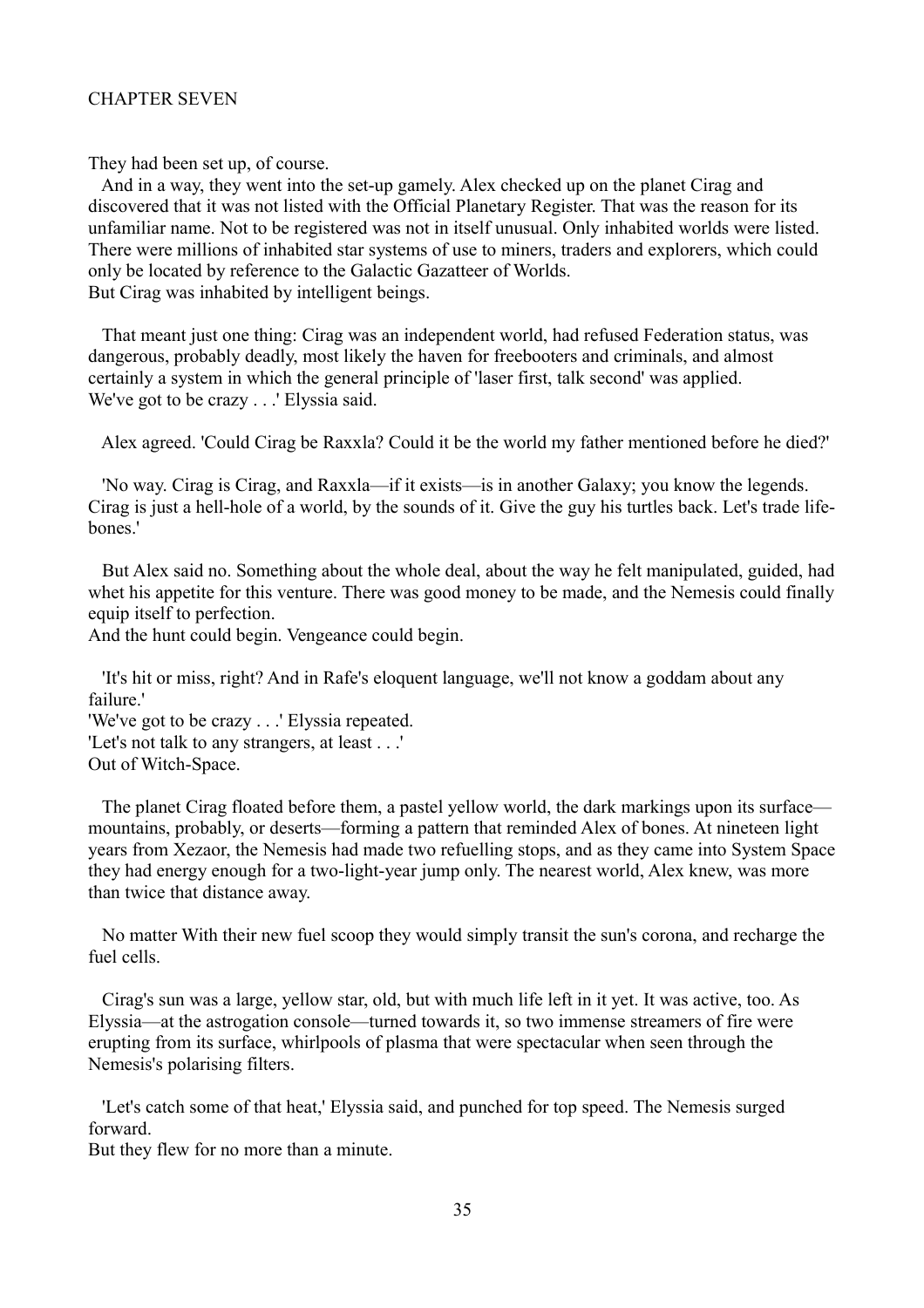'Holy Mother of the Stars!'

 Alex stared at the scanner screens and felt his stomach turn over. The bright marks there were so large that they could only be Boa or Anaconda class cruisers. They had formed an attack pattern, four large ships, surrounded by the darting points of light that was its fighter escort.

On the viewscreen, against the glowing sun, the assault group were dark smears, rapidly closing.

 'Boas,' Elyssia said. 'They're set up as fighter cruisers, by the look of it. At least they're slow. Hang on  $\ldots$ '

Alex gripped his seat, then grimaced as he fell for the same trap that his father had always set for him. But this time it was as well that he secured himself. The universe shifted; his body organs did somersaults.

Elyssia feigned an escape loop, and the fighters—Mambas by the looks of them—broke formation and went into the scatter mode that meant pursuit. But Elyssia completed the loop to come full back against the looming pirate craft.

 She sailed under the belly of the leader with as much calm and cheek as you please. It belly-shot at them, and she rolled the Cobra so that she could side-strafe back. All along the Boa's under-belly, shards and sparks flew brightly where the shields were lowered around the laser housings.

 'Markings are unfamiliar . . .' Alex said. There had been black and green flags with bright sunbursts on them, and non-terrestrial ideographs on the sides.

 'Intentions very familiar . . .' Elyssia breathed. Behind them, two of the Mambas were closing fast. Pulses of laser fire made eerie streaks in the dark circle of space around the glowing sun ahead of them.

 The huge ships had turned too, and were accelerating towards them. Elyssia made it clear, without speaking, that they'd never reach the star and have time to refuel. Alex, never taking his eyes from the scanners, knew as much.

 Elyssia rolled the Cobra and turned to fight. She targeted a missile and dispatched it on the turn, and the nearest fighter became a glittering dust cloud. The other streaked fire across the forward shields, and the Nemesis shuddered and whined. Two stabs of her finger on the sidefire button, and the second

Mamba tumbled, its shields still up, its pilot disorientated by the unexpected hit. Elyssia closed in for the kill . . .

Killed.

 One of the Boas loamed large from the darkness. It was rolling slowly, and beams of light played from its spike nose. Elyssia targeted a missile. Sweat ran freely from her face, and her hands were white with tension. Alex, feeling helpless, gripped the sides of his chair, leaning forward, jumping and starting in sympathy with every sudden movement, every avoiding action.

 The Boa ECM'd the missile before it had gone a tenth of the distance between the two ships. The Nemesis slid smoothly along its belly and again turned side on, strafing the sensitive underparts as it matched the giant's slow roll.

And then it happened. From somewhere, out of nowwhere, pulsing laser fire made a direct aft hit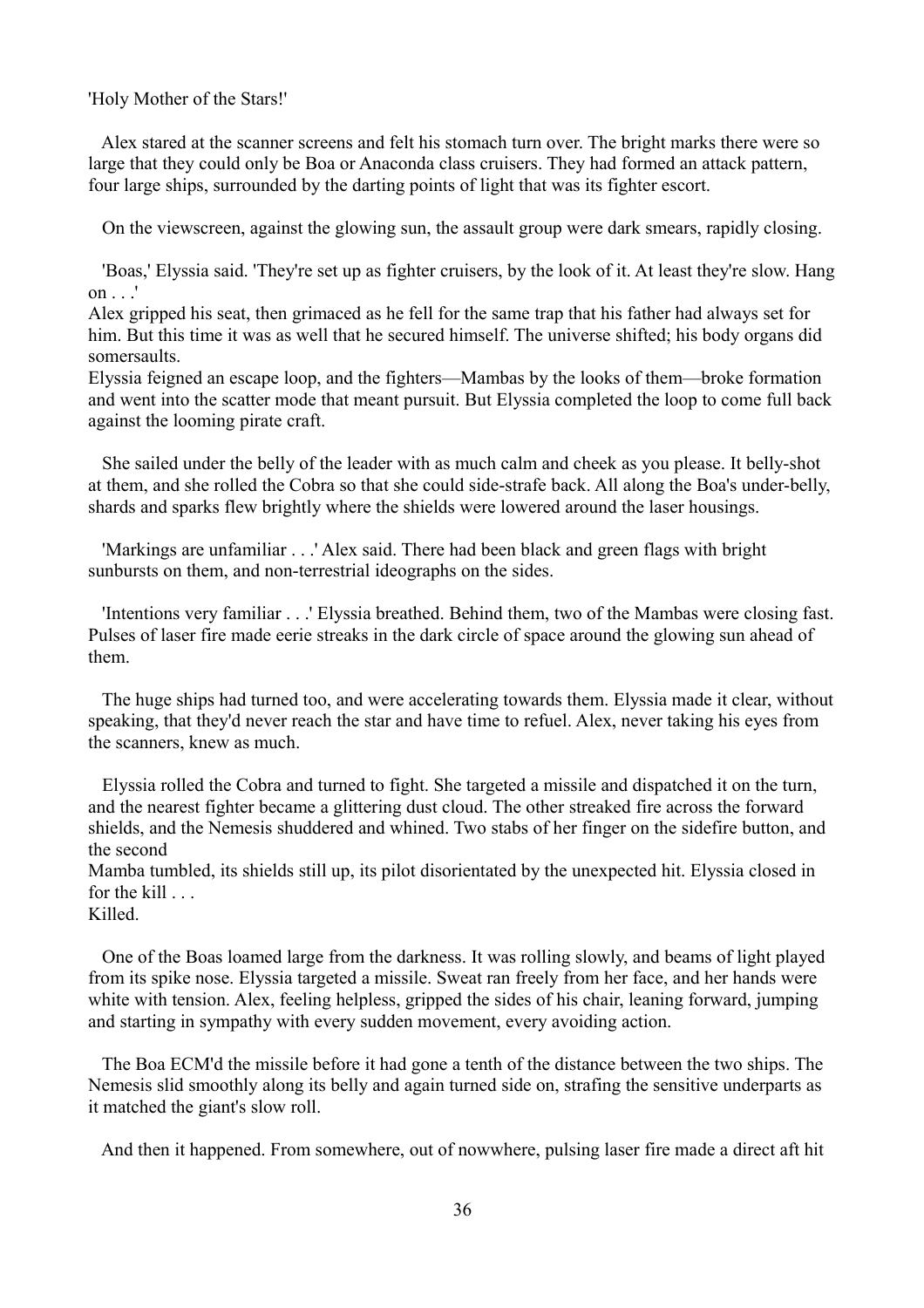on them. The Nemesis shuddered and stuttered and was forced into a rapid, dizzying roll. Alex swore, feeling his body wrenched by the seat harness. The shock had nearly taken his head off. He straightened up, assessing the situation: there were two Mambas behind, and they were closing rapidly on the maw of an

Anaconda; it hovered there in the void, like a giant net waiting to swallow them.

 'Let's see you get out of this . . .' Alex said loudly, and glanced at Elyssia to see why she was running so straight.

 She was slumped in her chair. Blood flowed freely from her scalp and nose. Her eyes were closed. She must have had her seat belt too loosely fastened, and had struck the console when the cobra had bucked.

 Alex leapt from his co-pilot's seat and literally wrenched the woman free, throwing her to the floor.

This was no time for courtesy. He buckled in, stabbed fire at the Anaconda's ram-scoop, then overflew, dodging laser and outrunning a missile, which then closed on him with alarming speed before he was able to destroy it.

 The planet Cirag was ahead of them once more. He began to run for safety, and then thought an alarming thought: what guarantees did he have that the Coriolis network would protect him if he got in range? He had no such guarantee. The space stations were as likely to be against him as the ships that pursued him.

 But if he could let them know what he carried, if he could communicate that he carried their god creatures, perhaps they would send their fighters to keep the freebooters at bay.

 To his right a Mamba appeared out of nowhere. He rolled the Nemesis and shot from his rear laser, then slowed speed, span and strafed the killer vessel from his port gun, watching the Mamba tumble out of control, not destroyed, just dead.

 If only he could release the cargo, jettison the cannisters containing the Mymurth life-systems, perhaps the pursuit would end. He and Elyssia would be out of pocket by three hundred credits, but so what? Neither he nor Elyssia were élite, yet. He might feel like an élite combateer, but faced with this sort of—

 A Mamba strafed him. Shields screamed. He targeted a missile, but used side-fire to battle with the attacker . . . —faced with this sort of pressure, neither of them could survive.

 Elyssia came round, staggered to her feet and stared, through blood-encrusted eyes, at the combat. Cirag came closer. A tiny spinning point of silver light winked and beckoned to them, but the sight of it did not fill Alex with joy.

'There must be more than Mymurth in those cannisters . . .' Elyssia said quietly.

 'Let's discuss it later,' Alex retorted, as he rolled and veered to escape the fire coming from the closest of the big ships.

 The woman left the bridge. Hanging on for dear life, she went down to the cargo bay . . . And suddenly the attack finished.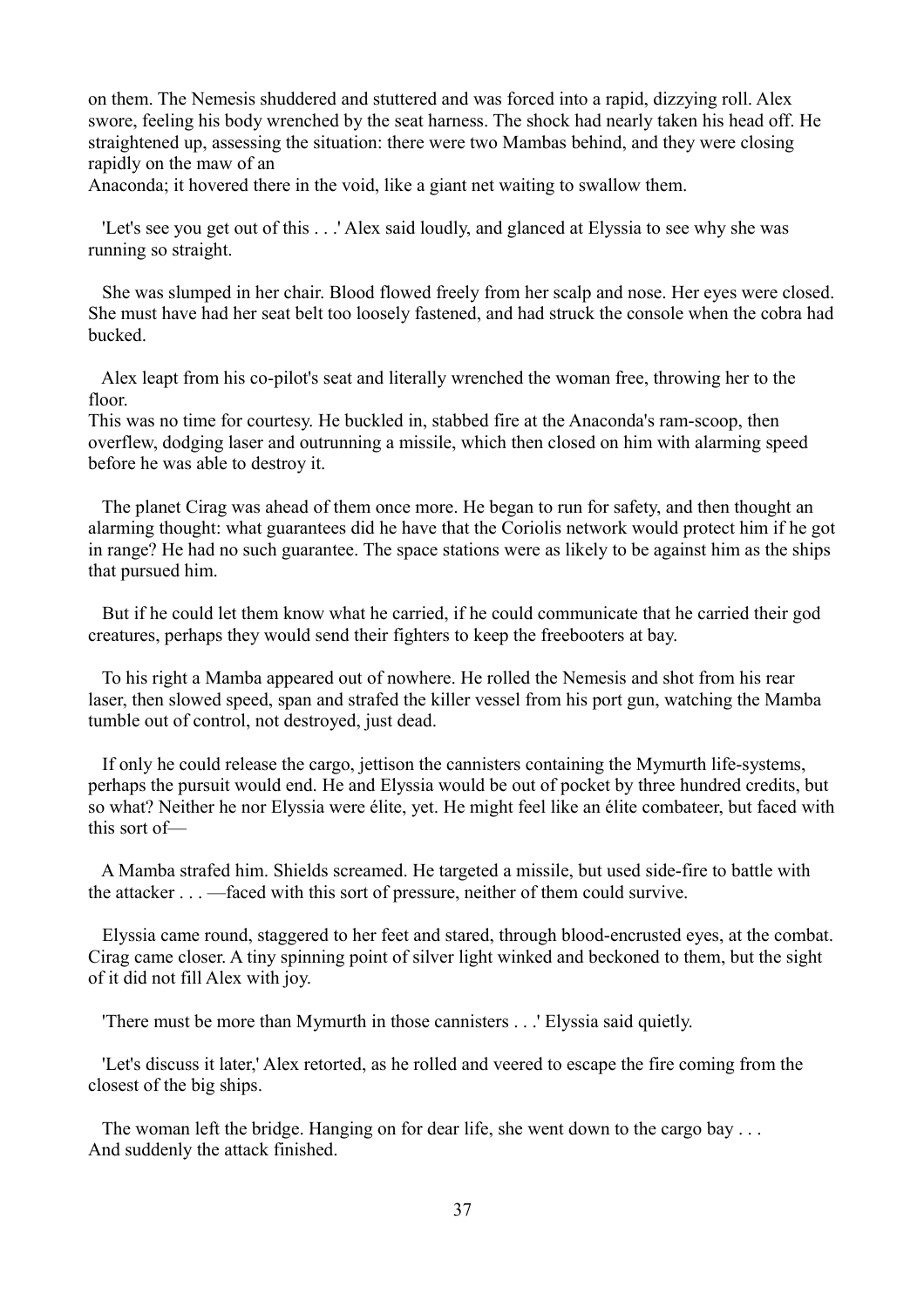Alex nearly jumped with surprise. One moment his tail had been hot, and his port laser almost at exploding point. The next: nothing. The heavy lights of the massive pirate ships dropped away into the background. Two of the Mambas continued to dog his tail for a moment, firing last, optimistic bursts of fire.

Then they vanished, streaking away into darkness, away from the sun.

 Alex slowed the Nemesis and checked damage levels. They were not seriously hurt, but two missiles were gone, and energy levels were low. Their cargo was intact, however, and if the pirates had backed off, this close to the world, it could only mean that Cirag would defend its visitors.

 Elyssia came back onto the bridge, holding the small, black box that was a Thru-Vis camera. 'They look like turtles. They stink like turtles. They're as boring as turtles. But I've taken a couple of Thru-V shots, just to see if anything else is hiding in there . . .' 'Good idea. Let's see?' 'Two or three minutes . . .'

 She placed the camera down, sat back in the co-pilot's seat and looked at him. 'You okay?' Alex nodded. 'Shaken. How about you?' 'Bruised, bloody but unbowed. We in the safe zone?' 'Looks that way.'

 The Coriolis station span gently before them, bright with sunlight, casting its shadow on the patchy grey and yellow of the huge world below. Several ships were tethered to buoys close by. They looked safe enough. Lights flashed on the Station. Everything gleamed, everything welcomed.

 Alex sailed gracefully past the immense flying city, then turned to face the entrance. But there was no entrance. 'What in God's . . .?'

 He sat there, motionless in space, rotation matched with the Coriolis, facing blank metal. By zooming in he could see the shape of the entrance, closed, now, protectively. 'Afraid of strangers?' Elyssia suggested.

'We need fuel badly. They'd better not be too afraid . . .'

 Then the crackle of an audio message coming in. On the screen, only the space station, with stars and the sun behind.

'Identify, identify. This is Craig Orbit Space.'

'Cobra class trader, the Nemesis,' Alex said. 'We have a cargo of Mymurth. Open the gates.'

 There was silence for a while, though the channel remained open because it continued to hiss and crackle. Then:

 'Attention, Nemesis. Mymurth trade in Coriolis stations is prohibited. ' 'What? '

 'Release your cargo before coming aboard. Release cargo. You will be compensated.' Alex glanced at Elyssia. 'What the hell do we do?'

'Sounds unprofessional to me,' the woman said. 'Sounds a little fishy . . .'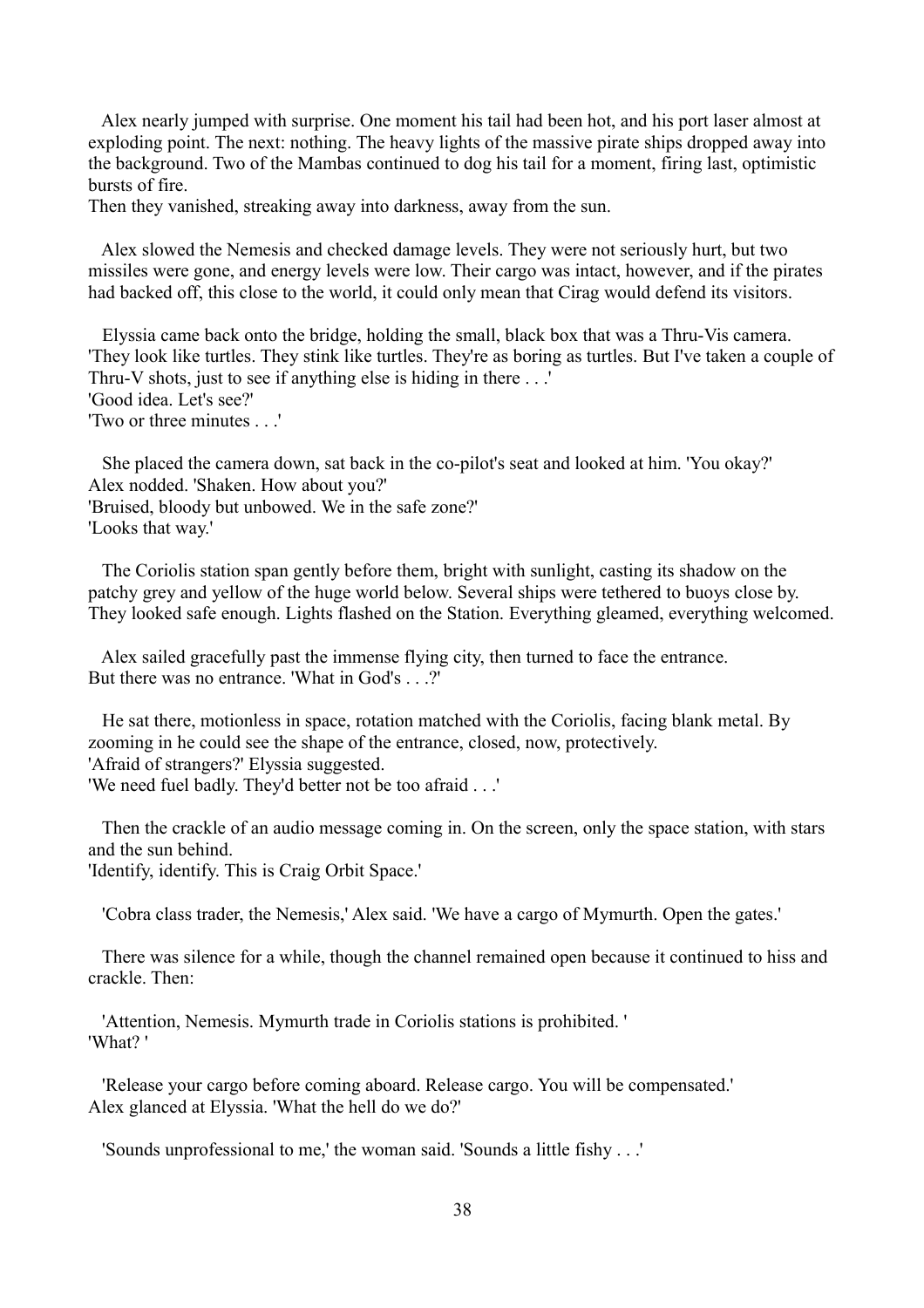She picked up the camera and removed the developed and printed film. Staring at the two prints for a moment, she suddenly seemed to realise what she was looking at and gasped.

'Oh my Sweet World . . .' she said slowly, and passed the prints to Alex.

 On the screen, the entrance to the space station began to open slowly. Two lights shone there, like eyes, tiny in the dark void space beyond.

 Alex looked at the Thru-V pictures, and for a second couldn't comprehend the grotesque sights he saw. Looking through the bodies of the Mymurth, the camera had picked up the spider-like lifeforms that were living inside the shuffling, harmless turtle-forms. The sight was discomforting. Jointed legs seemed to be reaching out into every limb, and every body space. The central black body was shiny, and from it peered a number of bloated, faceted eyes. Two long, bristly tendrils stretched into the Mymurth's brains from each of these hideous parasites. 'What are they?' Alex whispered, and Elyssia said,

'Trouble. They're immature Thargoids'

 Alex felt his heart quicken. Tharglets! He was transporting Tharglets, the larval forms of one of the most deadly life-forms in the known Galaxy!

 Set-up? Being set-up hardly began to describe the way they'd been duped on Xezaor! No wonder the pirates had closed so ravenously . . .

'There's good bounty on Tharglets. The Navy pay well, for research purposes.'

 'They're also deadly; and they make ideal mercenary fighters if trained and developed. We've been carrying fighters for Cirag. Pirate fighters. No wonder they want to destroy us. They won't want any evidence left of this . . .'

 Alex stared at the space station. For a moment Elyssia's words just went in and didn't register. He was thinking of the pirates who had attacked, and who had been beaten back . . .

 He was thinking that the danger was over . . . they were at a Coriolis station, and the only danger now was illegal trading . . . He was thinking safety . . .

 He watched as the bright eyes slid forward, out of the space port. Behind the eyes came the bulky shape of the ship to which they were attached. Behind the ship came light, bright light, a gleaming yellow beam that cast the shadow of the ship across the Nemesis . . .

The shadow of a snake.

The Cobra!

He would have known that ship anywhere. It was months since he had seen it, but not a night had passed when the shape of it, when the evil of it, had not infested his dreams.

The ship that had destroyed the Avalonia came slowly towards him, and he had no doubt at all as to its identity.

And nor had Elyssia.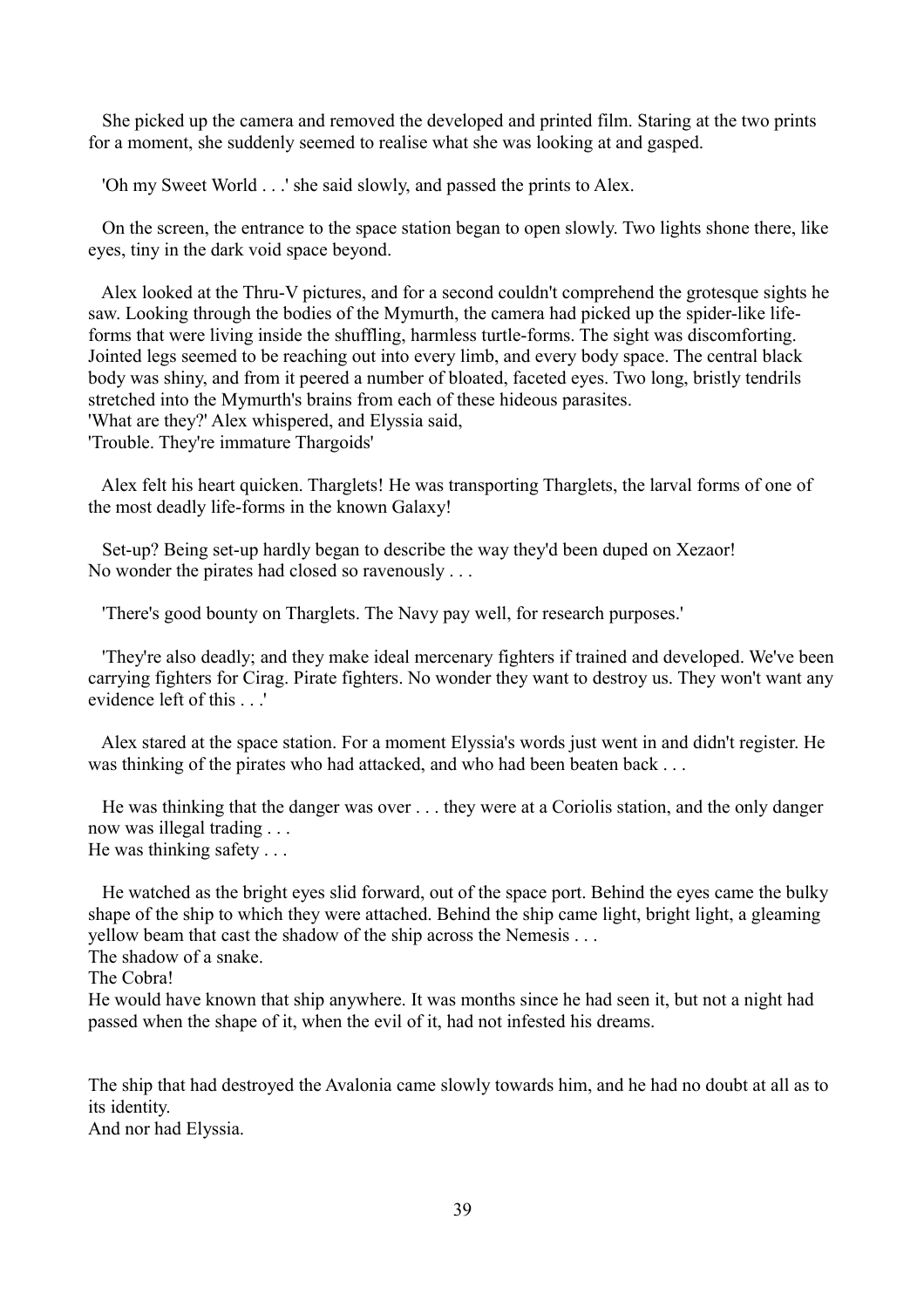She sucked in her breath and moved towards the console. 'I want him. Let me take the controls . . .' 'Sit down,' Alex said coldly, and Elyssia turned angrily on him. 'I have as much stake in this as you . . .'

'Luck of the draw,' Alex said. 'The pilot of that ship killed my father . . .'

 'Killed my whole family! We were escaping from Teorge, and we asked that ship for help, for supplies. It took my sister and myself as slaves, and blasted my family's vessel to pieces. I escaped. My sister didn't. Alex, I want that bastard!' 'Too late . . .'

 Fire blossomed from the front of the Cobra. The Nemesis rocked and rattled. Alex targeted a missile, then stabbed laser fire back. The energy spread over the Cobra's screens like a bright yellow flower.

 It accelerated towards them. Alex accelerated too, but rose over the killer, and over the space station.

We can't fight it! We've not got the weapons, nor the defences. Not yet. Damn! What should we do?

 On the rear screen, Alex saw the sombre shape of the killer rising above the Coriolis station. A flash of light presaged the warning INCOMING MISSILE, and Alex targeted the ECM to destroy it. As he did so, he turned. The two ships tore past each other, majestic metal galleons, raking each other with fire before turning and approaching again.

 Twice they duelled in this way. The Nemesis groaned beneath the weight of the laser strikes on its hull; the energy in its storage cells began to drain away. In Alex's mind there was only confusion. The Cobra knew him, and wanted him, and wouldn't let go. And this was the ship he wanted to kill .

But he wasn't equipped to kill it . . . Not yet. Not yet! So despite Elyssia's objections, Alex turned and ran for the sun.

. .

 The Cobra followed. The two ships manoeuvred and looped, slowed and speeded up. Whenever possible, Alex rear-lasered, and this had the effect of driving the pirate back a little. It targeted and dispatched three more missiles, and Alex shot them down. He was tempted to think that that represented the full missile load of the Cobra, but he wisely avoided such complacency. His own missile remained targeted, ready to fly, but he imagined that it would meet a quick and pointless fate.

 The sun edged closer. It grew in size and majesty. The cabin temperature of the Nemesis rose. Immense arms of plasma curled out from the surface, like weird creatures rising above a molten sea. Alex flew towards one, fuel-scoop ready. The Cobra fired at him. Shields screeched. The duelling ships entered the realm of the Inferno ... Alex said, 'It's working. Look . . .'

 The fuel gauge was edging up as the scoop sucked in raw plasma and converted it to the energy form needed for Witch-Space transit. He skimmed the Nemesis along the edge of the great ocean of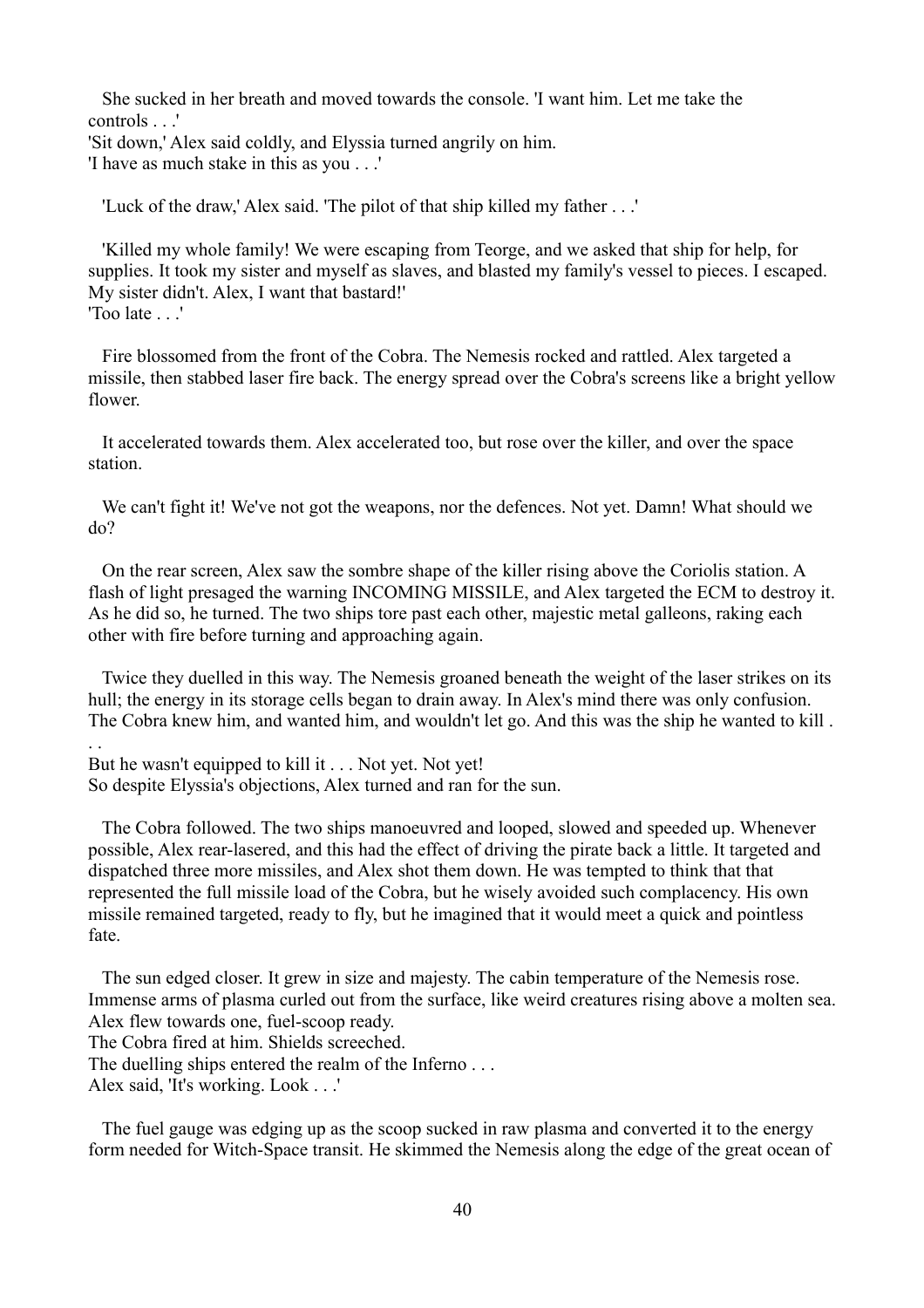fire. The arms of the corona was millions of miles long, thousands wide, and curling round, like a whirlpool. At its centre, then, there was a calm place, a place away from the heat and danger.

 Alex headed towards it. The cabin filled with an eerie brilliance in which shadows seemed to writhe and beckon. The sun was an unbearable glare. The temperature of the ship rose dramatically. Fire played about the hull, and the shields moaned and creaked.

 'Not long,' Elyssia said. At last she too had come to realise that they were just not ready to fight the

Cobra. They had to get out of here, and fast. The nearest star was six light years distant, their fuel gauge showed a jump capability of four, and rising . . .

 In the calm sea, wrapped around by sunfire, the Nemesis hovered, and waited. Somewhere in the brilliant glow of the plasma arm the Cobra searched for them, but perhaps they were safe, now, safe from scanning, or from probing, since no electronic eye or ear could pierce the intense radiation field of the corona.

'Five light years and climbing. Get ready to go, we're already targeted . . . '

 'I'm ready,' Alex said. He tried not to think of the consequences of such a long, unsupervised jump . . . in the first instance they would just jump small distances, but the hyperdrive mechanism wouldn't tolerate too many such feeble movements.

 Alex turned the Nemesis so that it gently span in a circle, searching the flickering, shadowy fire for danger.

'Five point five light years. A minute more. Just sixty seconds . . .

'Just thirty seconds . . . we're filling up lovely . . .

The ship hummed. Alex dripped with sweat.

'Just twenty seconds more, Alex, and we can fly like star seed . . .'

 On the scanners the merest flicker of light hinted at the presence of the Cobra. It was on the other side of the strand of plasma; a curtain of fire separated them. Nemesis and killer stood motionless in space, facing each other through the great erupting wave of sunfire. 'We're ready to go,' Elyssia said. 'Alex. Go! Now!' Alex Ryder shrugged her off. 'No,' he said. 'Not yet . . .'

'Alex! '

 He pushed the ship towards the fire. The flickering, ghostly image on the scanners moved too. Closing.

 And with a sudden cry, Alex stabbed speed into the Nemesis' engines, and raced towards the veil of flame and plasma. All vision had gone. All he could see was his father's face; and the white ball of flame that had been the Avalonia . . .

All he could feel was grief, and anger, and hate . . .

 All he knew was that he had a missile targeted on the Cobra, and that he had one last, desperate chance . . .

 The ships closed. The distance between them was the distance of the plasma veil. It played on the hull of the Nemesis, and the shields screamed and complained. He could not go too deep ...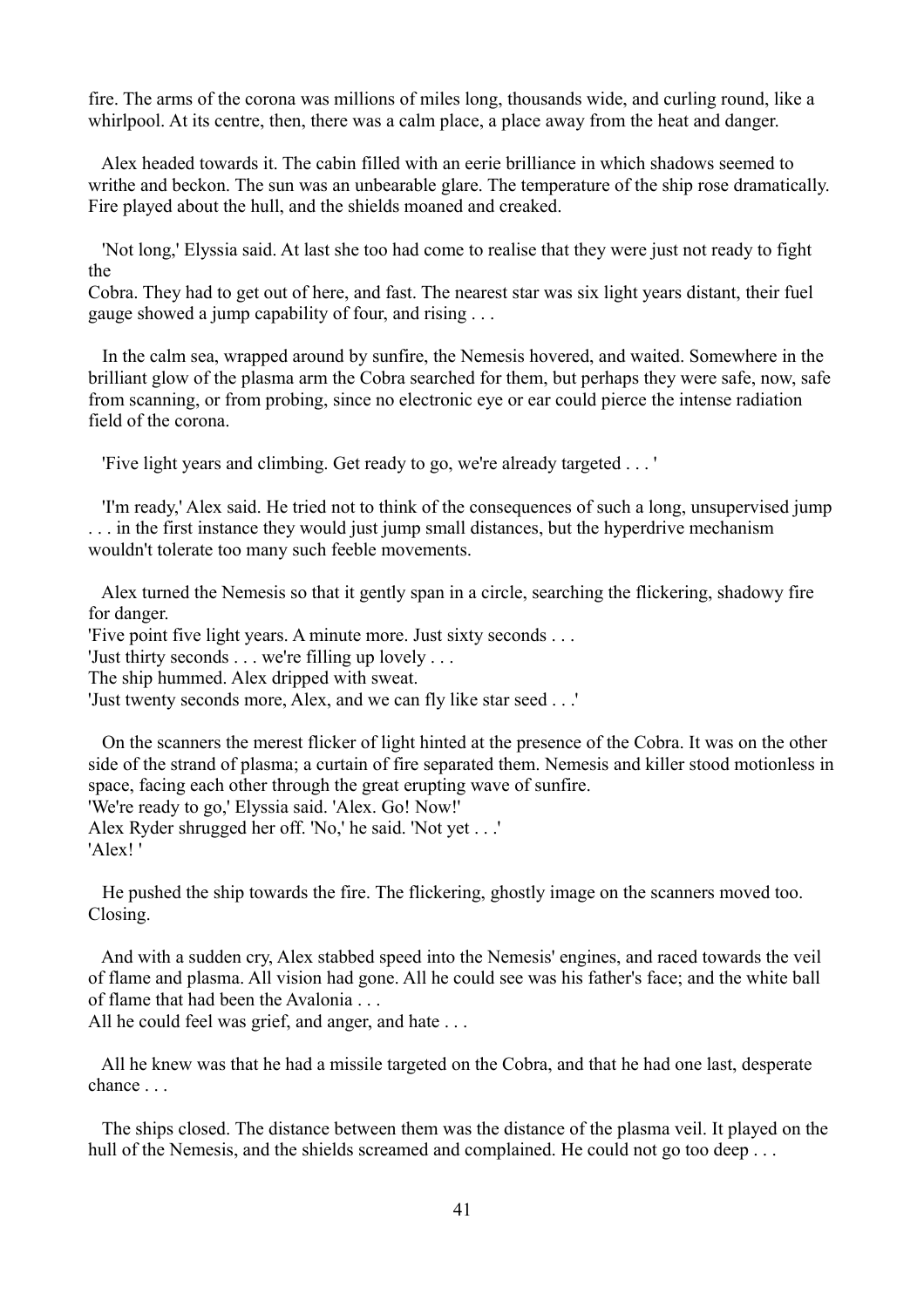Not too far in ... Too dangerous . . . He fired the missile.

 The tiny vessel sped into the sunfire, weaving and ducking as it homed on the Cobra. It didn't show on Alex's scanner. It didn't show on the Cobra's scanner. Not until it was too late . . .

 The Cobra triggered its ECM. Alex saw the burst of brightness, the sudden detonation . . . and then he saw the great fireball that gyrated around the destroyed missile.

 Momentum, heat, plasma, fire . . . all gathered together into a ball of death that swept from the corona and engulfed the Cobra.

 No shield known could stand against such intense energy, the raw energy of the sun, stung and screaming, blown into a great tidal wave of explosive terror.

The Cobra bathed in light and fire. Alex watched the scanner, and suddenly . . .

The light was gone.

The Cobra was dead. Destroyed. Gone forever.

The Nemesis slowed and turned, went back to safety.

 No-one on its bridge said a word. But in the bright light of the ageing sun, tears glistened on two faces.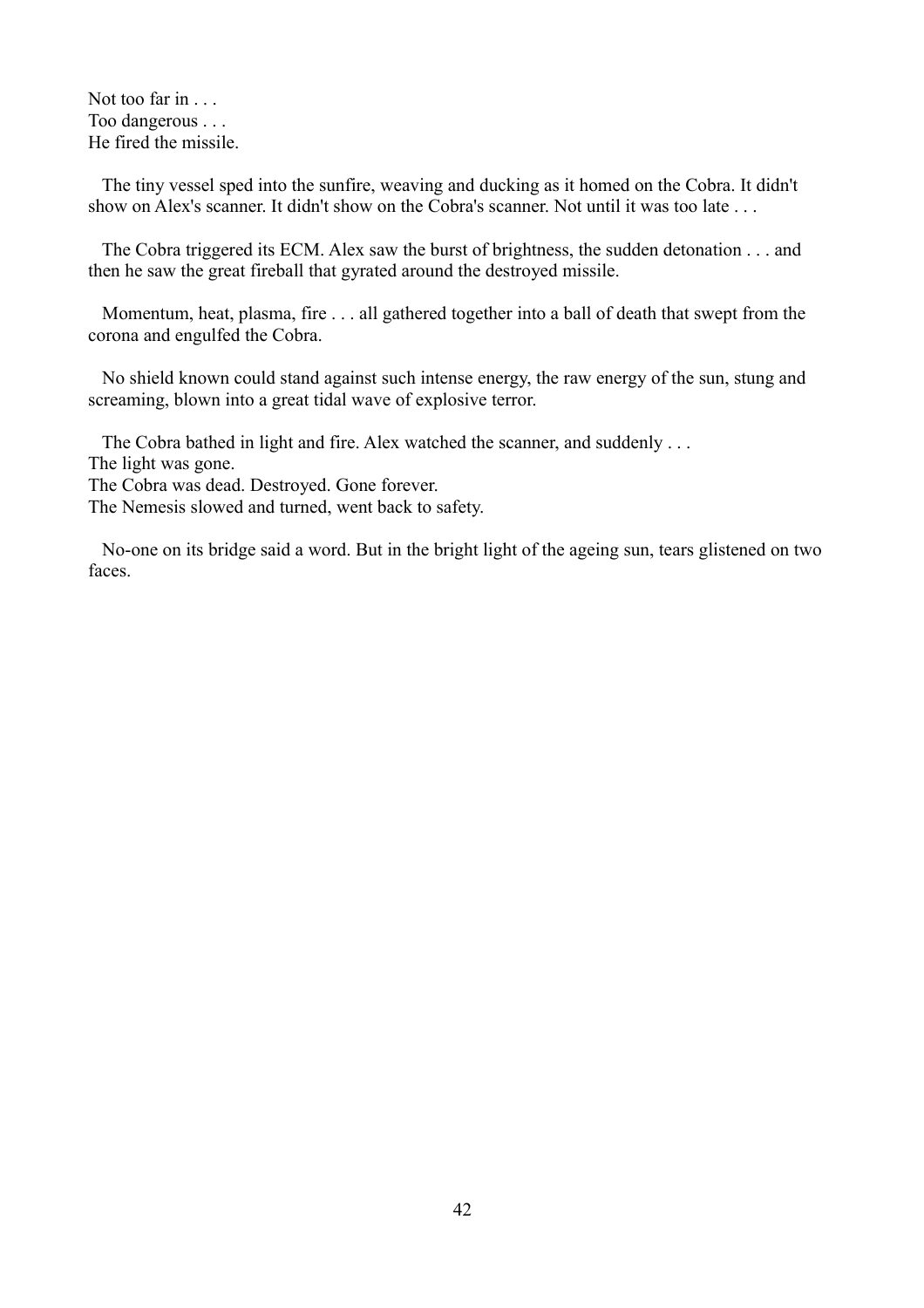## CHAPTER EIGHT: CODA

The holoFac of Rafe Zetter gleamed and shimmered on the bridge of the Nemesis, as if with pride. Behind it, the full face of Lave was a welcome and relaxing sight. The last of the Mymurth and their precious parasites had been off-loaded into two Navy Asp-type ships. The final payment had not yet been agreed, but the figure would not be less than one hundred credits per creature.

 'I knew you could do it,' Rafe said, chewing happily and stroking his wispy sidewhiskers. 'Had to be sure. But was confident enough to get you to Cirag before you were ready.'

'We could have been killed,' Alex muttered. 'That system was crawling . . . '

 'But a good combateer, even an élite combateer, knows when to run, and how to run. I'm proud of you . . . you ran and scored.'

 And as he spoke, so on the screen a message came through from the Galactic Police HQ on Lave Coriolis 6.

 Congratulations to Alex Ryder, and thanks on behalf of the Galactic Co-operative of Worlds for your efforts and skill in destroying pirate vessels as documented by you, and verified by on-board V-film.

We have pleasure in assigning to you the Combat Status of 'Deadly'. Your legal status of 'Offender' has been negated. Your new rating as Deadly will be lodged in the GalNetwork within a standard day.

'Select wisely in battle, and be strong.'

So there it was. Alex was not yet twenty earth years of age, had come within one step of being rated more highly as a combateer than most people would even dream about.

 He was deadly; he had killed the Cobra; why the Cobra had killed his father Alex hadn't thought to ask . . . of the ship's pilot, at least. He had guessed that the ship and its bounty killer pilot had simply been earning a wage.

Instead, he said to Rafe, 'Did you know the ship was at Cirag?'

 'Had a good idea of it, Alex. That's why we sent the Tharglets with you. Nobody, but nobody—if they're a tad evil—can resist booty like that. I knew it would bring every freebooter for a light year after you, but I reckoned you could handle them. Most importantly, I was damn sure that your cargo would bring out the Cobra.

 'You fought well. You showed the sort of instinct for combat that I remember in Jason. He was right. You are the man to follow him.' 'Follow him where?'

 Rafe chuckled and shook his head. 'You see, that's the big question. Your father was chasing the mythical plant Raxxla. Does it exist, or does it not? If it does, then on Raxxla there's an alien construct that's a gateway to other Universes, and all that's in those Universes in the way of bounty, and treasures, and aliens, and life . . .

 'Jason Ryder was convinced that Raxxla existed. That's why he trained for, and became a part of, the Dark Wheel, the legend-seekers. I hadn't heard much from him or about him for some time until just before he died, when he told me he'd found evidence for the real existence of Raxxla. He came